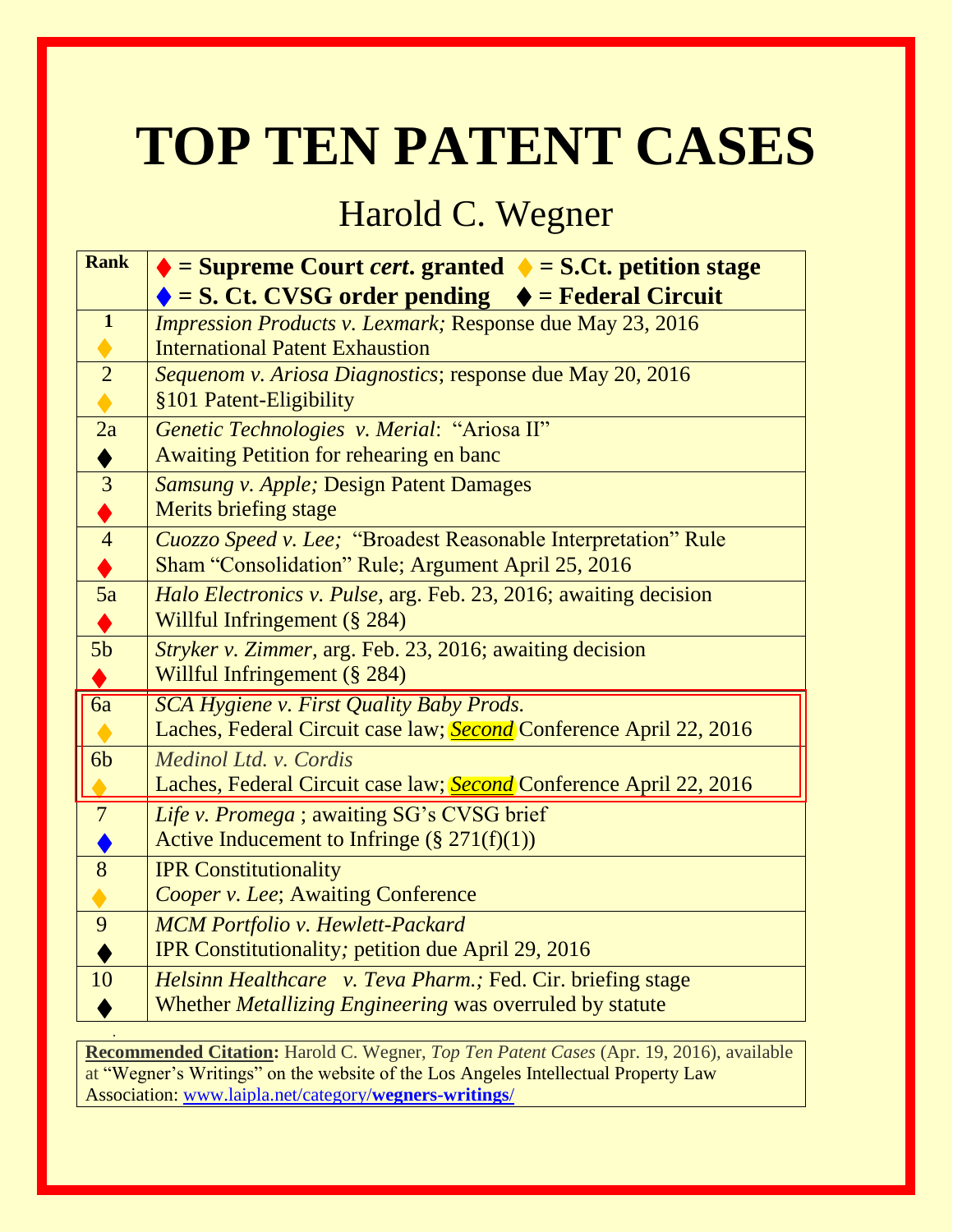# **Other Cases and Issues beginning at page 21 Information Sources**

Supreme Court Patent Filings, Proceedings and Analysis Supreme Court Official Website

Free Top Private Blogsters on Supreme Court Patent Cases

# **Information about the Top Ten Patent Cases List**

About the List

Public Access to Documents of this Writer

About the Author

Appendix I: The *Helsinn Healthcare* Case

Appendix II: *Impression Products v. Lexmark International*

♦ **(1) Patent Exhaustion (***Kirtsaeng; Quanta Computer***)**

*Current case: Impression Products, Inc. v. Lexmark International, Inc.,* Supreme Ct. No. 15-1189, petitioner challenges the denial of patent exhaustion at the Federal Circuit, *Lexmark Int'l, Inc. v. Impression Prods., Inc.,* \_\_ F.3d \_\_ (Fed. Cir. Feb. 12, 2016)(en banc)(Taranto, J.).

*Status*: The Response to the Petition is due May 23, 2016 (once extended). A vote whether to grant *certiorari* is expected before the end of June before the end of the current Term. If *certiorari* is granted, the case would be briefed over the Spring and Summer; an oral argument would likely take place in late Fall or early Winter, with a merits decision before the end of June 2017.

*Questions Presented:* "The 'patent exhaustion doctrine'—also known as the 'first sale doctrine'—holds that 'the initial authorized sale of a patented item terminates all patent rights to that item.' *Quanta Computer, Inc.* v. *LG Electronics, Inc.,*  553 U.S. 617, 625 (2008). This case presents two questions of great practical significance regarding the scope of this doctrine on which the *en banc* Federal Circuit divided below: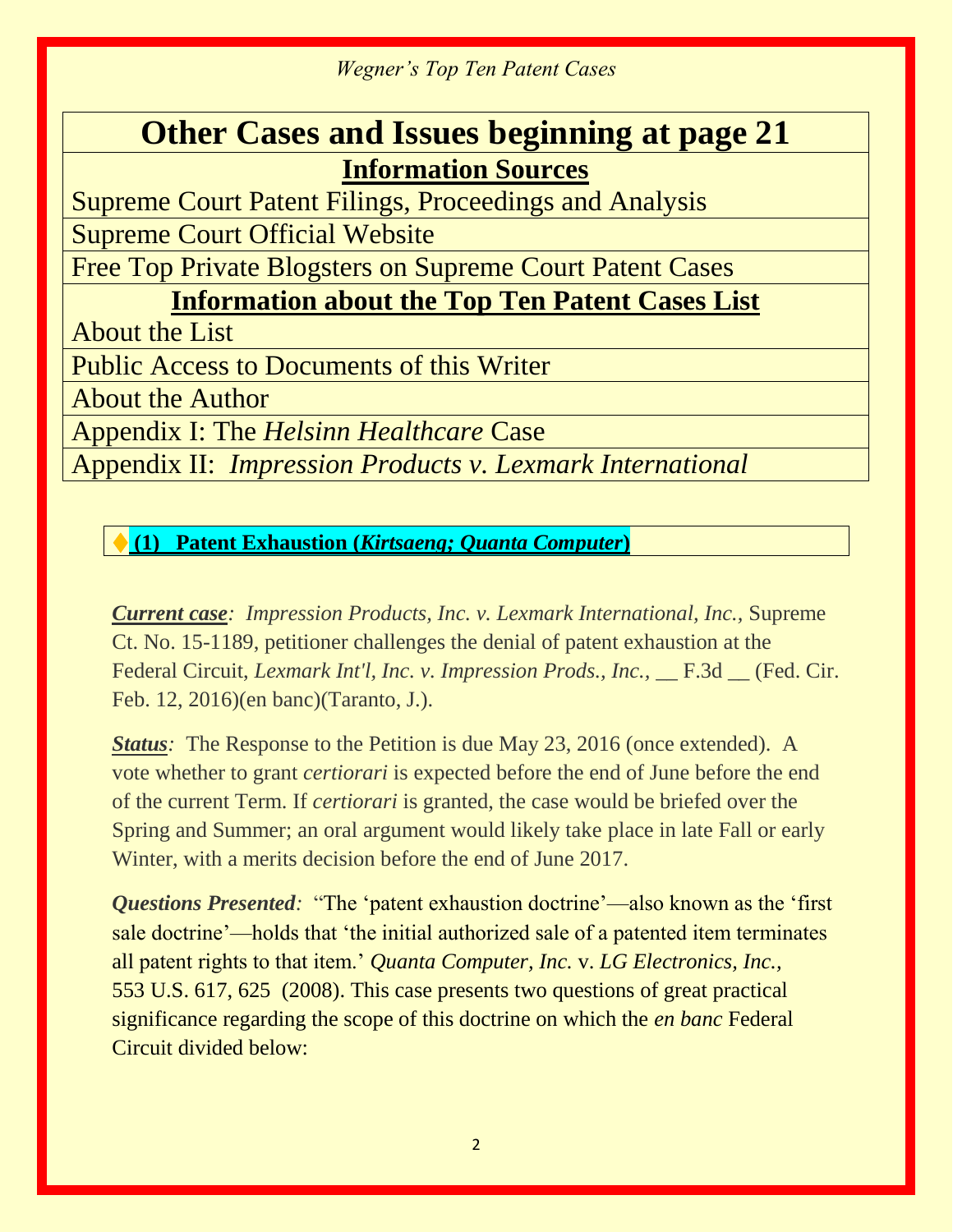"1. Whether a 'conditional sale' that transfers title to the patented item while specifying post-sale restrictions on the article's use or resale avoids application of the patent exhaustion doctrine and therefore permits the enforcement of such postsale restrictions through the patent law's infringement remedy.

"2. Whether, in light of this Court's holding in *Kirtsaeng* v. *John Wiley & Sons, Inc.,* 133 S. Ct. 1351, 1363 (2013), that the common law doctrine barring restraints on alienation that is the basis of exhaustion doctrine 'makes no geographical distinctions,' a sale of a patented article—authorized by the U.S. patentee—that takes place outside of the United States exhausts the U.S. patent rights in that article."

#### *Certiorari* **Fodder: The 90-Plus Page Majority Opinion and the Dissent**

The lengthy majority opinion speaks for itself as to the strength *vel non* of its reasoning. There is plenty of red meat in the dissent, particularly as to the "exhaustion" issue as seen from the excerpts here at Appendix II: *Impression Products v. Lexmark International.*

**A Case Destined for Supreme Court Review**: Remarkably, the majority (Taranto, J., joined by Newman, Lourie, Moore, O'Malley, Reyna, Wallach, Chen, Stoll, JJ.), maintains its broad denial of exhaustion, distinguishing international intellectual property exhaustion in *Kirtsaeng v*. *John Wiley & Sons*, *Inc*., 133 S. Ct. 1351 (2013), maintaining its denial of exhaustion in *Jazz Photo Corp*. *v*. *International Trade Comm'n,* 264 F.3d 1094 (Fed. Cir. 2001), and maintaining contractual restrictions to block exhaustion in the questionable *Mallinckrodt*, *Inc*. *v*. *Medipart*, *Inc*., 976 F.2d 700 (Fed. Cir. 1992), and, particularly, distinguishing *Quanta Computer*, *Inc*. *v*. *LG Electronics*, *Inc*., 553 U.S. 617 (2008).

Clearly, *certiorari* is never certain, but if ever a case called for grant of review, this case is it.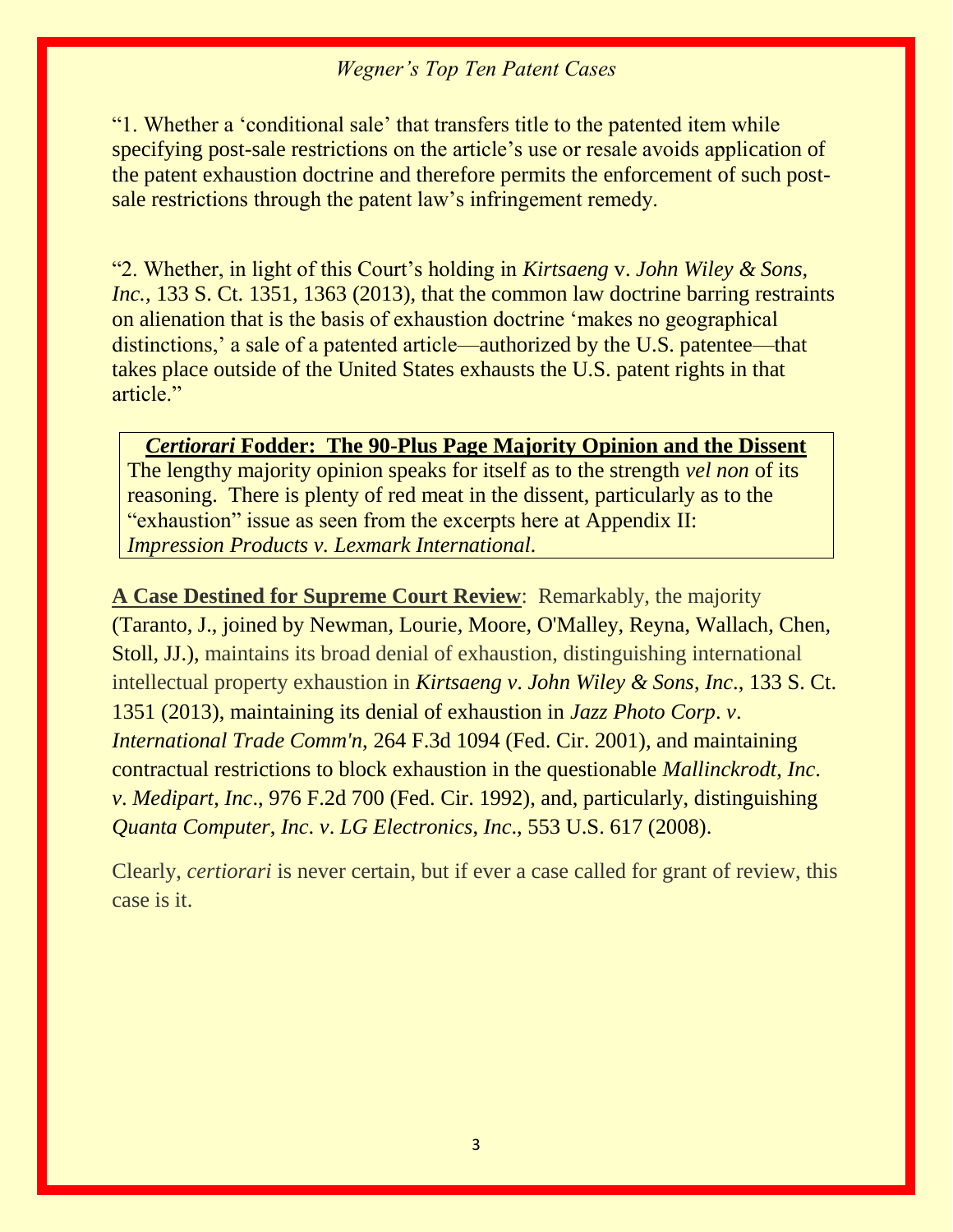**International Patent Exhaustion**: Although the *Kirtsaeng* issue is the *second*  Question Presented, this appears to have the greater appeal, given the sharp distinction between the Federal Circuit denial of international intellectual property exhaustion versus the Supreme Court grant of international intellectual property exhaustion in the context of copyright law.

Notwithstanding *Kirtsaeng*, the majority "adhere[s] to the holding of *Jazz Photo Corp*. *v*. *International Trade Comm'n,* 264 F.3d 1094 (Fed. Cir. 2001), that a U.S. patentee, merely by selling or authorizing the sale of a U.S.-patented article abroad, does not authorize the buyer to import the article and sell and use it in the United States, which are infringing acts in the absence of patentee-conferred authority." Two members of the Court in dissent "would retain *Jazz Photo* insofar as it holds that a foreign sale does not in all circumstances lead to exhaustion of United States patent rights. But, in my view, a foreign sale does result in exhaustion if an authorized seller has not explicitly reserved the United States patent rights." *Lexmark*, <u>\_\_</u> F.3d at \_\_, slip op. at 101 (Dyk, J., joined by Hughes, J., dissenting).

**Conditional Sales to Avoid Exahustion:** Notwithstanding *Quanta Computer*, *Inc. v. LG Electronics, Inc.*, 553 U.S. 617 (2008), the same majority "adhere<sup>[s]</sup> to [its] holding of *Mallinckrodt*, *Inc*. *v*. *Medipart*, *Inc*., 976 F.2d 700 (Fed. Cir. 1992), that a patentee, when selling a patented article subject to a single-use/no-resale restriction that is lawful and clearly communicated to the purchaser, does not by that sale give the buyer, or downstream buyers, the resale/reuse authority that has been expressly denied. Such resale or reuse, when contrary to the known, lawful limits on the authority conferred at the time of the original sale, remains unauthorized and therefore remains infringing conduct under the terms of § 271." The same dissent "agree[s] with the government that *Mallinckrodt*[, *Inc*. *v*. *Medipart*, *Inc*., 976 F.2d 700 (Fed. Cir. 1992)], was wrong when decided, and in any event cannot be reconciled with the Supreme Court's recent decision in *Quanta Computer*, *Inc*. *v*. *LG Electronics*, *Inc*., [553 U.S. 617 \(2008\).](https://apps.fastcase.com/CaseLawPortal/Pages/Secure/Document.aspx?LTID=6Xz9mv8jjMfNCjECqc2%2frnwttHs8K%2f1%2fykEllXImRO4WUkZRSDN4A%2fcjzSQVAVe2YRmgdgkUoRcnb4Wfio7zKSpjbVvf5oR8uE%2badss9R1UF1bCGSsibYhE8ooPoikm67%2fipWhHG%2bKcrQDk%2fa6z8pMnY3zgOrhm6Yh8Y5uebQ9A%3d&ECF=553+U.S.+617+(2008)) We exceed our role as a subordinate court by declining to follow the explicit domestic exhaustion rule announced by the Supreme Court." *Lexmark*, <u>\_\_</u> F.3d at \_\_, slip op. at 101 (Dyk, J., joined by Hughes, J., dissenting).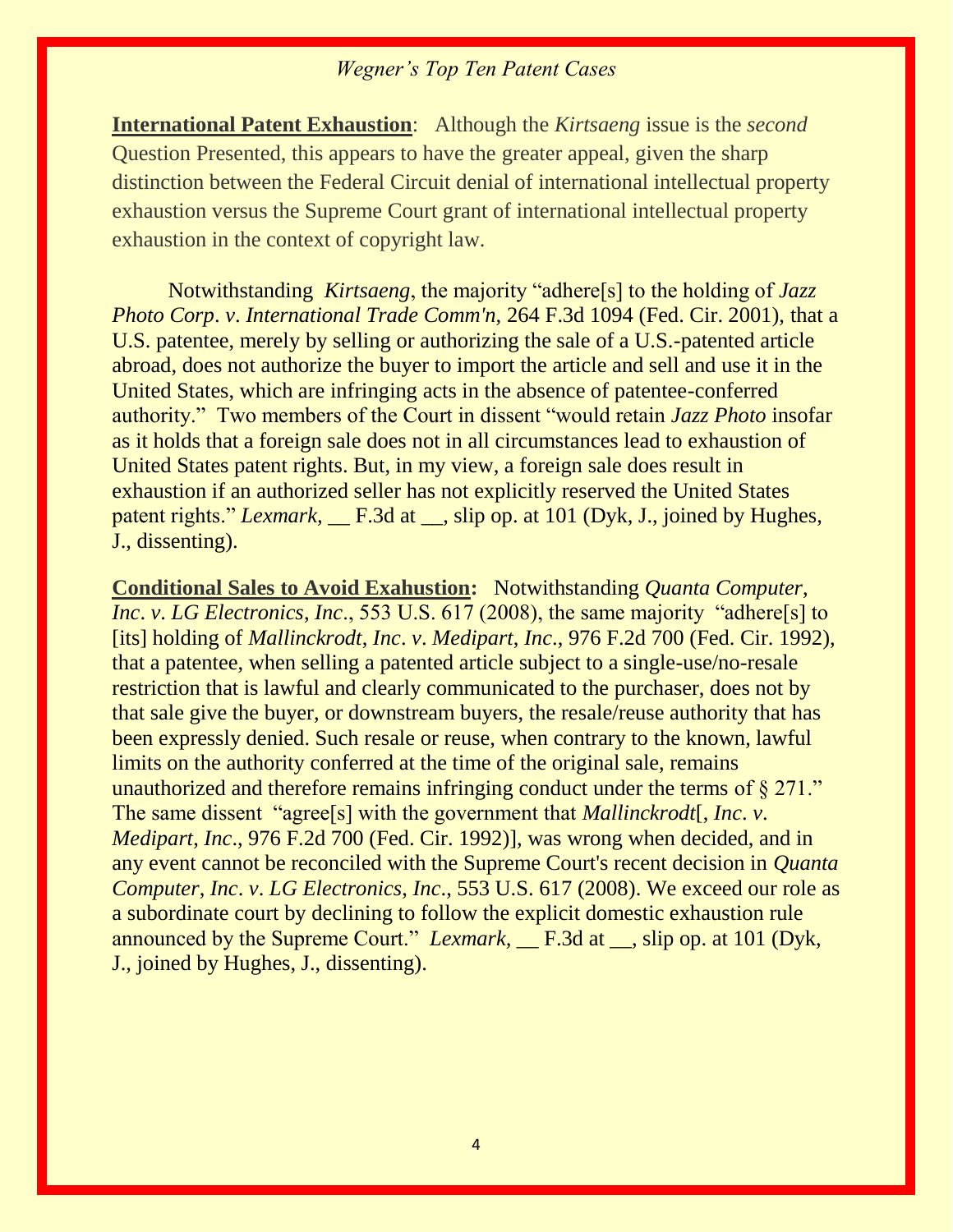#### **"Kirtsaeng II", "Fee Shifting" at the Supreme Court April 25, 2016**

*Kirtsaeng v. John Wiley & Sons, Inc*., Supreme Court No., 1575, is set for merits argument April 25, 2016, raising an attorney's fee issue. The *Question Presented*  asks: "Section 505 of the Copyright Act provides that a 'court may … award a reasonable attorney's fee to the prevailing party' in a copyright case. 17 U.S.C.§ 505. The Ninth and Eleventh Circuits award attorneys' fees when the prevailing party's successful claim or defense advanced the purposes of the Copyright Act. The Fifth and Seventh Circuits employ a presumption in favor of attorneys' fees for a prevailing party that the losing party must overcome. Other courts of appeals primarily employ the several 'nonexclusive factors' this Court identified in dicta in *Fogerty v. Fantasy, Inc.*, 510 U.S. 517, 534 n.19 (1994). And the Second Circuit, as it did in this case, places 'substantial weight' on whether the losing party's claim or defense was 'objectively unreasonable.' *Matthew Bender & Co. v. W. Publ'g Co.*, 240 F.3d 116, 122 (2d Cir. 2001)."

♦ **(2) Section 101 Patent-Eligibility:** Is a method to determine the presence in a blood sample of a known substance (*here,* DNA) patent-eligible under 35 USC § 101 where that substance, *as such,* is known and not in any event patent-eligible?

**Current Case:** *Sequenom, Inc. v. Ariosa Diagnostics, Inc.,* Supreme Court No. 15-1182, *proceedings below sub nom Ariosa Diagnostics, Inc. v. Sequenom, Inc.,* 788 F.3d 1371 (Fed. Cir. 2015).

**Status:** A Response to the petition is due May 20, 2016 (once extended).

*Question Presented*: "Whether a novel method is patent-eligible where; (1) a researcher is the first to discover a natural phenomenon; (2) that unique knowledge motivates him to apply a new combination of known techniques to that discovery; and (3) he thereby achieves a previously impossible result without preempting other uses of the discovery."

(The discussion, *below,* is a shortened version of a paper, *The Sequenom Certiorari Petition: Whither Patent-Eligibility?*(Feb. 19, 2016):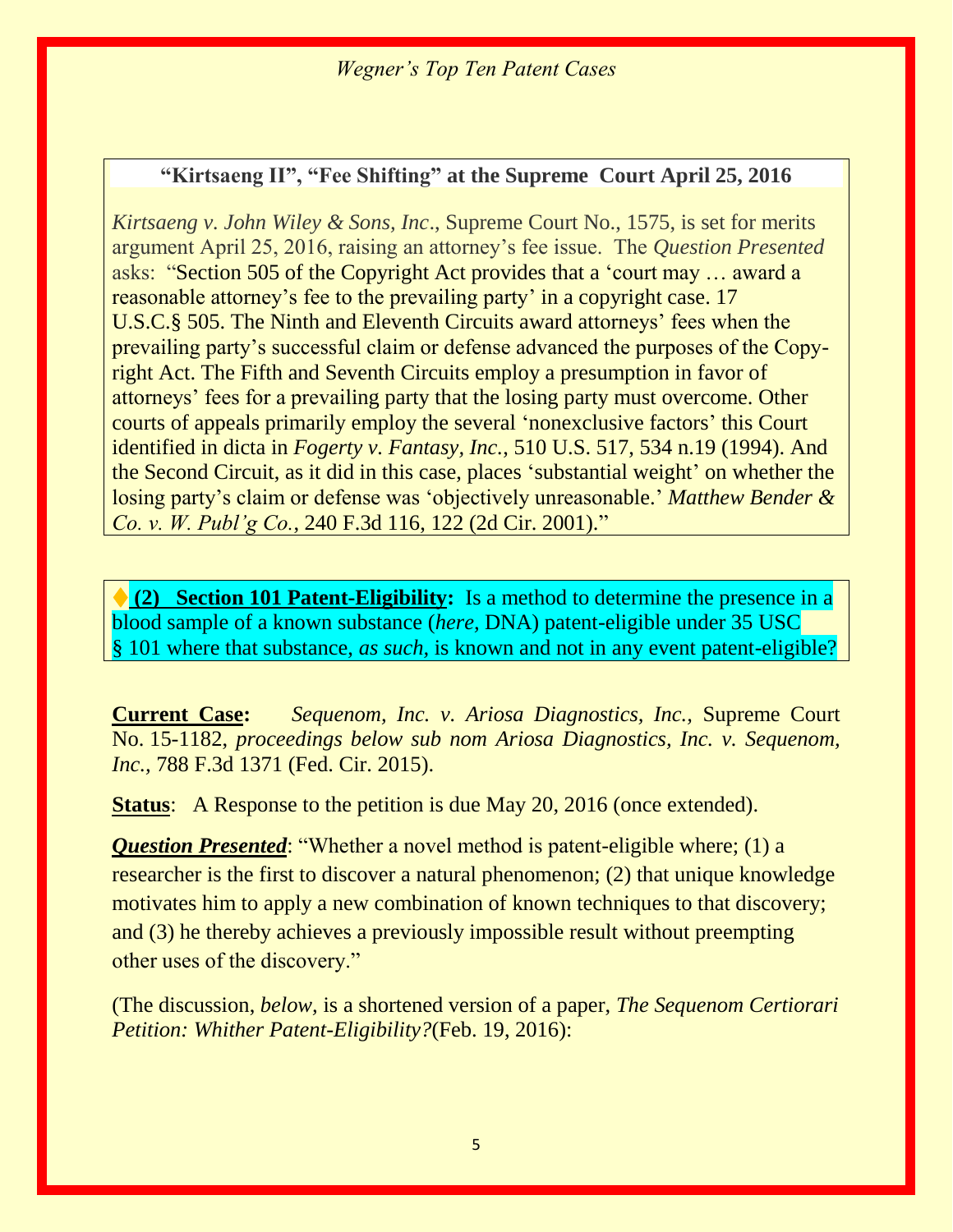(The *Question Presented* is keyed to the statement of the case set substantially different from the theory set forth in this paper. Whether the current approach is successful in gaining *certiorari* remains to be seen.)

The law of patent-eligibility is in a state of flux with the important case involving the genetic testing method of Sequenom on the verge of a deision whetehr to grant certiorari in a case styled as *Sequenom, Inc. v. Ariosa Diagnostics, Inc.,* Supreme Court No. 15-1182, *proceedings below sub nom Ariosa Diagnostics, Inc. v. Sequenom, Inc., 788 F.3d 1371 (Fed. Cir. 2015). A response to the petition* is due April 20, 2016, after which a vote whether to grant *certiorari* is expected before the end of June when the current Term ends.

**A "Microscope" Invention to** *Identify* **a Known Substance:** Like a "microscope" a blood test is a way of identifying the presence of material in a sample. Here, the claimed invention is "[a] method for detecting a paternally inherited nucleic acid[, i.e., DNA,] of fetal origin performed on a maternal serum or plasma sample from a pregnant female \*\*\*."\* The DNA, per se, is *known* and thus unpatentable, but, in any event, it is the object of *identification* of the DNA in the sample of the claimed invention. Grant of a patent would thus not preclude any method of making or using the DNA.

**A Method to** *Identify* **a Known DNA that does not Claim the DNA**: Patenteligibility involving microorganism inventions has not even been in controversy where the microorganism is not claimed nor is there a composition claimed involving the microorganism. *In re Bergy,* 596 F.2d 952, 976-77 (CCPA 1979)(Rich, J.), *aff'd as to Chakrabarty sub nom Diamond v. Chakrabarty,* 447 U.S. 303 (1980)(*citing Cochrane v. Deener*, 94 U.S. 780 (1876); *Risdon Iron & Locomotive Works v. Medart*, 158 U.S. 68 (1895); *Cameron Septic Tank Co. v. Village of Saratoga Springs*, 159 F. 453 (2nd Cir. 1908); *Dick v. Lederle Antitoxin Laboratories,* 43 F.2d 628 (S.D.N.Y.1930))("[The Patent Office] contends that the [microorganism] invention of the Weizmann patent is unpatentable since it is for the life process of a living organism. Were the patent for bacteria per se, a different situation would be presented. As before stated, the patent is not for bacteria per se. It is for a fermentation process employing bacteria discovered by Weizmann under conditions set forth in the specification and claims. Undoubtedly there is patentable

 $\overline{a}$ 

<sup>\*</sup> Claim 1: "A method for detecting a paternally inherited nucleic acid of fetal origin performed on a maternal serum or plasma sample from a pregnant female, which method comprises [(a)] amplifying a paternally inherited nucleic acid from the serum or plasma sample and [(b)] detecting the presence of a paternally inherited nucleic acid of fetal origin in the sample."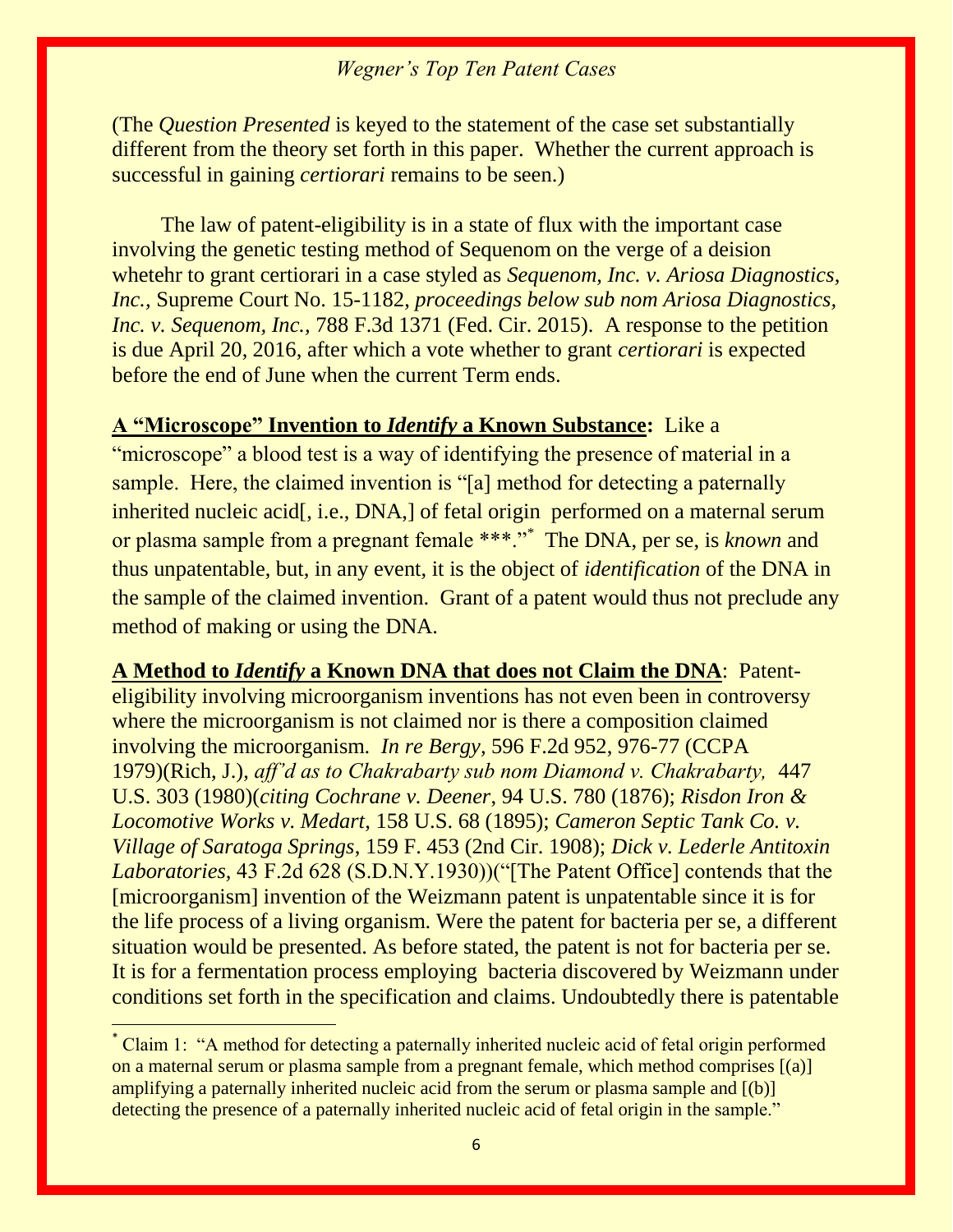subject-matter in the invention.")(original emphasis). Patent-eligibility was denied in *Funk v. Kalo* because the product was claimed, as distinguished from a patenteligible method of testing. *Funk Bros. Seed Co. v. Kalo Inoculant Co*., 333 U.S. 127, 130 (1948)(citing *Telephone Cases*, 126 U.S. 1, 532, 533 (1888); *De Forest Radio Co. v. General Electric Co*., 283 U.S. 664, 684, 685 (1931); *Mackay Radio & Tel. Co. v. Radio Corp*., 306 U.S. 86, 94 (1939); *Cameron Septic Tank Co. v. Saratoga Springs*, 159 F. 453, 462, 463 (2nd Cir. 1908.)("We do not have presented the question whether the methods of selecting and testing the noninhibitive strains are patentable. We have here only product claims. \*\*\*. If there is to be invention [here], it must come from the application of the law of nature to a new and useful end.")

**Claims to** *Identify* **DNA in a Sample do not Implication § 101**: It has never before been seriously suggested that a method of several process steps to *identify*  DNA lacks patent-eligibility. *See Schering Corp. v. Amgen, Inc*., 18 F.Supp.2d 372, 387 (D. Del. 1998)("hybridization was used in this invention to identify DNA segments structurally similar to both RNA segments and DNA segments found to code on expression for proteins with the anti-viral characteristics of interferon."). It also cannot be seriously contemplated that a method of testing for DNA in a civil litigation could be denied patent-eligibility, a daily occurrence. *See Franson v. Micelli*, 645 N.E.2d 404, 411 (Ill. App. 1 Dist. 1994)(paternity suit)("The procedures used to 'match' or 'identify' DNA strands…."); *see also Allen v. State of Florida*, 62 So.3d 1199, 1200 (Fla. App. 2011)(criminal lawsuit)("[H]er lab uses the polymerase chain reaction (PCR) process to identify DNA."); *State of Utah v. Maestas*, 2012 UT 46, ¶ 124 (Utah S.Ct. 2012)(PCR evidence to sustain capital murder conviction)("[Expert witness] Dr. Wrigley testified that the Y-STR DNA analysis uses the same process and technology to extract, amplify, and identify DNA that is generally employed with polymerase chain reaction (PCR) STR DNA tests. \*\*\* Dr. Wrigley testified that because all males in the same paternal lineage have the same forensic markers, \*\*\* the Y-STR analysis indicates whether an individual and all of his paternal relatives can be excluded as possible contributors as the source of a DNA sample."); *People v. Golub*, 601 N.Y.S.2d 502, 503 (N.Y.A.D. 2 Dept. 1993)(second degree murder conviction)("The bloodstains were tested using a then relatively new scientific technique known as 'DNA fingerprinting.'").

**An "Adams Battery"** *Combination* **Invention**: The invention is a *combination*  invention*,* including all of its elements in the combination of the claim that is to be evaluated for patent-eligibility and nonobviousness: The claim is not to be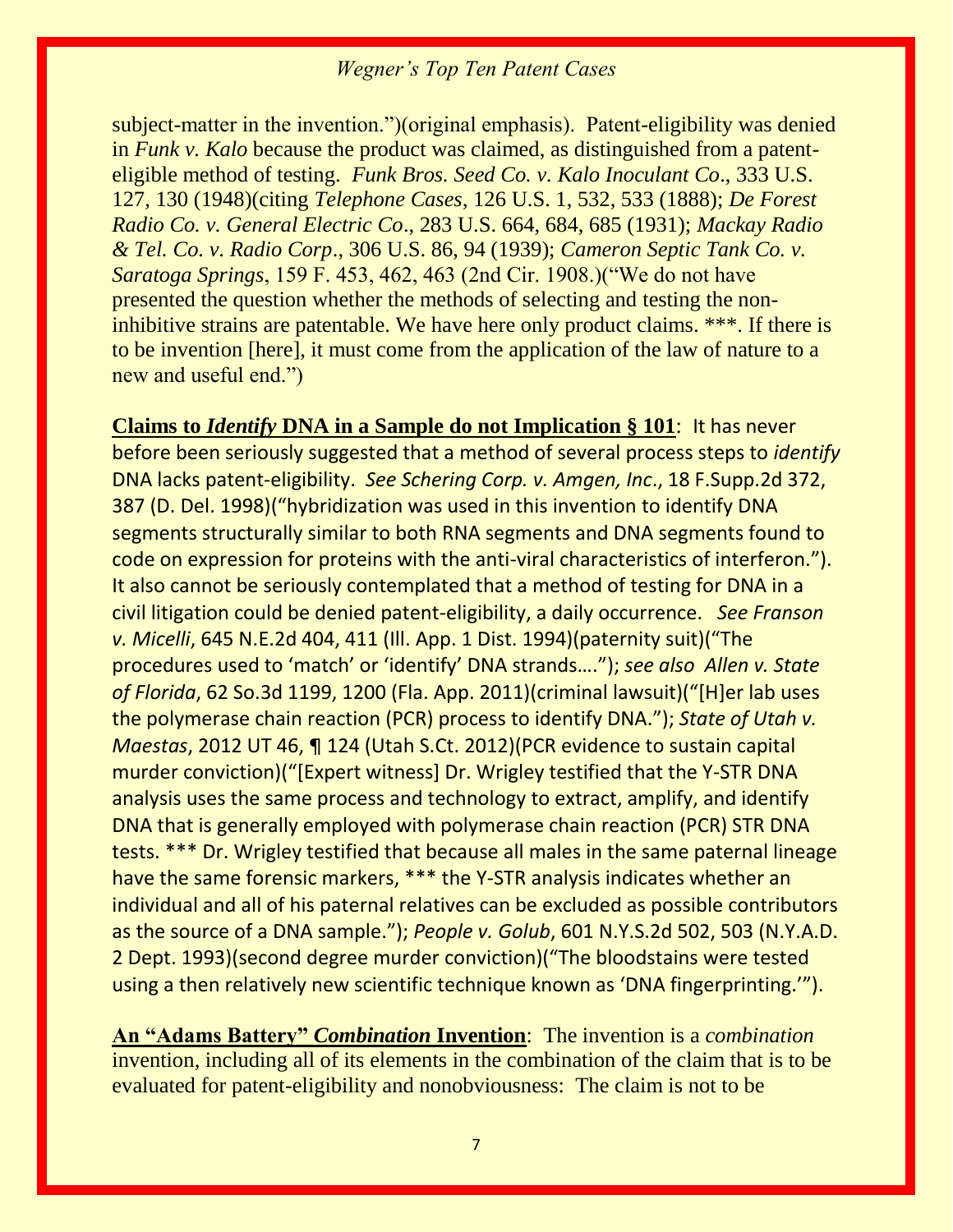dissected element by element.As explained in the *Adams Battery* case, "it is fundamental that claims are to be construed in the light of the specifications and both are to be read with a view to ascertaining the invention[.]"*United States v. Adams*, 383 U.S. 39, 48-49 (1966)(citing *Seymour v. Osborne*, 78 U.S. (11 Wall.) 516, 547 (1871); *Schriber-Schroth Co. v. Cleveland Trust Co.,* 311 U.S. 211, 312 U.S. 654 (1940); *Schering Corp. v. Gilbert*, 153 F.2d 428 (2nd Cir. 1946)).

As explained in the *Adams Battery* case, *United States v. Adams*, 383 U.S. 39, 48- 49 (1966): "While the claims of a patent limit the invention, and specifications cannot be utilized to expand the patent monopoly, *Burns v. Meyer*, 100 U.S. 671, 672 (1880); *McCarty v. Lehigh Valley R. Co*., 160 U.S. 110, 116 (1895), it is fundamental that claims are to be construed in the light of the specifications and both are to be read with a view to ascertaining the invention, *Seymour v. Osborne*, 78 U.S. (11 Wall.) 516, 547 (1871); *Schriber-Schroth Co. v. Cleveland Trust Co.,* 311 U.S. 211, 312 U.S. 654 (1940); *Schering Corp. v. Gilbert*, 153 F.2d 428 (2nd Cir. 1946)."

**Borrowing** *Mayo* **Dictate to Create a Conflict with Established Law**: Taking *dicta* from *Mayo, in vacuo,* leads to an unnecessary conflict within the case law of the Supreme Court that has uniformly required consideration of the invention as a whole, "all elements" of the claimed invention in their combination defined by the patentee. In the context of patent infringement, the cases repeatedly spoke of the judicial requirement to construe the subject matter under the "all elements" rule. There is a rich history of precedent more from more than one hundred years ago that established the rule that was established by Justice Story. *See Barrett v. Hall,*  2 F.Cas. 914, 924 (No. 1047)(D. Mass. 1818)(Story, J., riding circuit)("the patent [is] for the combination only[;] it is no infringement of the patent to use any of the machines separately, if the whole combination be not used; for in such a case the thing patented is not the separate machines, but the combination; and the statute gives no remedy, except for a violation of the thing patented."); *see also Prouty v. Draper*, 20 F.Cas. 11, 12 (No. 11, 446) (D. Mass. 1841) (Story, J.; riding circuit), *aff'd*, 41 U.S. (16 Pet.) 336 (1842)(Taney, C.J.)(" "The plaintiffs' patent is for an entire combination of all the three things, and not for a combination of any two of them. A patent for a combination of A, B and C, cannot be technically or legally deemed at once a combination of A, B and C, and of A and B alone."); *Eames v. Godfrey*, 68 U.S. (1 Wall.) 78, 79 (1864)("[T]here is no infringement of a patent which claims mechanical powers in combination unless all the parts have been substantially used. The use of a part less than the whole is no infringement."); *Water-Meter Co. v. Desper*, 101 U.S. (11 Otto) 332, 335-37 (1879)("It is a well-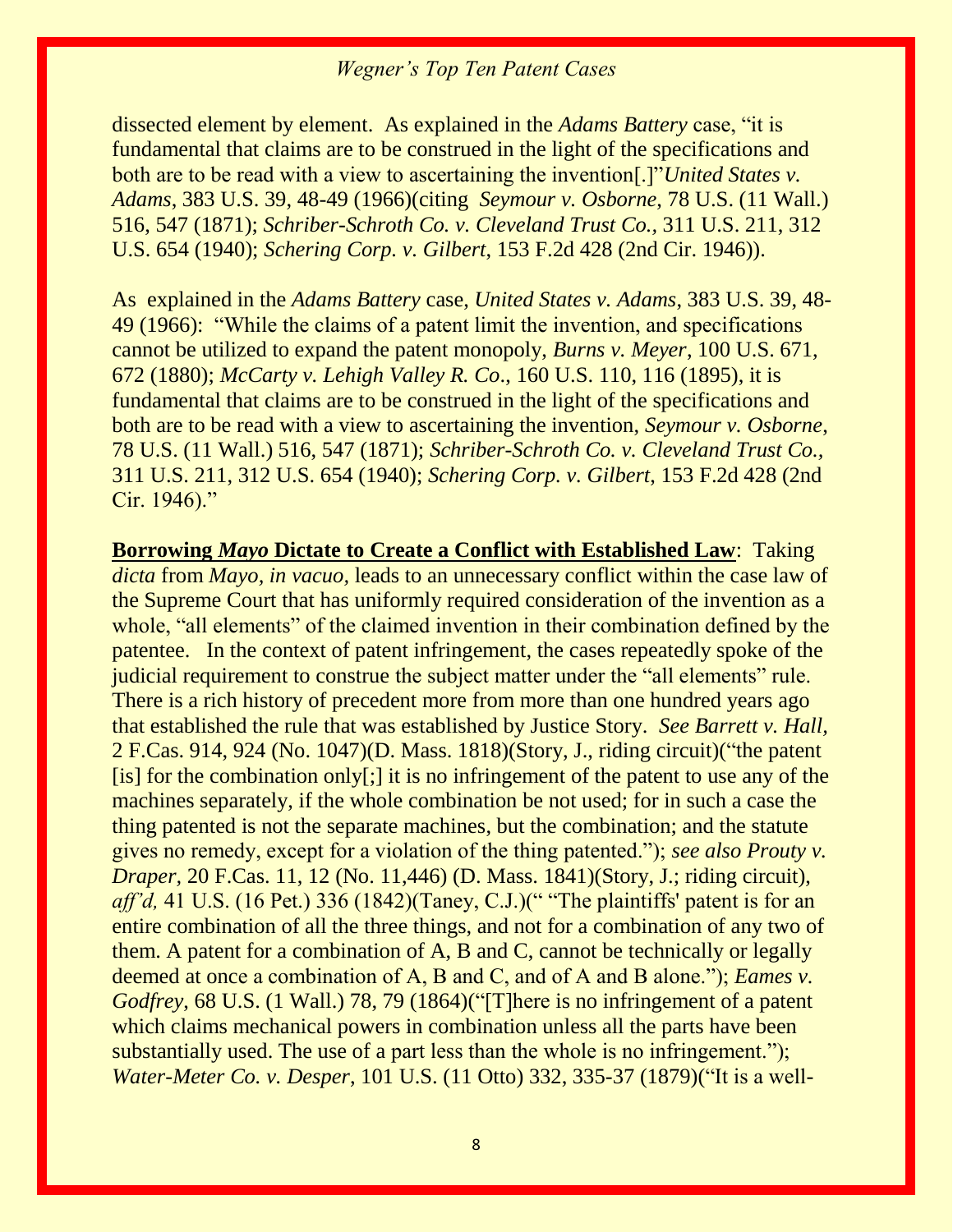known doctrine of patent law, that the claim of a combination is not infringed if any of the material parts of the combination are omitted. \*\*\*").

The quoted cases are merely illustrative of the many "all elements" cases from the nineteenth century that include, *inter alia, Vance v. Campbell*, 66 U.S. (1 Black) 427, 429 (1861); *Eames v. Godfrey*, 68 U.S. (1 Wall.) 78, 79 (1864); *Gould v. Rees*, 82 U.S. (15 Wall.) 187 (1872); *Dunbar v. Myers*, 94 U.S. (4 Otto) 187, 202 (1876); *Water-Meter Co. v. Desper*, 101 U.S. (11 Otto) 332, 335-37 (1879); *Case v. Brown*, 69 U.S. (2 Wall.) 320, 327-28 (1864); *Gill v. Wells*, 89 U.S. (22 Wall.) 1, 26-30 (1874); *Fuller v. Yentzer*, 94 U.S. (4 Otto) 288, 297 (1876); *Gage v. Herring*, 107 U.S. (17 Otto) 640, 648 (1882); *Fay v. Cordesman*, 109 U.S. 408, 420-21 (1883); *Rowell v. Lindsay*, 113 U.S. 97, 102 (1885); *Sargent v. Hall Safe & Lock Co.*, 114 U.S. 63, 86 (1885); *Brown v. Davis*, 116 U.S. 237, 252 (1886); *Yale Lock Mfg. Co. v. Sargent*, 117 U.S. 373, 378 (1886); *McClain v. Ortmayer*, 141 U.S. 419, 425 (1891); *Wright v. Yuengling*, 155 U.S. 47, 52(1894); *Black Diamond Coal Mining Co. v. Excelsior Coal Co.*, 156 U.S. 611, 617-18 (1895); *Cimiotti Unhairing Co. v. American Fur Ref. Co.*, 198 U.S. 399, 410 (1905)).

**The Aberrant** *Flook* **Case**: To the extent that *Parker v. Flook*, 437 U.S. 584 (1978), stands for the proposition that one may dissect a claim into its constituent elements to determine patent-eligibility based upon the patent-eligibility of one of the components, *Flook* was cabined by *Diamond v. Diehr*, 450 U.S. 175 (1981).

In *Diehr* the Court expressly stated that "[i]n determining the eligibility of [the patent applicants'] claimed process for patent protection under § 101, their *claims must be considered as a whole*. It is inappropriate to dissect the claims into old and new elements and then to ignore the presence of the old elements in the analysis." *Diehr*, 450 U.S. at 188.

**Misapplication of the Law of the** *Mayo* **Case**: In voting to deny rehearing en banc in *Ariosa,* the second most senior active member of the Federal Circuit who has been on the bench for twenty-five years manifests a misunderstanding of precedent in the following passage: "In *Mayo Collaborative Services v. Prometheus Laboratories, Inc*., 132 S. Ct. 1289 (2012), the Supreme Court set forth a framework for distinguishing patents that claim laws of nature, natural phenomena, and abstract ideas from those that claim patent-eligible applications of those concepts." *Ariosa Diagnostics, Inc. v. Sequenom, Inc*. \_\_ F.3d \_\_, \_\_(Fed. Cir. Dec. 2, 2015)(Lourie, J., joined by Moore, J., concurring in den. reh'g en banc). Precisely. *Mayo* deals with claims to "laws of nature, natural phenomena", but the invention, *here,* has no such claim.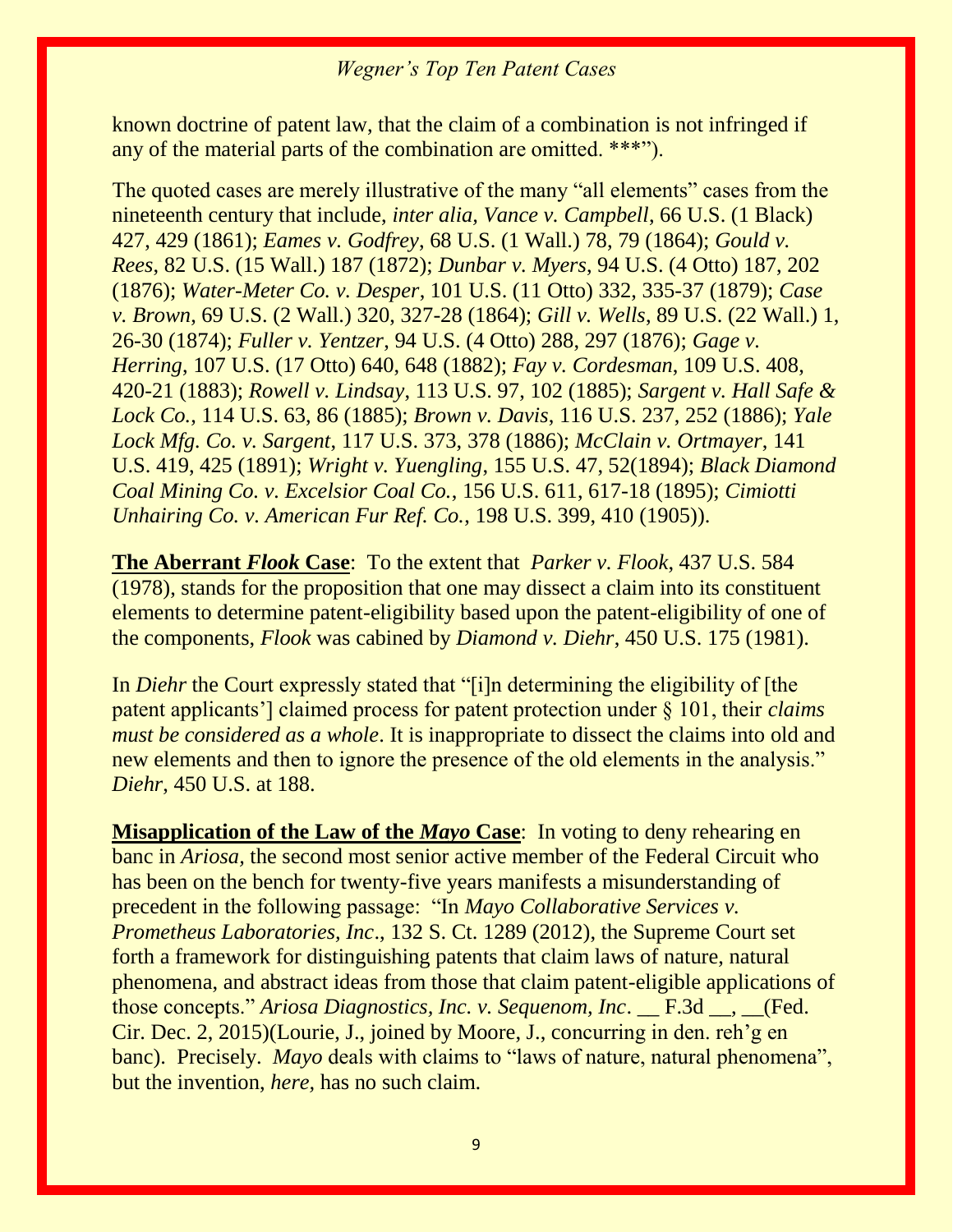#### **♦ (2a) "Ariosa II", § 101 Patent Eligibility**

In "Ariosa II", *Genetic Technologies Ltd. v. Merial L.L.C.*, <u>\_\_ F.3d</u> \_\_ (Fed. Cir. 2016)(Dyk, J.), the court followed its notorious *Ariosa* opinion to deny patenteligibility to an invention where "[t]he similarity of claim 1 to the claims evaluated in *Mayo* and *Ariosa* requires the conclusion that claim 1 is directed to a law of nature."

**Status:** Awaiting petition for rehearing en banc. (Panel decision April 8, 2016).

**A Better Vehicle than** *Ariosa*: Given the problematic history of *Ariosa* and its *Question Presented* in its outstanding petition now pending at the Supreme Court, "Ariosa II" may be a better test vehicle through *amici* participation for reconsideration *en banc* than continued efforts in *Ariosa.*

#### ♦ **(3) Design patent infringement; damages keyed to component**

*Current Case: Samsung Electronics Co., Ltd. v. Apple Inc*., No. 15-777 *opinion below, Apple Inc. v. Samsung Electronics Co., Ltd.,* F.3d (Fed. Cir. May 18, 2015)(Prost, C.J.), asks whether design patent damages should be limited to profits attributable to a component of a patented design, where the design is applied to only that component.

*Status:* The case will be briefed over the coming months and then argued during the October 2016 Term with a decision before the Term finishes at the end of June 2017. (Petitioner's brief is due June 1, 2016; Respondent's brief is due July 29, 2016.)

*Certiorari* was granted March 21, 2016, but *only* as to the *second* Question Presented. The case will be briefed in the coming months with a Fall or early Winter argument and a decision in the Term that expires at the end of June 2017.

**Questions Presented:** "\*\*\*The [Federal Circuit] held that a design-patent holder is entitled to an infringer's entire profits from sales of any product found to contain a patented design, without any regard to the design's contribution to that product's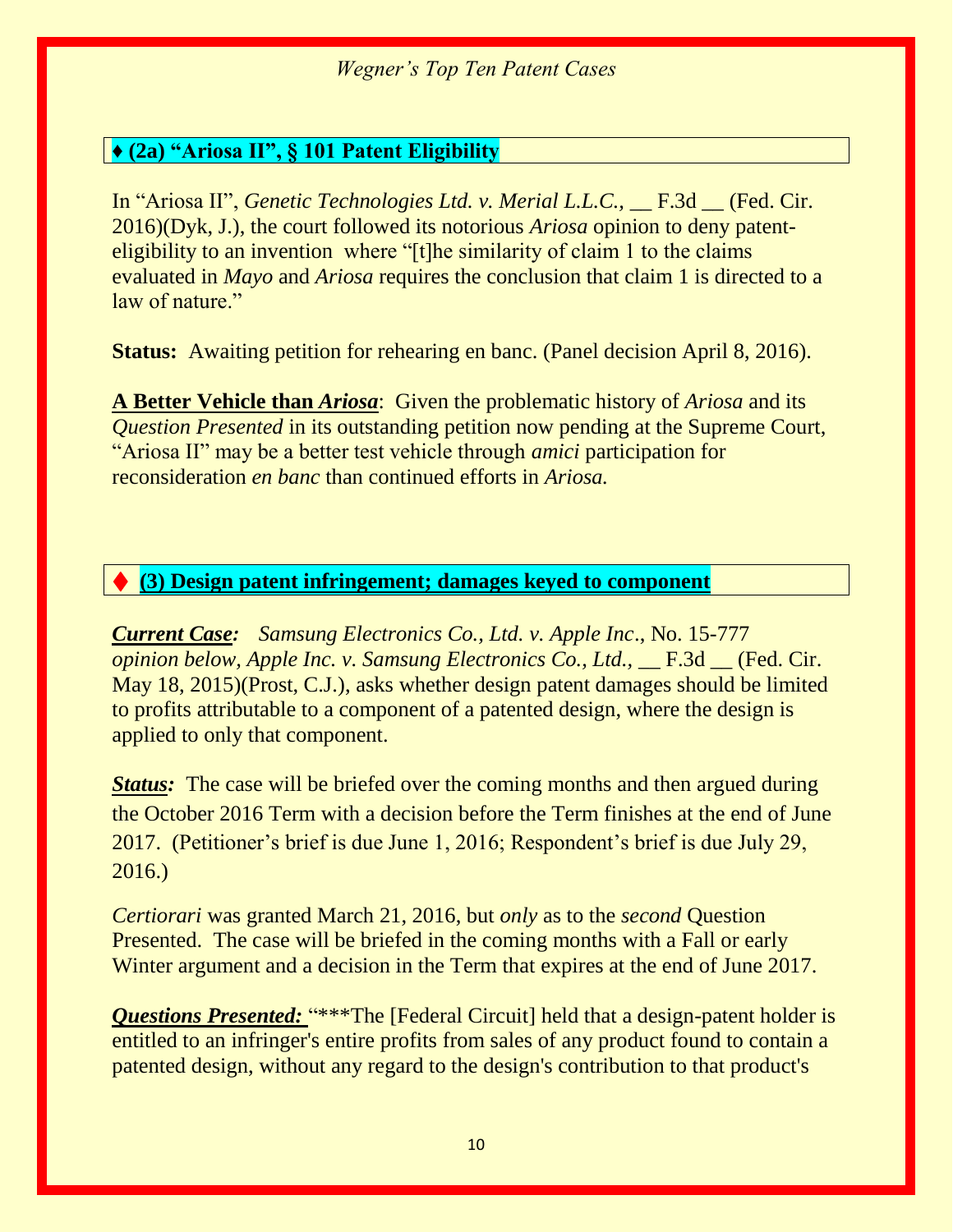value or sales. The \*\*\* effect of [this holding] is to reward design patents far beyond the value of any inventive contribution. The questions presented are: \* \* \*

"2. Where a design patent is applied to only a component of a product, should an award of infringer's profits be limited to those profits attributable to the component?"

**A Damages Pandora's Box for "Regular" Patents:** If the Court determines that a particular feature of the patented design is responsible for the success of the infringing product and it accounts for, say, ten percent of the profits, what lesson would a ruling limiting the design patentee to ten percent of the profits in *this* case have on "regular" patent infringement cases?

**Opening the Door to Future Design Patent Grants of** *Certiorari***: One reason** why design patents have not been accepted for review by the Supreme Court is because the Court may have been reluctant to grant *certiorari* in an area of law unfamiliar to the members of the Court. This situation is now dramatically changed with *Samsung Electronics v. Apple* providing a "tutorial" to the Supreme Court on design patent law. What's next?

**Historic First Grant of** *Certiorari* **in a Design Patent Case**: Never since the Evarts Act of 1891 gave the Court discretion whether to accept an appeal has the Court previously issued a merits decision on design patent law. The leading design patent case came a generation before the Evarts Act in *Gorham Co. v. White,* 81 U.S. (14 Wall.) 511 (1871), where an appeal could be taken directly from the trial court as a matter of right. (To be sure, discussion of design patent law is found in *dictum* in *Mazer v. Stein*, 347 U.S. 201, 215-16 (1954)(copyright case discussing design patents)(" *Gorham Co. v. White*, 81 U.S. (14 Wall.) 511 (1871), interpret[s] the design patent law of 1842, 5 Stat. 544, granting a patent to anyone who by 'their own industry, genius, efforts, and expense, may have invented or produced any new and original design for a manufacture \* \* \*.' A pattern for flat silver was there upheld. The intermediate and present law differs little. 'Whoever invents any new, original and ornamental design for an article of manufacture may obtain a patent therefor, \* \* \*' subject generally to the provisions concerning patents for invention. § 171, 66 Stat. 805, 35 U.S.C.A. § 171.")(footnote omitted).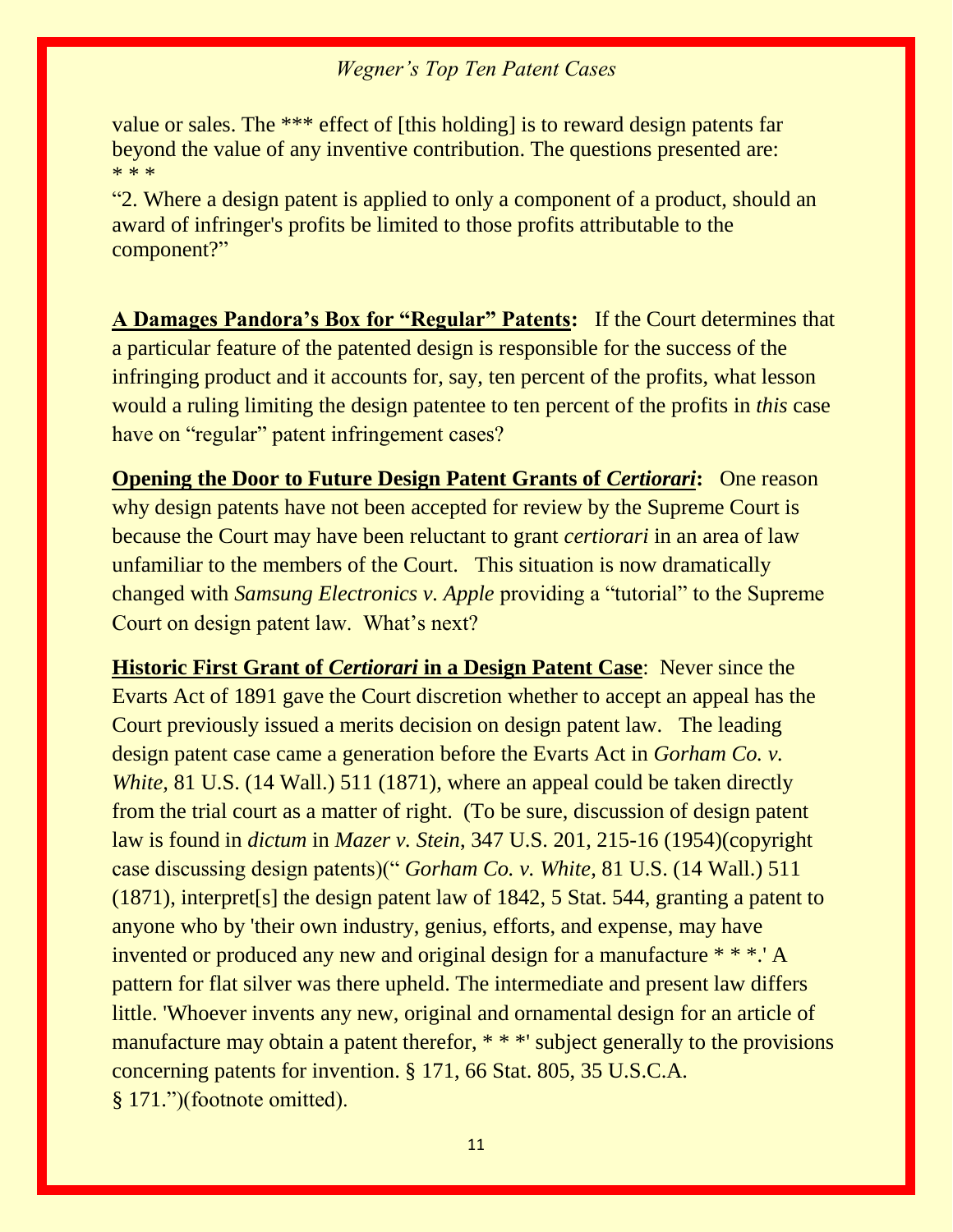*Federal Circuit Activity in Design Patents*: To be sure, the Federal Circuit has had a major *en banc* review of a design patent issue. *See Egyptian Goddess, Inc. v. Swisa, Inc*., 543 F.3d 665 (Fed. Cir. 2008)(en banc)(Bryson, J.).

# ♦ (4) *"Broadest Reasonable Interpretation"* **Post-Grant Claim Construction**

*Current Case***:** *Cuozzo Speed Technologies LLC v. Lee,* Supreme Court No. 15-446: The first *Question Presented* asks whether the Federal Circuit erred in concluding that in an *inter partes* review post-grant proceeding, the PTAB may construe claims in an issued patent according to the "broadest reasonable interpretation" standard used for *ex parte* examination as well as pre-Leahy Smith post grant proceedings *versus* the claims' "plain and ordinary meaning". The decision below is styled as *Apotex Inc. v. Daiichi Sankyo, Inc.*, \_\_ F.3d \_\_ (Fed. Cir. 2015)(Taranto, J.).

*Second Current Case***:** *Interval Licensing LLC v. Lee*, No. 15-716, *proceedings below,* \_\_ Fed. App'x \_\_ (Fed. Cir. April 17, 2015)(per curiam affirmance without opinion under Rule 36)(Newman, Lourie, O'Malley, JJ.), discussed separately under Other Cases, *below,* is apparently being held for a vote on *certiorari* pending a merits decision in *Cuozzo Speed Technologies.*

*Status:* Merits argument April 25, 2016; decision before the end of June 2016.

**Sham "Consolidated Proceedings", a Second Issue:** The Patent Office *in theory*  permits a patent challenger to file parallel *ex parte* reexamination *and* a post-grant proceeding under the *Leahy Smith America Invents Act* and then to seek "consolidation" of the two proceedings under 35 U.S.C. 315(d), 37 C.F.R. 42.122(a). As explained in the Final Rules, the "consolidated" proceeding would result in "a single inter partes review proceeding." 77 Fed. Reg. at 48,697.

The consolidation approach may be played out, for example, in the odd circumstance of double patenting where this *is* a ground for a patent challenge in *ex parte* reexamination but not (per the current Board interpretation of the law) in a post-grant review under the *Leahy Smith America Invents Act. See Apple Inc. v. SightSound Technologies, LLC,* CBM2013-00021, slip op. at 23-25 (PTAB 2013)(Arbes, APJ).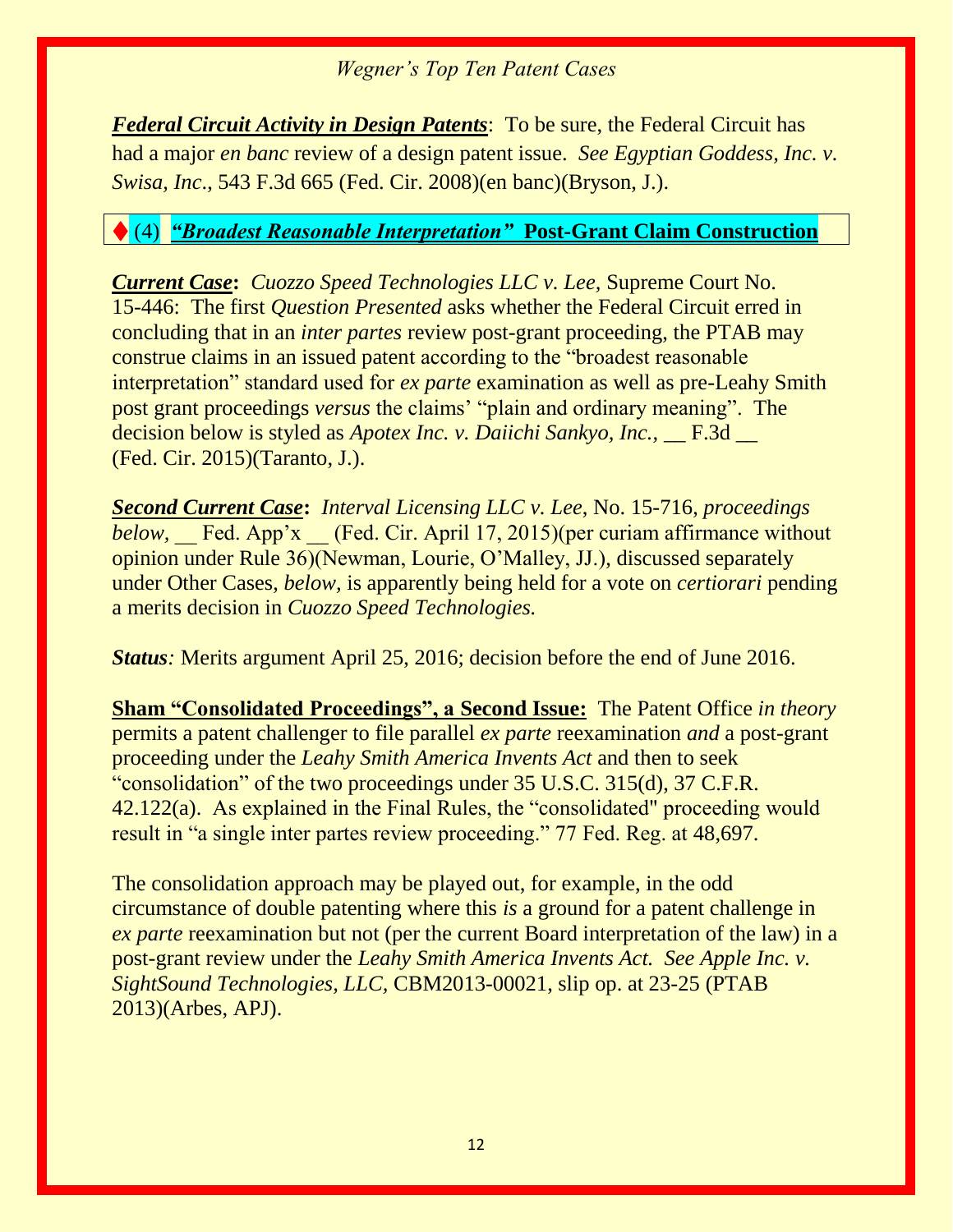**(i) Sham "Consolidation" Rule**: But, the right to "consolidate" parallel reexamination and other post-grant review proceedings is an entirely theoretical right in the sense that the PTAB has never granted "consolidated" proceedings. Thus, the PTAB has never exercised its "consolidation" authority under 35 U.S.C. 315(d), 37 C.F.R. 42.122(a). As Cuozzo points out in its opening merits brief to the Supreme Court, "[t]he Government has *not pointed to a single instance* in which the Board has consolidated an IPR with a reexamination or reissue proceeding." Cuozzo Br. at 44 (emphasis added). The issue is important in the pending Supreme Court case because the PTO and the Federal Circuit have both cited the possibility of a consolidated reexamination/IPR proceeding as a justification for the "broadest reasonable interpretation" standard in IPR. *See id.*

**(ii) Double Patenting in a Consolidated Proceeding**: One of the implications of the sham practice is that whereas the PTAB in *Apple Inc. v. SightSound Technologies, LLC,* CBM2013-00021, slip op. at 23-25 (PTAB 2013)(Arbes, APJ), has denied consideration of double patenting in a Covered Business Method (CBM) proceeding, suggesting the same result in a post-grant review under the *Leahy Smith America Invents Act,* a patent challenger in an ex parte reexamination *is* permitted bring such a challenge. It makes no sense to deny consolidation in such a case.

**(5)****Willful Infringement (§ 284):** *Should a Willful Patent Infringement Determination be based upon a Rigid Two Part test?*

♦ **Current Cases now at the Supreme Court:** *Halo Electronics, Inc. v. Pulse Electronics, Inc*., S.Ct. No. 14-1513; *Stryker Corp. v. Zimmer, Inc.*, No. 14-1520.

*Status:* Awaiting decision; consolidated argument was held February 23, 2016; merits decision by the end of June 2016.

*First Question Presented in Halo***: "**Whether the Federal Circuit erred by applying a rigid, two-part test for enhancing patent infringement damages under 35 U.S.C. § 284, that is the same as the rigid, two part test this Court rejected last term in *Octane Fitness, LLC v. ICON Health & Fitness, Inc.*, 134 S. Ct. 1749 (2014) for imposing attorney fees under the similarly worded 35 U.S.C. § 285."

#### *First Question Presented in Stryker Corp. v. Zimmer, Inc.***, No. 14-1520:**

"The Patent Act provides that district courts "may increase . . . damages up to three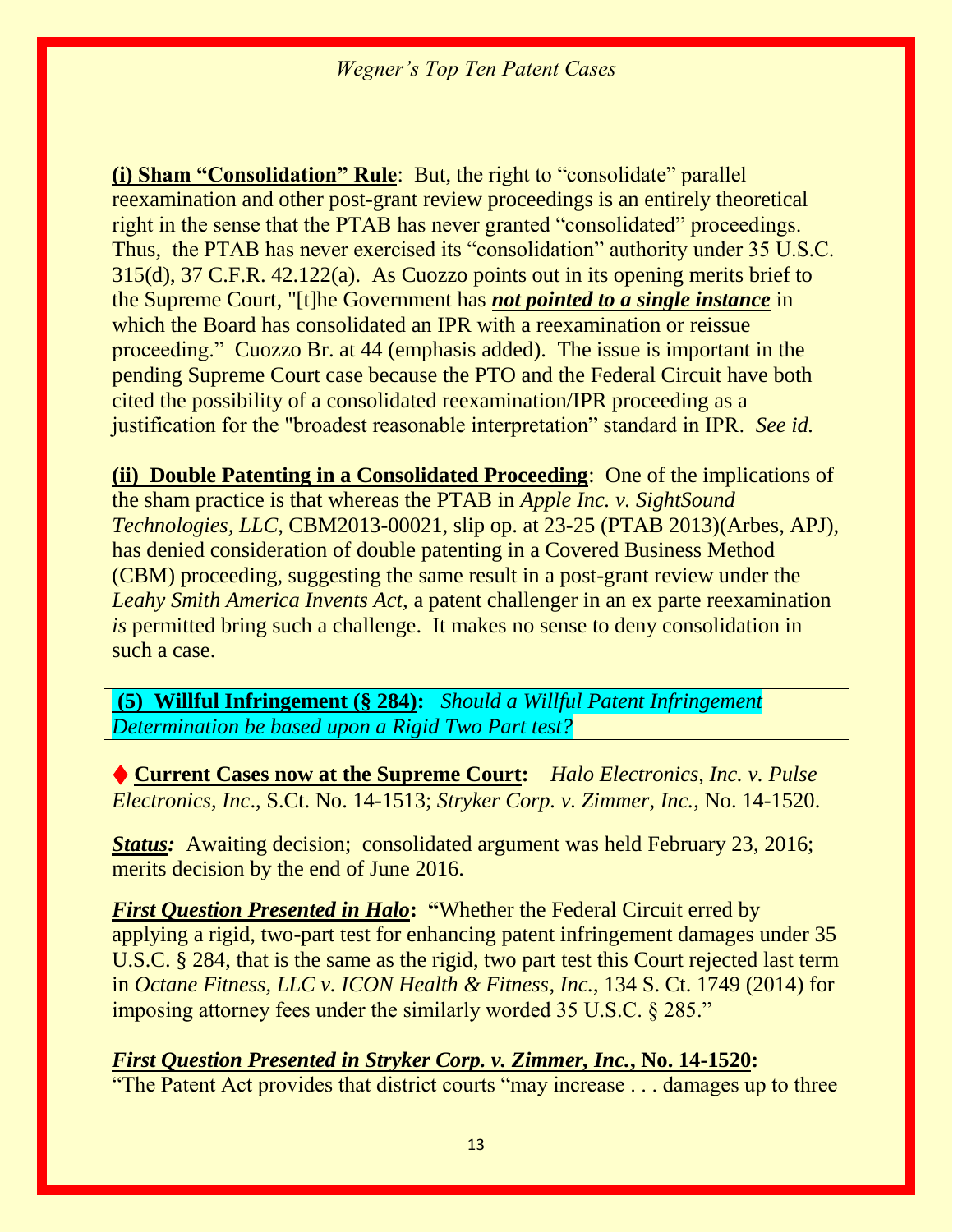times the amount found or assessed." 35 U.S.C. § 284. Despite this permissive and discretionary language, the Federal Circuit requires, as a prerequisite to awarding enhanced damages under § 284, that a patentee prove by clear and convincing evidence that infringement was "willful," meaning both that (1) there was an objectively high likelihood that the infringer's actions constituted infringement, and (2) this likelihood was either known or so obvious that it should have been known to the accused infringer.

"The [first question presented is] Has the Federal Circuit improperly abrogated the plain meaning of 35 U.S.C. § 284 by forbidding any award of enhanced damages unless there is a finding of willfulness under a rigid, two-part test, when this Court recently rejected an analogous framework imposed on 35 U.S.C. § 285, the statute providing for attorneys' fee awards in exceptional cases?"

**Implications:** Reversal of the current Federal Circuit case law will make it easier to award enhanced damages for willful infringement.

#### **(6) Laches, Federal Circuit case law**

*Current Case (I)***:** *SCA Hygiene Prods. Aktiebolag v. First Quality Baby Prods.,LLC,* S.Ct. No. 15-927, *opinion below,* \_\_ F.3d \_\_ (Fed. Cir. Sept. 18, 2015)(en banc), asks whether Federal Circuit patent laches law consistent with the Supreme Court copyright laches case*, Petrella v. Metro-Goldwyn-Mayer, Inc.,* 134 S.Ct. 1962 (2014).

**Status:** Conference April 22, 2016.

**Split En Banc Opinion interpreting** *Petrella***:** The 6-5 *en banc* majority opinion split the court between a majority opinion of Prost, C.J. (joined by Newman, Lourie, Dyk, O'Malley, Reyna, JJ.), and an opinion by Hughes, J. (joined by Moore, Wallach, Taranto, Chen, JJ., concurring-in-part and dissenting-in-part).

The majority opinion explains that the en banc court was convened "to resolve whether, in light of the Supreme Court's recent decision in *Petrella v. Metro-Goldwyn-Mayer, Inc.*, 134 S. Ct. 1962 (2014), laches remains a defense to legal relief in a patent infringement suit. We conclude that Congress codified a laches defense in 35 U.S.C. § 282(b)(1) that may bar legal remedies. Accordingly, we have no judicial authority to question the law's propriety. Whether Congress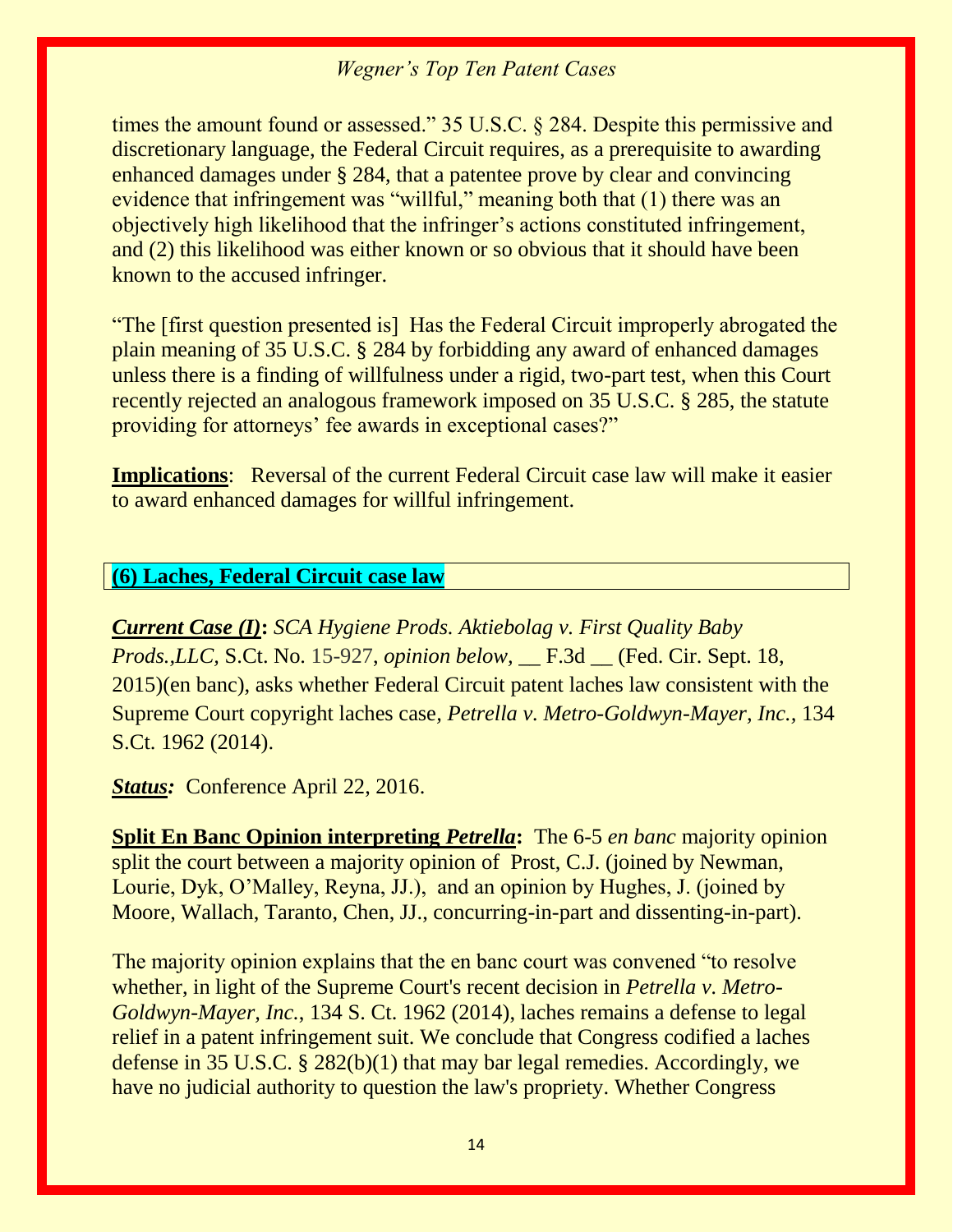considered the quandary in *Petrella* is irrelevant—in the 1952 Patent Act, Congress settled that laches and a time limitation on the recovery of damages can coexist in patent law. We must respect that statutory law."

**Implications**: No matter the outcome, *SCA Hygience* is a black eye for the Federal Circuit as a court established to provide a uniform body of case law in the patent field. It reaches a conclusion as to laches that differs from *Petrella v. Metro-Goldwyn-Mayer, Inc.,* 134 S.Ct. 1962 (2014)(copyright law) and does so in badly split *en banc* decision with a six vote majority opinion (Prost, C.J., joined by Newman, Lourie, Dyk, O'Malley, Reyna, JJ.) balanced by a five vote minority opinion (Hughes, J., joined by Moore, Wallach, Taranto, Chen, JJ., concurring in part, dissenting in part).

The majority ruled that "laches remains a defense to legal relief in a patent infringement suit after *Petrella* [*v. Metro-Goldwyn-Mayer, Inc.,* 134 S.Ct. 1962 (2014)]. Laches bars legal relief, and courts must weigh the facts underlying laches in the *eBay* framework when considering an injunction. However, absent extraordinary circumstances, laches does not preclude an ongoing royalty."

The dissent disagreed with "the majority [which] adopts a patent-specific approach to the equitable doctrine of laches. In doing so, the majority overlooks Congress' intent and Supreme Court precedent, which demonstrate that laches is no defense to a claim for damages filed within the statutory limitations period established by 35 U.S.C. § 286."

#### *Current Case (II): Medinol Ltd. v. Cordis Corp.,* No. 15-998

*Status:* Scheduled for a *Second* Conference April 22, 2016.

*Question Presented*: "In *Petrella v. Metro-Goldwyn-Mayer*, this Court ruled that if a damages claim is timely under the relevant statute of limitations, judges cannot bar the claim by invoking the defense of laches. 134 S. Ct. 1962 (2014). The timeliness of the claim depends on "Congress' judgment," not the discretion of judges exercising their equitable powers. *Id*. at 1967.

"In this case, the Federal Circuit affirmed the use of laches to dismiss damages claims that were timely under the Patent Act's statute of limitations. The Federal Circuit relied on a 6-5 en banc decision in *SCA Hygiene Products Aktiebolag v. First Quality Baby Prods*., LLC, 807 F.3d 1311 (Fed. Cir. 2015), that disregarded *Petrella*'s admonition that "courts are not at liberty to jettison Congress' judgment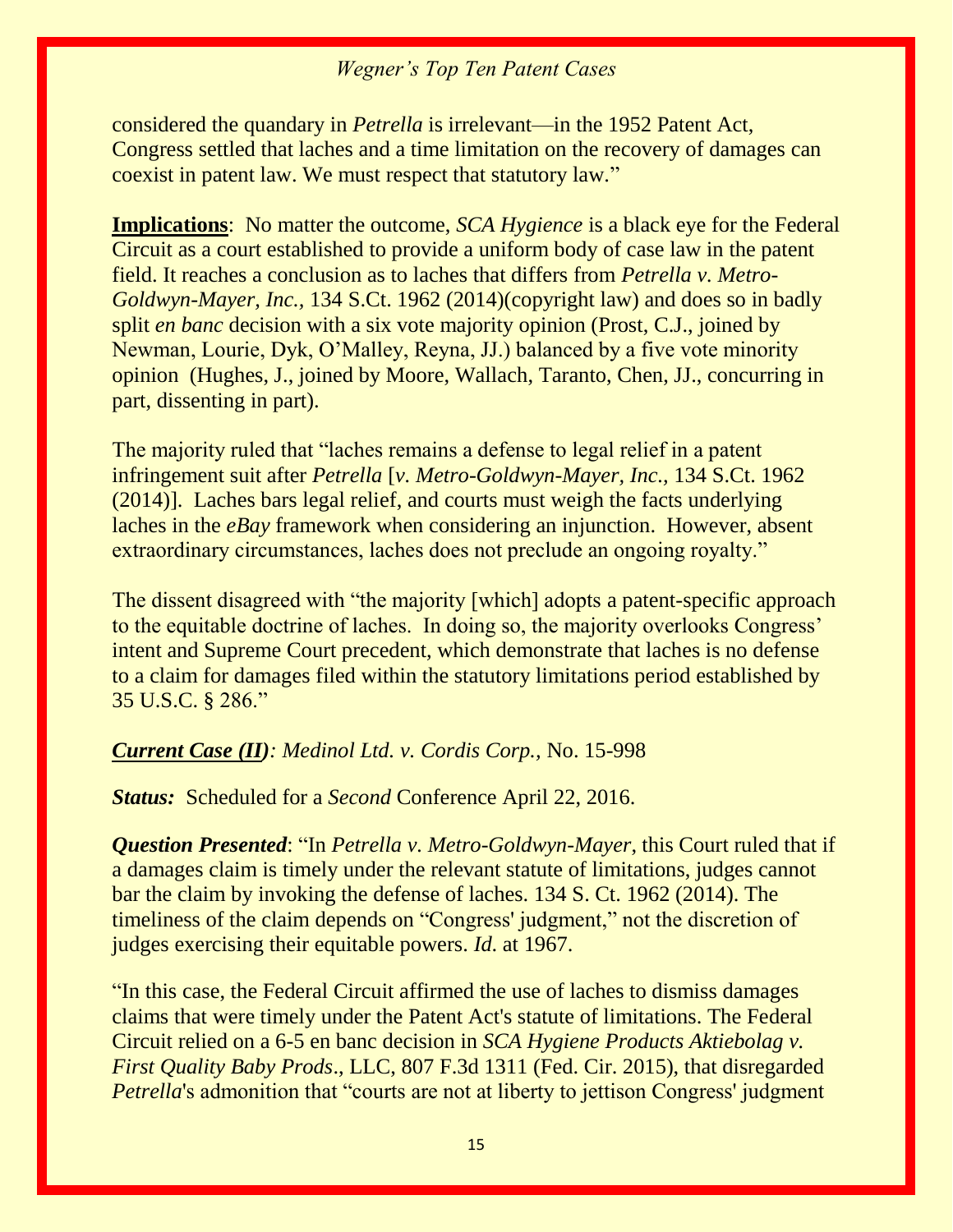on the timeliness of suit." 134 S. Ct. at 1967. Rather than following *Petrella*, the Federal Circuit created an exception for damages claims in patent cases.

"The question presented is:

"May judges use the equitable defense of laches to bar legal claims for damages that are timely under the express terms of the Patent Act."

*Thanks to Professor Dennis Crouch for noting this case on his PatentlyO blog.*

*Note*: The *Question Presented* quoted here come from *Patent Law and the Supreme Court: Certiorari Petitions Pending,*  [https://www.wilmerhale.com/pages/publicationsandnewsdetail.aspx?NewsPubId=1](https://www.wilmerhale.com/pages/publicationsandnewsdetail.aspx?NewsPubId=10737419834) [0737419834](https://www.wilmerhale.com/pages/publicationsandnewsdetail.aspx?NewsPubId=10737419834)

♦ **(7) "Active Inducement" to Infringe (§ 271(f)(1)):** *Can a single party who creates one component of a patented combination in the United States and then that same single party creates the patented combination offshore be guilty of infringement of the combination under a theory of "active inducement" under 35 USC § 271(f)(1)?*

**Current Case:** *Life Techs. Corp. v. Promega Corp.,* Supreme Court No. 14-1538, opinion below, *Promega Corp. v. Life Techs. Corp.,* 773 F.3d 1338 (Fed. Cir., 2014)(Chen, J.). Tthe first *Question Presented* is "[w]hether the Federal Circuit erred in holding that a single entity can 'actively induce' *itself* to infringe a patent under  $35 \text{ U.S.C.}$  §  $271(f)(1)$ ." (emphasis added)

*Status*: The Solicitor General was asked for his views in a CVSG order dated October 5, 2015. It is likely that the Solicitor General's brief will be filed in Spring 2016, perhaps in time for a vote before the end of the Term at the end of June 2016.

**Prior Case Law:** Contributory infringement was spawned more than 140 years ago in *Wallace v. Holmes*, 29 F.Cas. 74 (No. 17,100) (CC Conn.1871), as a courtfashioned way for a patentee to sue a third party who supplies a component of the patented invention to numerous third parties, because it would be impossible or next to impossible as a practical matter to sue each of the individual direct infringers. There has never been a prior appellate holding of active inducement other where a third party is induced to infringe.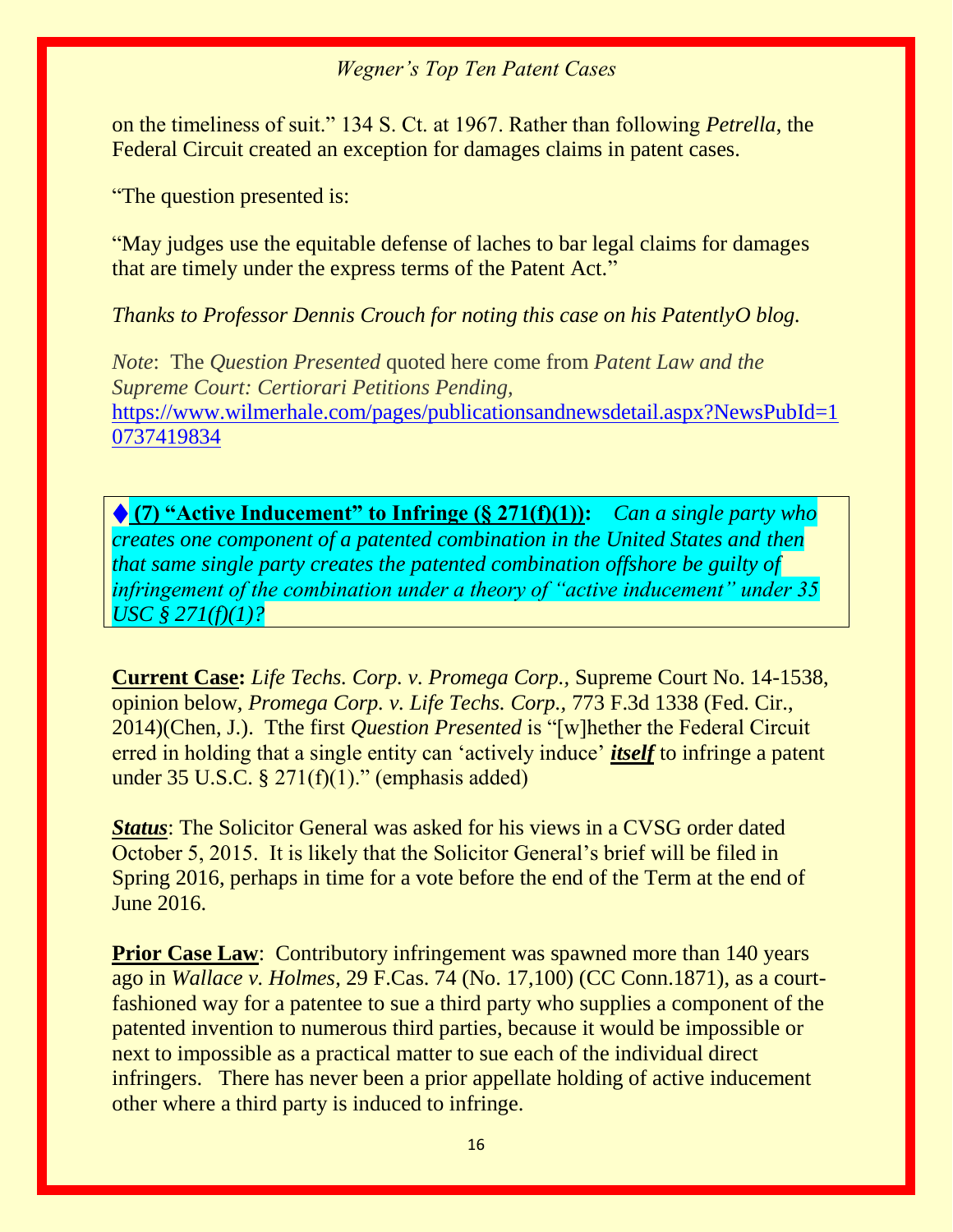**Implications**: This case represents yet another bold stroke by the Federal Circuit to expand the scope of American patent rights to cover extraterritorial activity.

#### ♦ **(8) Constitutionality of IPR (public rights)**

*Current Case***:***: Cooper v. Lee,* Supreme Court No. 15-955, presents a serious Constitutional direct or implicit challenge to post-grant review procedures at the Patent Office, *here,* in the context of Inter Partes Review.

*Status:* Awaiting Conference.

*Amicus Speaks,* **the Greenspoon-Dhuey team**: Complementing petitioner's brief from the pen of Robert P. Greenspoon, is the joint effort of two independent thinkers, practitioner-scholar Andrew J. Dhuey and Professor Adam Mossoff in their filing styled as the *Brief Of Professor Adam Mossoff as Amicus Curiae in Support of Petitioners* (keyed to the thoughtful academic work of the coauthor, Adam Mossoff, *Patents as Constitutional Private Property: The Historical Protection of Patents under the Takings Clause*, 87 B. U. L. Rev. 689 (2007); Adam Mossoff, *Exclusion and Exclusive Use in Patent Law*, 22 Harv. J. L. & Tech. 321 (2009)).

The Greenspoon-Dhuey team has taken on seemingly insurmountable challenges before, most notably their joint representation in *Lighting Ballast Control LLC v. Philips Elecs. N. Am. Corp.,* 744 F.3d 1272 (Fed. Cir., 2014)(en banc), that served as a prelude to the Supreme Court decision in *Teva Pharm. United States, Inc. v. Sandoz, Inc.,* 135 S.Ct. 831 (2015).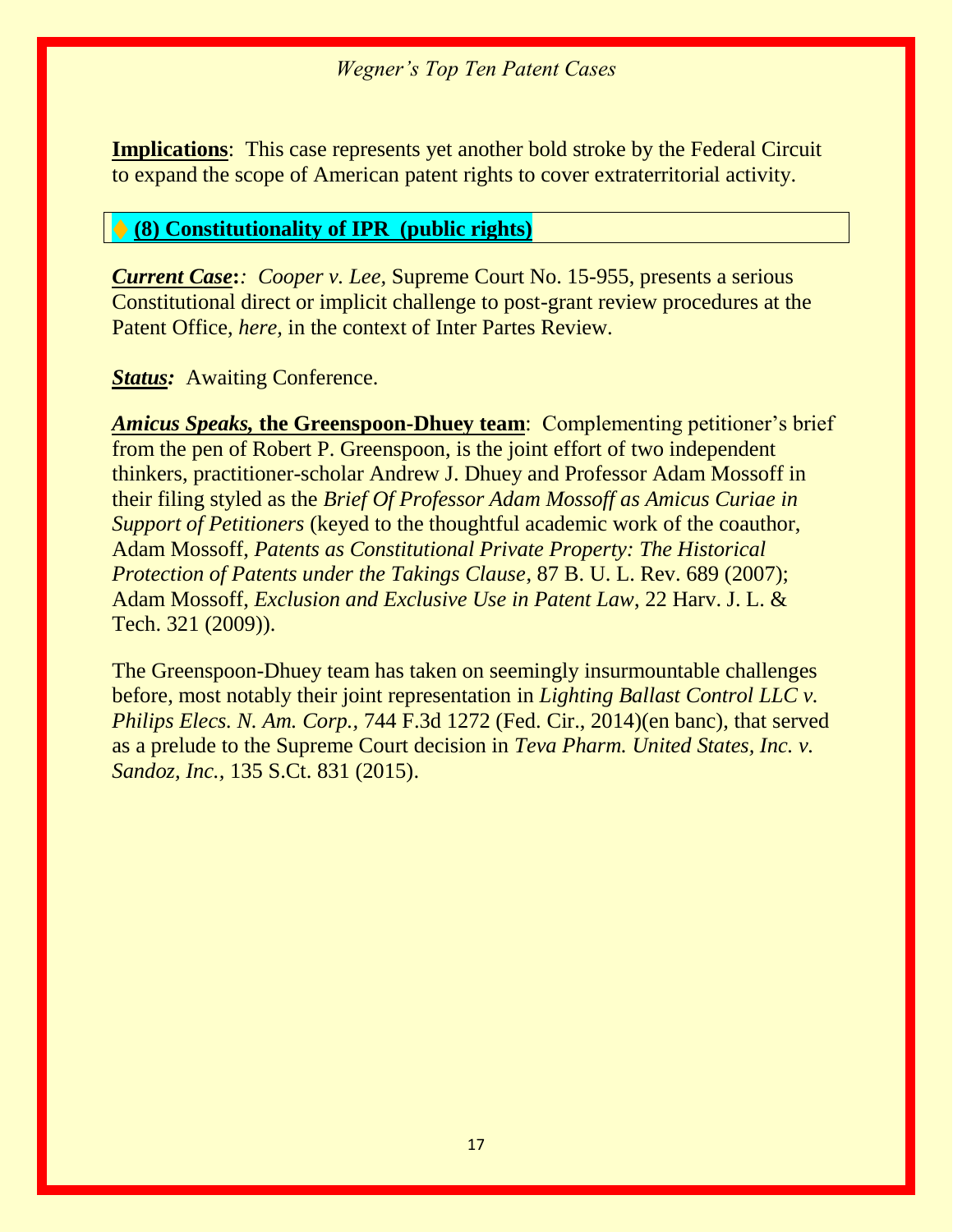*Question Presented:* Nearly 30 years have passed since this Court last applied Article III Separation of Powers principles to declare the authority of Congress to empower an executive agency to adjudicate a private dispute. More recently in a non-agency context, in *Stern v. Marshall*, 131 S. Ct. 2594 (2011), Justice Scalia's concurring opinion questioned the "multifactors relied upon today [that] seem to have entered our [public rights] jurisprudence almost randomly." *Id.* at 2621 (Scalia, J., concurring). The two other *Stern* opinions (majority and dissent) have all members of this Court expressing dissatisfaction with the clarity of Article III public rights jurisprudence: either it "has not been entirely consistent," *id.* at 2611 (majority), or preceding cases "do not admit of easy synthesis." *Id.* at 2624 (dissent) (citation omitted). Congress continues to pass laws against this murky backdrop, risking inappropriate expansion of the administrative state.

"The question presented is whether 35 U.S.C. §318(b) violates Article III of the United States Constitution, to the extent that it empowers an executive agency tribunal to assert judicial power canceling private property rights amongst private parties embroiled in a private federal dispute of a type known in the common law courts of 1789, rather than merely issue an advisory opinion as an adjunct to a trial court."

**A Unique United States Perspective**: Grant of the petition coupled with a merits success by petitioner would cast the United States as odd man out amongst the major patent granting authorities of the world as, for example, a European Patent can be challenged in a vigorous patent office proceeding in the nine months following grant and a similar right is available in Japan.

**"Death Squads"** *Déjà vu*: The words of the former Chief Judge could yet come back to haunt the appellate court. In a 2003 rant, the former Chief Judge dubbed the Patent Trial and Appeal Board as being "patent death squads". It has since been popular to characterize Federal Circuit invalidity jurisdiction over patents in IPR proceedings as decidedly anti-patentee. Some refer to cases with as few as one of *many claims* being invalidated as counting as invalidation of *the patent*, while at most modest attention has been given to the reality that many patent challengers are reluctant to use the IPR procedure unless they have a rock solid case.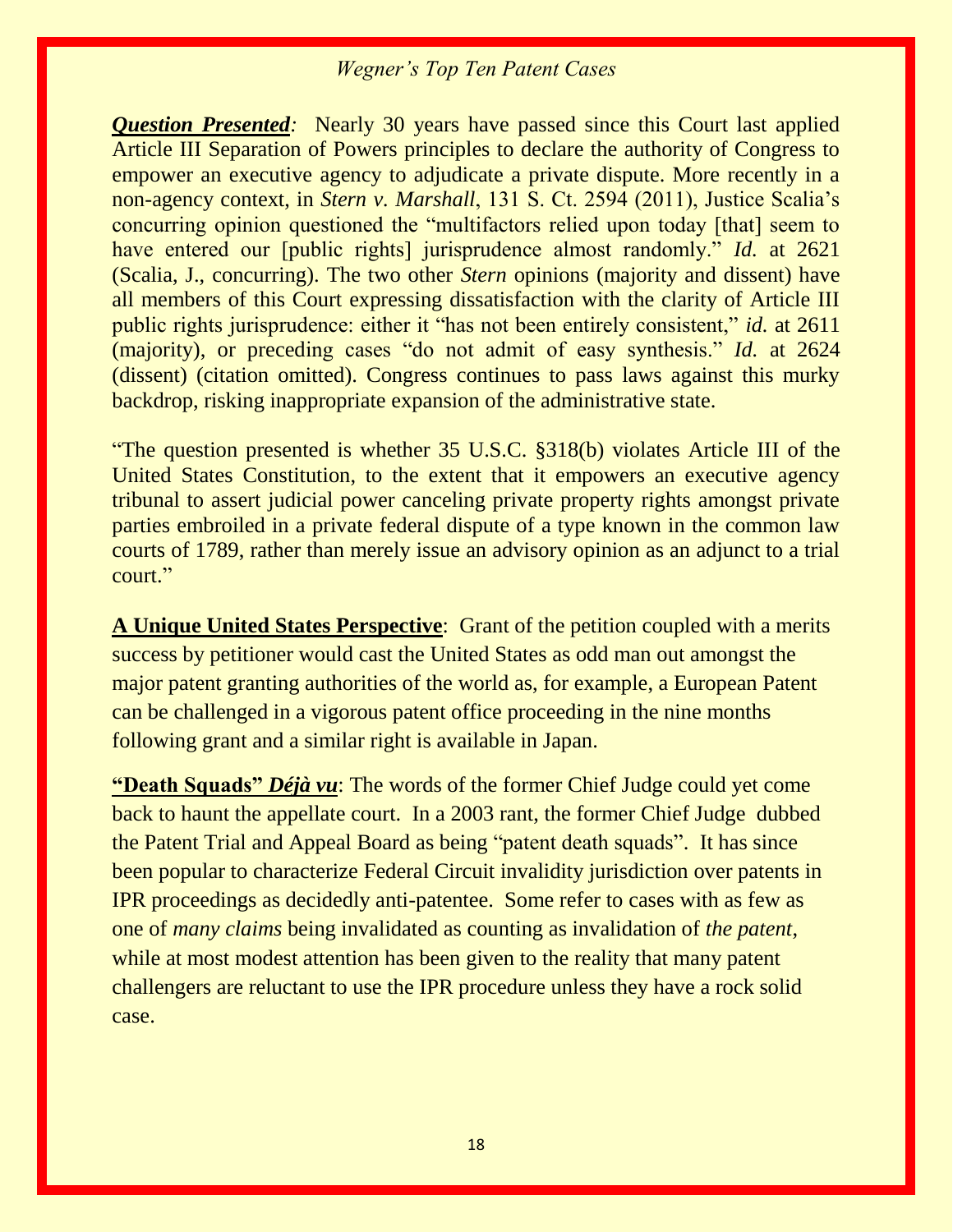#### ♦ **(9) Constitutionality of IPR (without Jury Trial)**

*Current Case***:** In the expected *certiorari* petition in *MCM Portfolio LLC v. Hewlett-Packard Co., due April 29, 2016, <i>opinion below,* \_\_ F.3d \_\_ (Fed. Cir. Dec. 2, 2015)(Dyk, J.), petitioner is expected to challenge third party Inter Partes Review because the patent challenger is able to do so without (per expected petitioner) a right to a trial by jury.

*Status:* Petition due April 29, 2016.

*Piggybacking Off Top Ten No. 9a, Cooper v. Lee:* The timing of this case is several months behind that of *Cooper v. Lee.* It is therefore likely that if *certiorari*  is granted in *Cooper v. Lee* that this case will be held for a Conference following a merits decision in *Cooper v. Lee* (where, should petitioner in that case be successful on the merits, the court would grant, vacate and remand (GVR) in *MCM Portfolio.*

**Goldstein on Patents**: Petitioner is represented by the well known Supreme Court advocate, Thomas Goldstein, who has previously been lead counsel in patent cases, *F. Hoffmann-La Roche Ltd v. Empagran S.A.,* 542 U.S. 155 (2004), *KSR Int'l Co. v. Teleflex Inc*., 550 U.S. 398 (2007).

**From the Opinion Below:** "The Seventh Amendment provides that, '[i]n Suits at common law, where the value in controversy shall exceed twenty dollars, the right of trial by jury shall be preserved . . . .' U.S. Const. amend. VII. The Supreme Court has stated that 'the Seventh Amendment is generally inapplicable in administrative proceedings, where jury trials would be incompatible with the whole concept of administrative adjudication and would substantially interfere with [the agency's] role in the statutory scheme.' *Curtis* [*v*. *Loether,* 415 U.S. 189, 194 (1974),] upheld 'congressional power to entrust enforcement of statutory rights to an administrative process or specialized court of equity free from the structures of the Seventh Amendment.' *Id*. at 195. Similarly, the Court held in *Atlas Roofing Co*., *Inc*. *v*. *Occupational Safety & Health Review Commission,* 430 U.S. 442, 455 (1977), that 'when Congress creates new statutory 'public rights,' it may assign their adjudication to an administrative agency with which a jury trial would be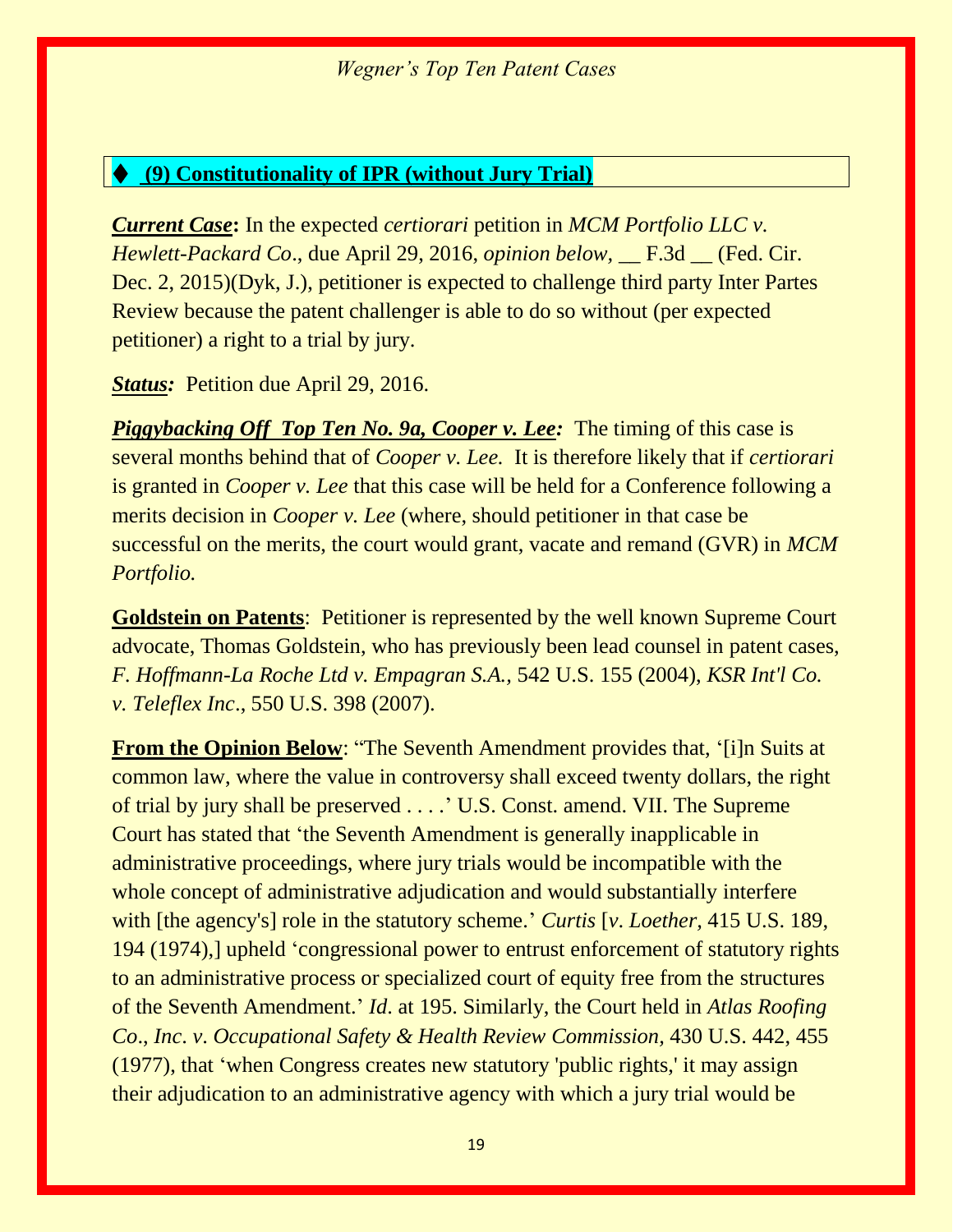incompatible, without violating the Seventh Amendment's injunction that jury trial is to be 'preserved' in 'suits at common law.' Congress is not required by the Seventh Amendment to choke the already crowded federal courts with new types of litigation or prevented from committing some new types of litigation to administrative agencies with special competence in the relevant field.' *See also Tull v*. *United States,* 481 U.S. 412, 418 n.4 (1987) ('[T]he Seventh Amendment is not applicable to administrative proceedings.'). Here, when Congress created the new statutory right to inter partes review, it did not violate the Seventh Amendment \*\*\*." *MCM Portfolio LLC v. Hewlett-Packard Co.*, \_\_ F.3d \_\_, slip op. at 14-15 (Fed. Cir. Dec. 2, 2015)(Dyk, J.).

#### **(10) Secret Commecialization as Prior Art**

*Helsinn Healthcare S.A. v. Teva Pharmaceuticals USA, Inc*., Fed. Cir. 2016-1284 Whether the Leahy Smith America Invents *Act* overrules *Metallizing Engineering.*

♦ ♦ ♦

This case is considered in detail in the APPENDIX.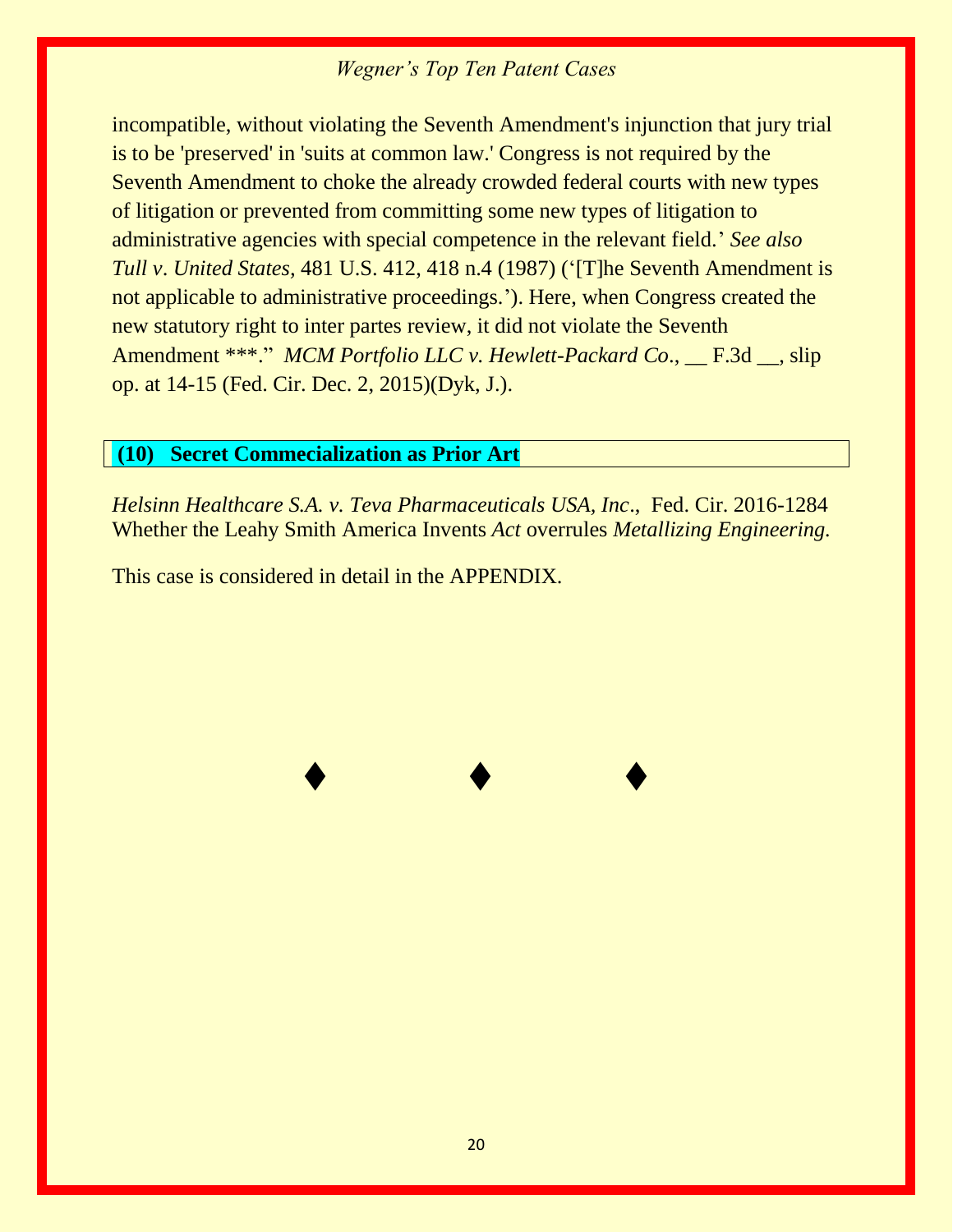| <b>Other Cases and Issues</b>                                                            |
|------------------------------------------------------------------------------------------|
| <b>WesternGeco v. Ion Geophysical</b>                                                    |
| <b>Extraterritorial Patent Infringement</b>                                              |
| Petition due April 27, 2016                                                              |
| <b>ClearCorrect v. ITC</b>                                                               |
| Whether importation of electronic signal is importation of an "article"                  |
| The Medicines Co. v. Hospira, En banc briefing                                           |
| Public Use vs. Experimental Use                                                          |
| <b>Propriety of Post-Grant Proceedings Raising § 101 Issue</b>                           |
| Retirement Capital Access v. U.S. Bancorp); cert. denied                                 |
| Patent-Eligibility Denial exclusive of §§102, 103, 112 denials                           |
| cf. Mayo v. Prometheus (no active pending case)                                          |
| <b>Claim Indefiniteness with Broad and Narrow Constructions</b>                          |
| <i>Ex Parte Miyazaki; see also Inre Packard (Plager, J., concurring).</i>                |
| OIP v. Amazon.com                                                                        |
| Section 101 Patent-Eligibility; certiorari denied.                                       |
| Patent-Eligibility Denial exclusive of §§102, 103, 112 denials                           |
| cf. Mayo v. Prometheus (no active pending case)                                          |
| <b>SpeedTrack v. Office Depot</b>                                                        |
| Federal Circuit standard for res judicata vs. other circuits (cert. DENIED)              |
| Fivetech Tech. v. Southco                                                                |
| "lexicography and disavowal" standard for claim construction; Certiorari denied          |
| Medtronic Sofamor Danek v. NuVasive                                                      |
| GVR sought Petition granted with GVR remand. in view of <i>Commil v. Cisco</i>           |
| ITC Jurisdiction Beyond "Articles" (Electronic transmissions):                           |
| Whether ITC can exclude as infringing "articles" the exclusion of "electronic            |
| transmission of digital data". No current case.                                          |
| Allergan PLC v. State of New York                                                        |
| Antitrust violation for refusal to continue sale of soon to expire patented formulation; |
| (Case withdrawn before <i>certiorari</i> decision)                                       |
| <b>MCM Portfolio v. Hewlett-Packard</b>                                                  |
| Constitutional challenge to inter partes review; Certiorari petition due March 1, 2016   |
| Antitrust, Removal of Patented Drug from the Market                                      |
| Allergan PLC v. State of New York; (Case withdrawn before certiorari decision).          |
| "Broadest Reasonable Interpretation" Standard                                            |
| Interval Licensing v. Lee; case apparently being held for cert. vote pending merits      |
| decision in Top Ten No. (4) Cuozzo Speed v. Lee.                                         |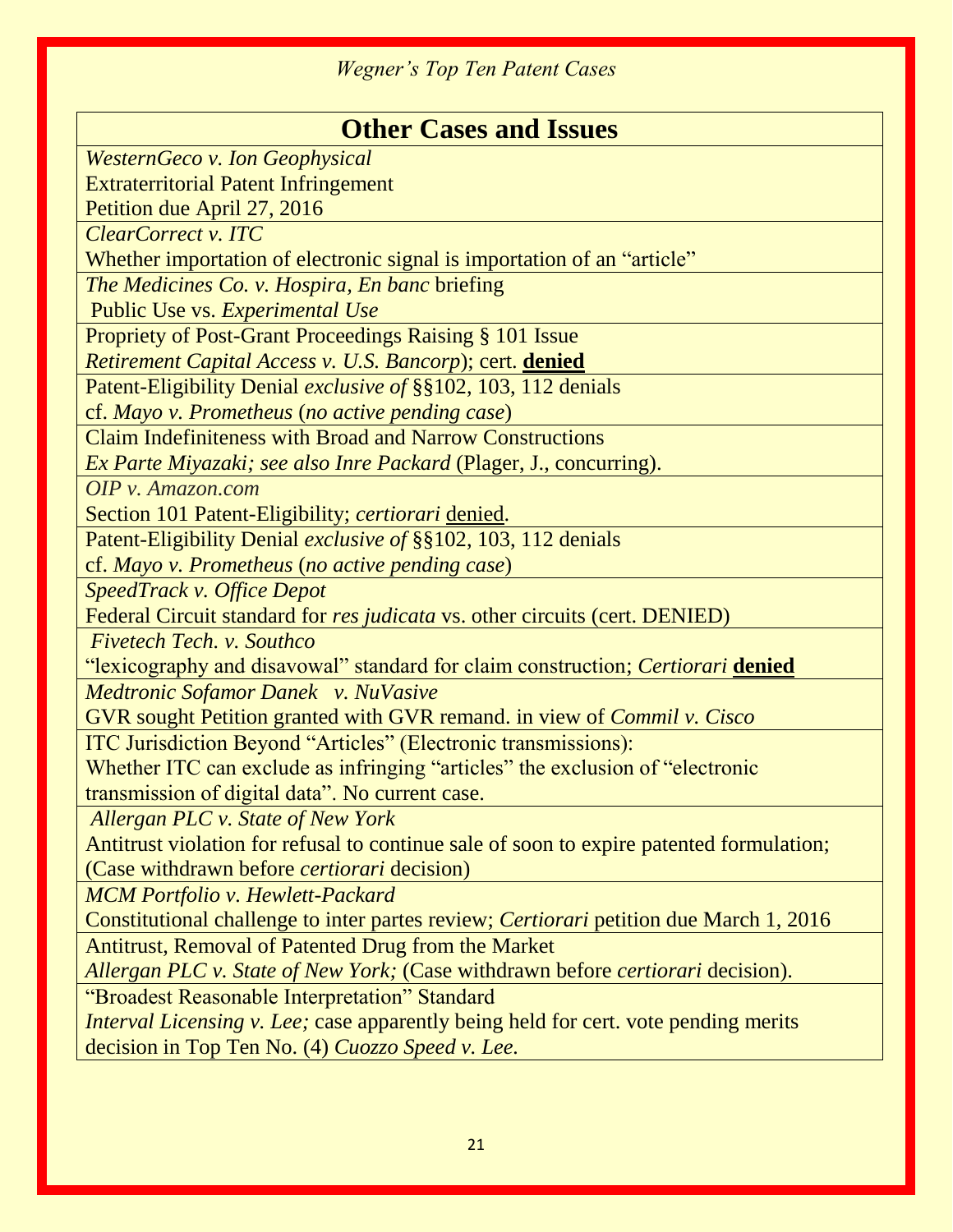#### **Extraterritorial Patent Infringement**

*Current Case: WesternGeco L.L.C. v. Ion Geophysical Corp*., Supreme Court No. 15-1085, *proceedings below*, Fed. App'x (Fed. Cir. 2015)(on pet. for reh'g en banc)(Wallach, J., joined by Newman, Reyna, JJ., dissenting from den. of reh'g en banc), *panel opinion,* \_\_ F.3d \_\_ (Fed. Cir. 2015)(Dyk, J.), and \_\_ F.3d at \_\_ (Wallach, J., dissenting-in-part).

*Status:* Response due April 27, 2016 (once extended).

*Issue:* This case has an interesting issue concerning extraterritorial patent infringement damages.

In the course of deciding a variety of issues relating to offshore activities governed by 35 USC § 271(f), the panel majority denied infringement damages based upon certain overseas activities. On rehearing en banc, a unique view of extraterritorial patent relief is posited by the three dissenting members keyed to the copyright "predicate doctrine":

"The predicate act doctrine holds that a copyright owner 'is entitled to recover damages flowing from the exploitation abroad of . . . domestic acts of infringement.' *L*.*A*. *News Serv*. *v*. *Reuters Television Int'l*, *Ltd*., 149 F.3d 987, 991- 92 (9th Cir. 1998) (tracing the predicate act doctrine to Judge Learned Hand's opinion in *Sheldon v*. *Metro-Goldwyn Pictures Corp*., 106 F.2d 45 (2d Cir. 1939), *aff'd*, 309 U.S. 390 (1940)); see also *Tire Eng'g & Distrib*., *LLC v*. *Shandong Linglong Rubber Co*., 682 F.3d 292, 306 (4th Cir. 2012) ('We adopt the predicateact doctrine, which posits that a plaintiff may collect damages from foreign violations of the Copyright Act so long as the foreign conduct stems from a domestic infringement.'); *Update Art*, *Inc*. *v*. *Modiin Publ'g*, *Ltd*., 843 F.2d 67, 73 (2d Cir. 1988) ('It is well established that copyright laws generally do not have extraterritorial application. There is an exception—when the type of infringement permits further reproduction abroad — such as the unauthorized manufacture of copyrighted material in the United States.').

"In this case, [the patentee]'s damages flowed from the exploitation abroad of domestic acts of patent infringement under § 271(f). The court's denial of rehearing en banc unfortunately prevents consideration of the predicate act doctrine, which is of particular import given 'the historic kinship between patent law and copyright law.' *Sony Corp*. *of Am*. *v*. *Universal City Studios*, *Inc*., 464 U.S. 417, 439 (1984)."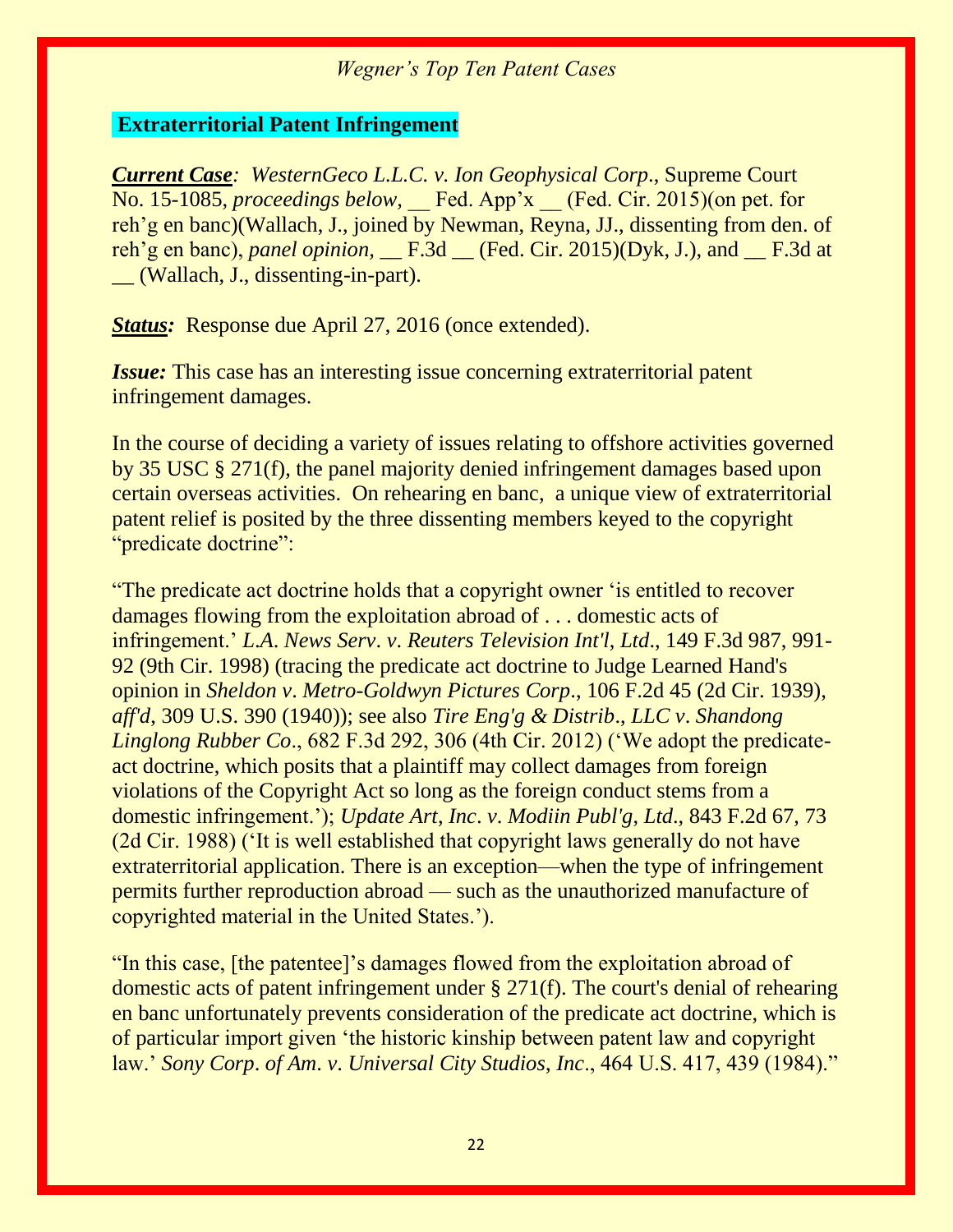**ITC Jurisdiction over Electronic Transmissions as "Articles":** The ITC has jurisdiction to block importation over infringing "articles": Is importation of an electronic signal importation of such an "article"?

**Current Case**: *ClearCorrect Operating, LLC v. Int'l Trade Comm'n* is the expected styling of a petition for *certiorari* from the decision of the Federal Circuit, \_\_ F.3d \_\_ (Fed. Cir. Nov. 10, 2015)(Prost, J.), *reh'g en banc denied,* \_\_ F.3d \_\_ (Fed. Cir. March 31, 2016), the court reversed an ITC determination that "[t]he Tariff Act of 1930 provides the International Trade Commission [ ] with authority to remedy only those unfair acts that involve the importation of "articles" as described in 19 U.S.C. § 1337(a)[, interpreting] 'articles' [as] "include[ing] electronic transmission of digital data. . ."

**Status:** The deadline for filing a petition to the Supreme Court for grant of *certiorari* expires June 29, 2016. A decision whether to grant *certiorari* would be expected September 26, 2016, at the Opening Conference for the October 2016 Term.

**The Great Dissenter, Déjà vu**: Both in the panel decision and in the denial of rehearing en banc, The Great Dissenter, Circuit Judge Newman, issued remarkable dissents. This included, for example, the following statement in her dissent from denial of rehearing *en banc* that "[t]he court's decision is inconsistent with decisions of the Supreme Court, the Federal Circuit, the Court of Customs and Patent Appeals, the Court of International Trade, the Tariff Commission, the Department of Labor, the Bureau of Customs and Border Protection, the Arms Control Export Act, and the Bipartisan Congressional Trade Priorities and Accountability Act."

**Public vs. Experimental Use; Whether Patents "Preempt" Future Research:**  *Does a patent "preempt" research using the subject matter of the claimed invention for the purpose of study or improvement upon the patented technology?*

**Current Cases: (1) Public vs. Experimental Use**: *The Medicines Co. v. Hospira, Inc.,* Fed. Cir. 2014-1469, *vacated panel opinion,* \_\_ F.3d \_\_ (Fed. Cir. 2015)(Hughes, J.)

**(2)** *Sequenom***:** (*see* Top Ten List, supra) (Supreme Court view that there is no experimental use exception to permit research on a patented invention).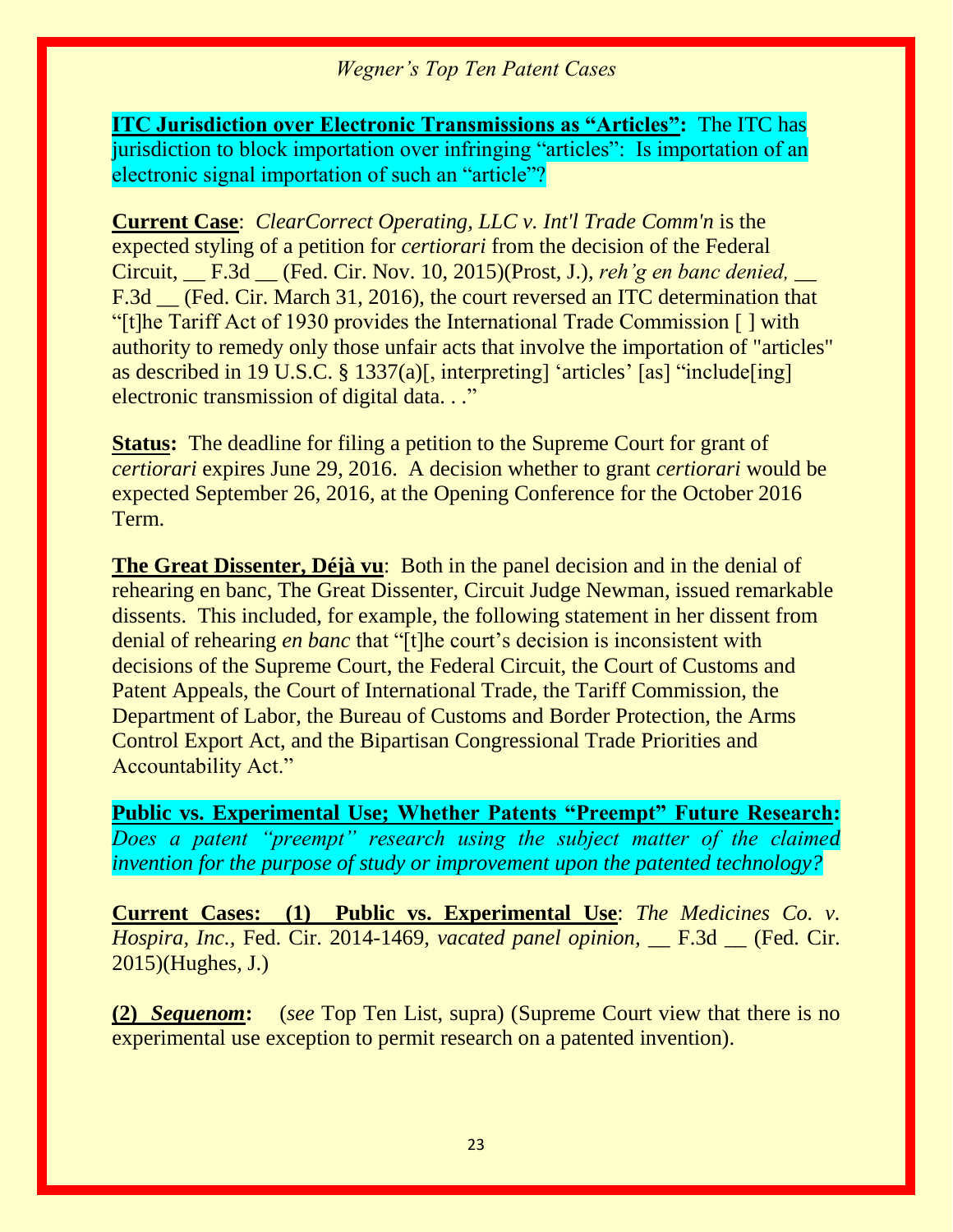#### **(1) Public vs. Experimental Use** *The Medicines Co. v. Hospira*

*Issues to be Briefed in Medicines Company:* "(a) Do the circumstances presented here constitute a commercial sale under the on-sale bar of 35 U.S.C. § 102(b)?

*"*(i) Was there a sale for the purposes of § 102(b) despite the absence of a transfer of title?

"(ii) Was the sale commercial in nature for the purposes of  $\S$  102(b) or an experimental use?

(b) Should this court overrule or revise the principle in *Special Devices, Inc. v. OEA, Inc*., 270 F.3d 1353 (Fed. Cir. 2001), that there is no 'supplier exception' to the on-sale bar of 35 U.S.C. § 102(b)?"

(The now vacated panel opinion quote with approval from *Special Devices*: "A 'sale' under th[e on-sale bar] occurs when the parties offer or agree to reach 'a contract . . . to give and pass rights of property for consideration which the buyer pays or promises to pay the seller for the thing bought or sold.'" *Special Devices,*  270 F.3d at 1355 (quoting *Zacharin v*. *United States,* 213 F.3d 1366, 1370 (Fed.  $Cir. 2000))$ .

*Status:* The Hospira opening brief is due Dec 28, 2015; the Medicines Company's responsive brief is Due Jan. 27, 2016; the Hospira Reply Brief is due 15 days later. Oral argument will be at some point in 2016.

*Significance of Medicines Company for Newly Drafted Patent Applications: Medicines v. Hospira* deals with a fact pattern under the *old law* prior to the *Leahy Smith America Invents Act.* It is thus not an interpretation of the present statute that denies novelty where an invention "was  $***$  in public use  $***$  or otherwise available to the public before the [applicant's] effective filing date[.]" *Leahy Smith America Invents Act,* 35 USC § 102(a)(1).

*A Technology-Free* **cert***. -worthy case:* For a technologically-challenged Court that nevertheless wants to stay involved in patent issues, "experimental use" and related themes are policy-rich areas that are apt to be explored by the Supreme Court, as seen when it revised the standard for "public use", denying an "experimental" exception in its less than landmark "ready for patenting" decision in *Pfaff v*. *Wells Elecs*., *Inc*., 525 U.S. 55, 67-68 (1998), a seemingly unique case in the context of the Federal Circuit dealing with patentability where the Federal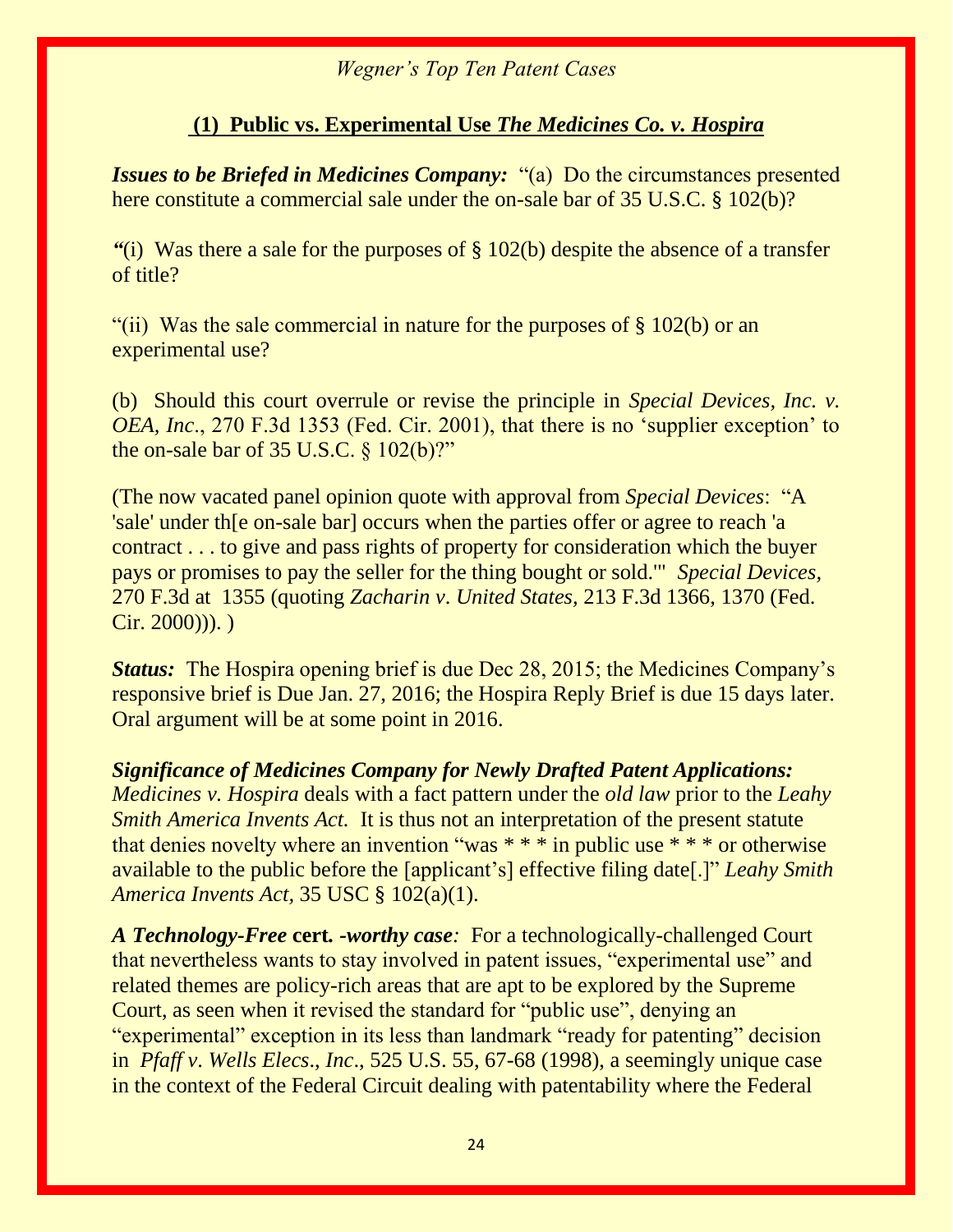Circuit had reached a conclusion of invalidity that was then *affirmed,* albeit with a different rationale.

*Double, double, toil and trouble***:** Surprisingly, the panel opinion was *unanimous,*  hardly the type of scenario to attract *en banc* review. To the extent that the *en banc* court now issues a highly divided opinion, this might be just the seasoning to this case to create basis for grant of *certiorari.*

#### **The Federal Circuit's Difficulty with understanding "Experimental Use":**

"Experimental use" in any context, but including "public use", has long troubled the Federal Circuit, yet the *en banc* court has refrained from clarification, particularly in the very troubling progeny of the *Deuterium* case; *see Federal Circuit Case Law that Patents Do Preempt Research, infra.*

#### **(2) Research Preemption (***Ariosa***)**

**Current Case**: *Sequenom, Inc. v. Ariosa Diagnostics, Inc.,* Supreme Court No. 15-1182, *opinion below, Ariosa Diagnostics, Inc. v. Sequenom, Inc.,* \_\_ F.3d \_\_ (Fed. Cir. Dec. 2, 2015)(Order denying en banc review), *panel proceedings,*  788 F.3d 1371 (Fed. Cir. 2015) (Supreme Court view that there is no experimental use exception to permit research on a patented invention).

**Prior Case Law that Patents do not Preempt Research**: *Whittemore v. Cutter*, [29 F. Cas. 1120 \(C.C.D. Mass. 1813\)](http://web2.westlaw.com/find/default.wl?mt=208&db=349&tc=-1&rp=%2ffind%2fdefault.wl&findtype=Y&ordoc=0327141183&serialnum=1800139587&vr=2.0&fn=_top&sv=Split&tf=-1&pbc=1CB7E4D8&rs=WLW12.10) (No. 17,600) (Story, J.)(riding circuit) ("[I]t could never have been the intention of the legislature to punish a man, who constructed such a machine merely for [scientific] experiments, or for the purpose of ascertaining the sufficiency of the machine to produce its described effects.").

#### **Federal Circuit Case Law that Patents Do Preempt Research:** *See* PATENT-

ELIGIBILITY, § 3[c], *Deuterium Ghost at the Federal Circuit* (citing *Deuterium Corp. v. United States*, 19 Cl.Ct. 624 (Cl.Ct.1990)(Rader, J.), followed, *Embrex v. Service Eng'g Corp*., 216 F.3d 1343 (Fed.Cir.2000) (Rader, J., concurring); *see also Madey v. Duke Univ.,* 307 F.3d 1351 (Fed.Cir.2002)(Gajarsa, J.)(dictum); *Integra Lifesciences I, Ltd. v. Merck KGaA*, 331 F.3d 860, 863 n.2 (Fed. Cir. 2003), *rev'd sub nom Merck KGaA v Integra Lifesciences I, Ltd.,* 545 U.S. 193 (2005)(discussed in Wegner, *Post*-Merck *Experimental Use and the "Safe Harbor,"* 15 Fed. Cir. B.J. 1 (2005)).

**Implications:** If the answer to the question is "no" – that patents do *not* preempt research – then the argument in *Mayo, Alice* and other recent cases vanishes that a patent "preempts" research.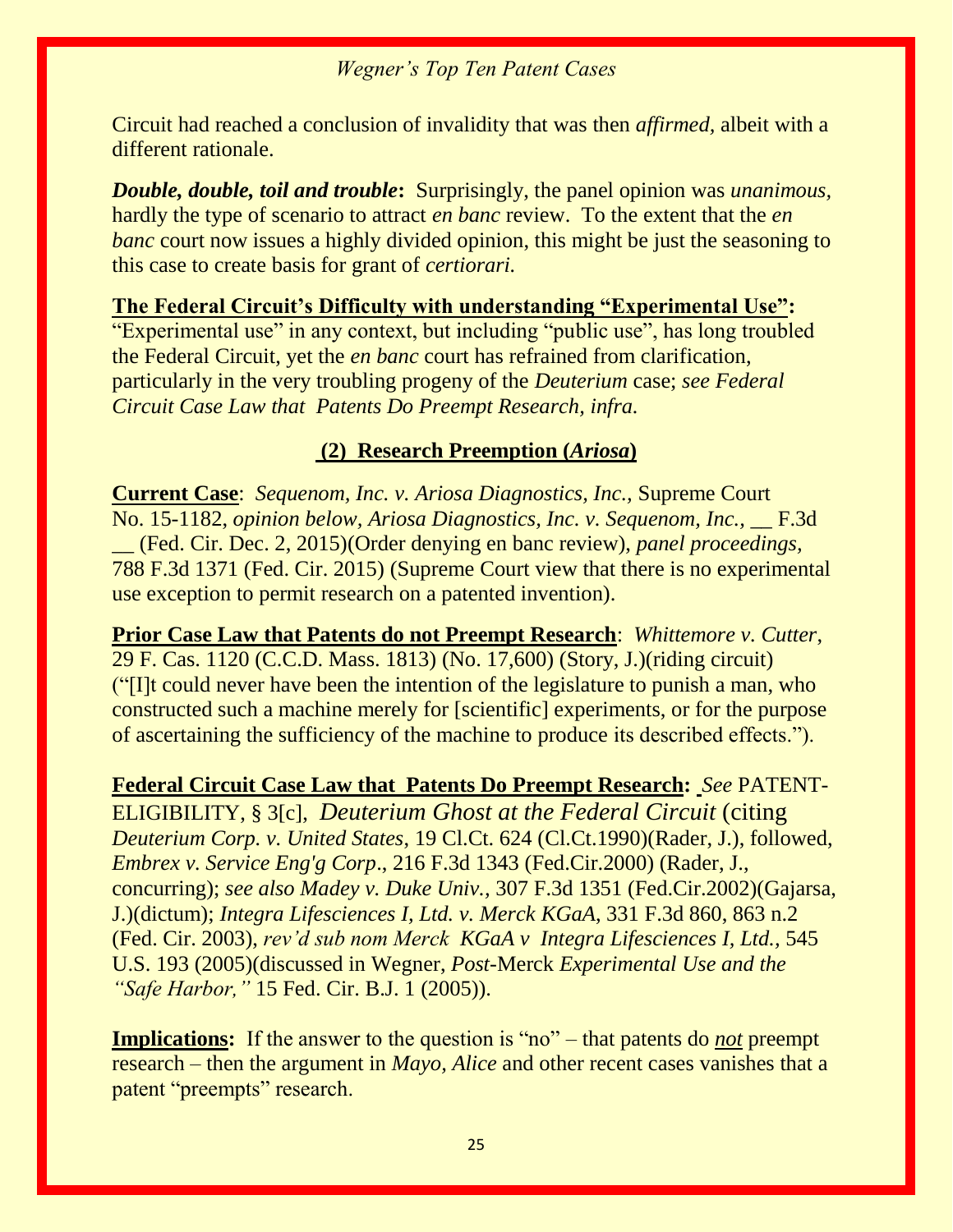#### **Propriety of Post-Grant Proceedings Raising § 101 Issue**

#### *Current Case:* None.

*Earlier Case: Retirement Capital Access Management Co. LLC v. U.S. Bancorp*, No. 15-591, *proceedings below*, Fed App'x (Fed. Cir. 2015)(Rule 36 affirmance)(Lourie, Bryson, O'Malley, JJ.): CERT. DENIED (April 4, 2016)

*Questions Presented in Retirement Capital*: "In 2011, Congress enacted the Leahy-Smith America Invents Act [ ], Pub. L. No. 112-29, 125 Stat. 284 (2011). The Act created three new post-grant administrative proceedings for challenging the validity of patents. It also created within the Patent and Trademark Office [ ] a new tribunal called the Patent Trial and Appeal Board (hereinafter the "Board") to preside over these new proceedings. One of the newly created proceedings is the transitional post-grant review, also known as "covered business method" or "CBM" review, for patents directed to a financial product or service. The AIA limits the Board's jurisdiction with respect to CBM review to challenges based on any ground that could be raised under paragraph (2) or (3) of 35 U.S.C. § 282(b). Paragraph 2 provides that a party may seek to invalidate a patent or claim on any ground specified in part II of Title 35 as a condition for patentability.

"The questions presented arise from the Federal Circuit affirming, without comment, the Board's holding that 35 U.S.C. § 101 is a ground specified in part II of Title 35 as a condition for patentability and therefore constitutes a proper basis for review in a CBM proceeding, and from the Federal Circuit affirming the Board's application of § 101 to the patent claims at issue. They are:

"1. Whether subject matter eligibility under 35 U.S.C. § 101 is a ground specified as a condition for patentability under 35 U.S.C. § 282(b)(2).

"2. Whether the Board errs when it invalidates issued patent claims posing no risk of preemption under the abstract idea exception to patent eligibility."

*Note*: The *Question(s) Presented* quoted here come from *Patent Law and the Supreme Court: Certiorari Petitions Pending,*  [https://www.wilmerhale.com/pages/publicationsandnewsdetail.aspx?NewsPubId=1](https://www.wilmerhale.com/pages/publicationsandnewsdetail.aspx?NewsPubId=10737419834) [0737419834](https://www.wilmerhale.com/pages/publicationsandnewsdetail.aspx?NewsPubId=10737419834)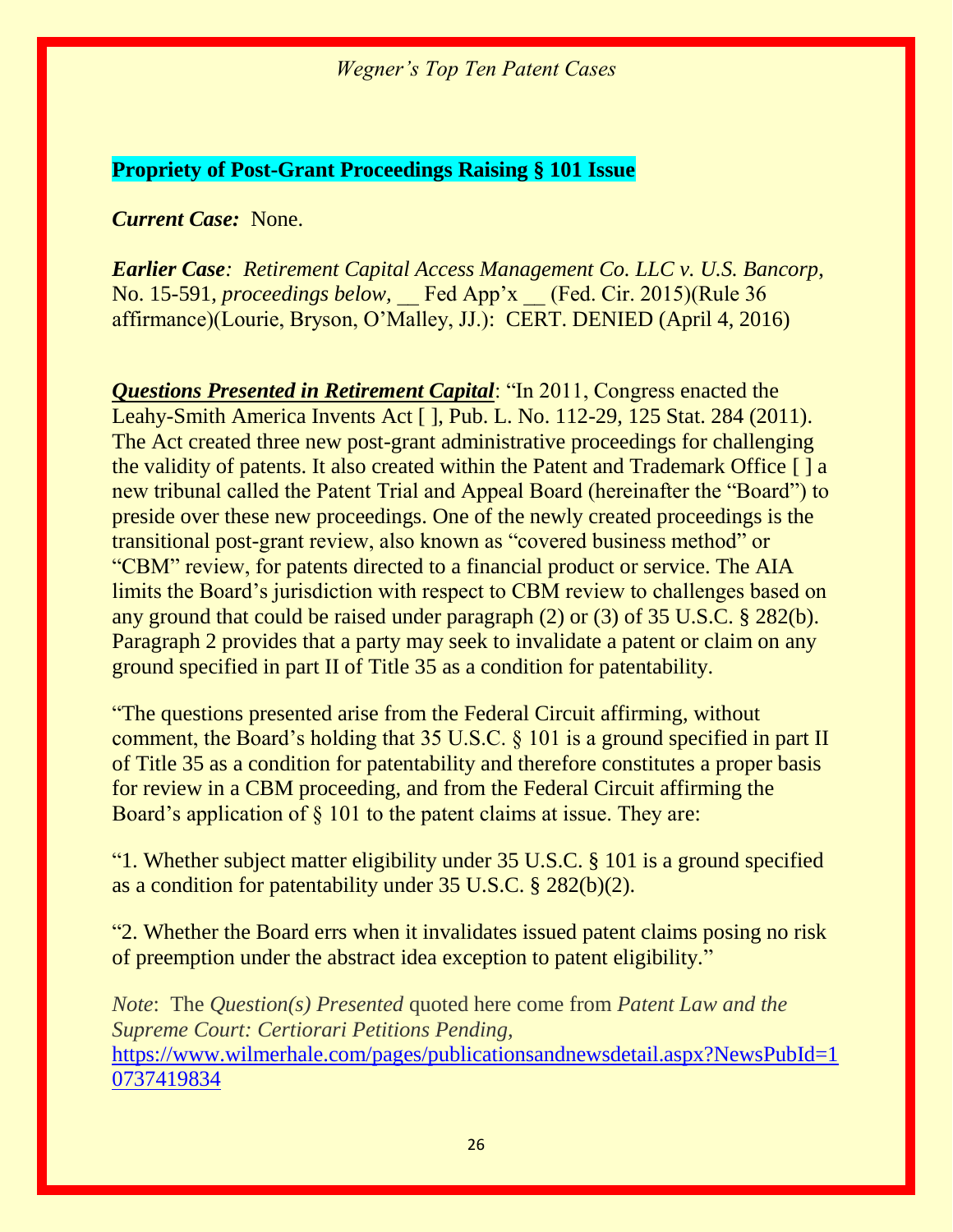#### **Patent-Eligibility Denial** *exclusive of* **§§102, 103, 112 denials:**

Is there subject matter within the statutory categories of § 101 that should be denied patent-eligibility under §101 case law that is not also denied under patentability provisions of §§ 102, 103, 112? Should the Patent Office confine its initial § 101 determination until after full examination under §§102, 103, 112?

#### **Current Case**: None.

**Prior Case**: In *Mayo Collaborative Services v. Prometheus Laboratories, Inc.,* 132 S.Ct. 1289 (2012), the Court declined the Government view that it should focus a validity determination on patentability issues under 35 USC §§ 102, 103, 112 instead of Section 101:

"[T]he Government argues that virtually any step beyond a statement of a law of nature itself should transform an unpatentable law of nature into a potentially patentable application sufficient to satisfy §101's demands. Brief for United States as *Amicus Curiae.* The Government does not necessarily believe that claims that (like the claims before us) extend just minimally beyond a law of nature should receive patents. But in its view, other statutory provisions—those that insist that a claimed process be novel, 35 U. S. C. §102, that it not be 'obvious in light of prior art,'  $\S 103$ , and that it be 'full[y], clear[ly], concise[ly], and exact[ly]' described, §112—can perform this screening function. In particular, it argues that these claims likely fail for lack of novelty under §102.

 "This approach, however, would make the 'law of nature' exception to §101 patentability a dead letter. The approach is therefore not consistent with prior law. The relevant cases rest their holdings upon section 101, not later sections. [citing *Bilski*; *Diehr; Flook; Benson*] See also H.R. Rep. No. 1923, 82d Cong., 2d Sess., 6 (1952) ('A person may have 'invented' a machine or a manufacture, which may include anything under the sun that is made by man, *but it is not necessarily patentable under section 101* unless the conditions of the title are fulfilled' (emphasis added[ by the Court])).

 "We recognize that, in evaluating the significance of additional steps, the §101 patent-eligibility inquiry and, say, the §102 novelty inquiry might sometimes overlap. But that need not always be so. And to shift the patent eligibility inquiry entirely to these later sections risks creating significantly greater legal uncertainty, while assuming that those sections can do work that they are not equipped to do."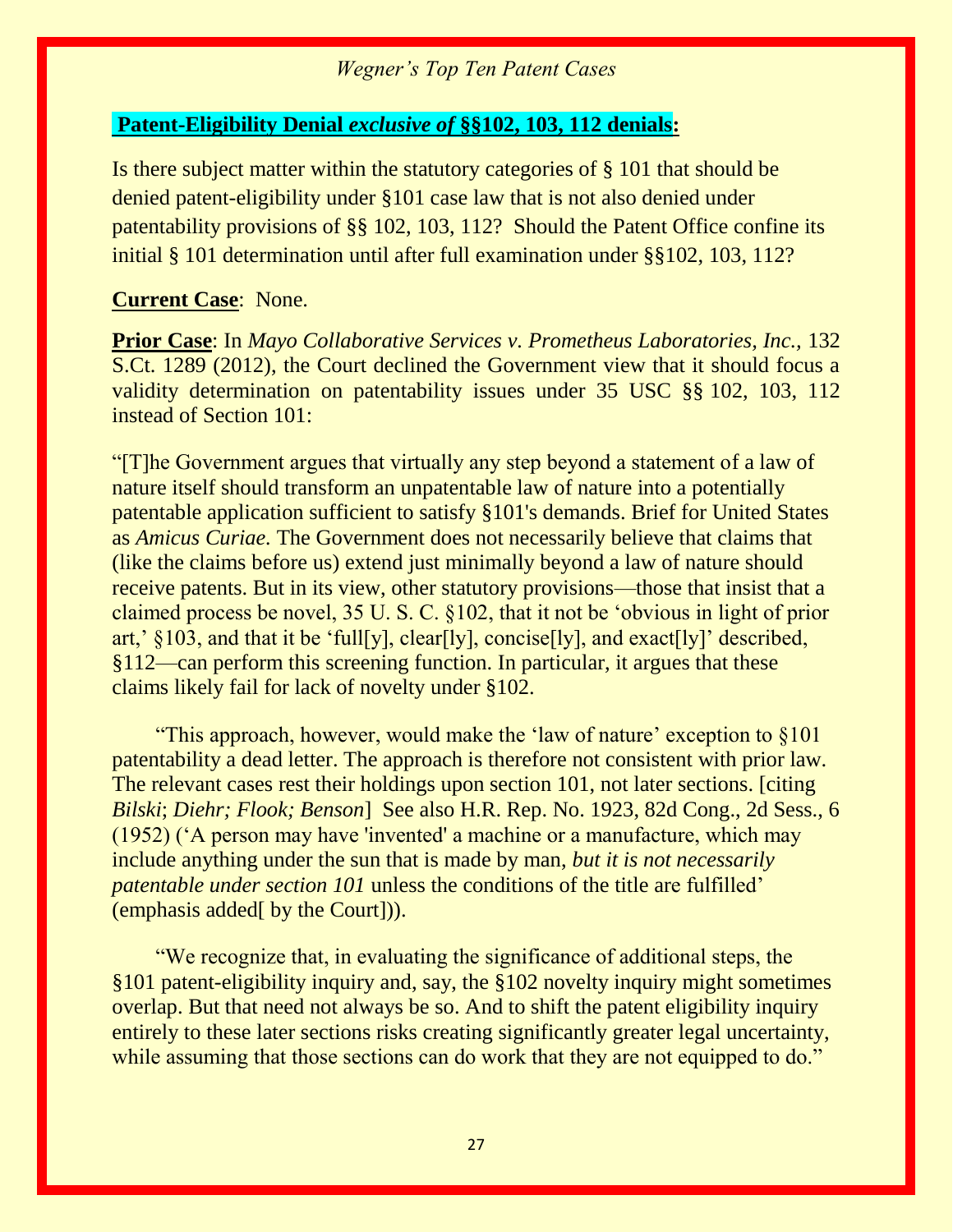**Implications**: The approach suggested by the Government would provide a more objective determination of patentability. Independent of the Supreme Court preference for a Section 101 determination, quare, should the Patent Office as **a first step examine claims for patentability (§§ 102, 103, 112)** *before* **any consideration of Section 101?**

#### *OIP Technologies***: Section 101 Patent-Eligibility**

**No Current Case:** *OIP Technologies, Inc. v. Amazon.com, Inc.,* **Supreme Court No. 15-642, proceedings below**, 788 F.3d 1359 (Fed. Cir. 2015)(Hughes, J.), *certiorari denied.*

*First Question Presented*: "Whether all methods that improve existing technological processes are equally eligible for patent protection under 35 USC § 101, and the Federal Circuit erred by distinguishing a method of testing demand to improve a pricing process from Diehr's method [in *Diamond v. Diehr,* 450 U.S. 175 (1981),] of testing temperature to improve the timing of a rubber curing process by finding that only the business-related process was ineligible."

#### *Res Judicata***, Federal Circuit Standards**

#### **Current Case**: None

**Previous Case**: *SpeedTrack, Inc. v. Office Depot, Inc., Inc.*, No. 15-461: Petitioner questions the Federal Circuit standard for res judicata. Certiorari was **denied** on January 11, 2016.

*"Question Presented*: In *Taylor v. Sturgell*, 553 U.S. 880 (2008), this Court confirmed that there are ''uniform federal rule[s]' of res judicata.' 553 U.S. at 891. In the decision below, however, the Federal Circuit adopted its own unique form of patent-specific preclusion. This new form of preclusion bars entirely new issues and claims that no court has ever resolved. The Federal Circuit grounded this unique legal doctrine in its reading of *Kessler v. Eldred*, 206 U.S. 285 (1907), an anti-suit injunction case decided during 'the heyday of the federal mutuality of estoppel rule.' *MGA, Inc. v. Gen. Motors Corp.*, 827 F.2d 729, 733 (Fed. Cir. 1987). The Federal Circuit has directly acknowledged that its departure from generally applicable legal principles is 'questionable' (*Brain Life, LLC v. Elekta Inc.*, 746 F.3d 1045, 1057-1058 (Fed. Cir. 2014)), but the court has nevertheless now twice confirmed that it will not apply traditional preclusion rules 'unless and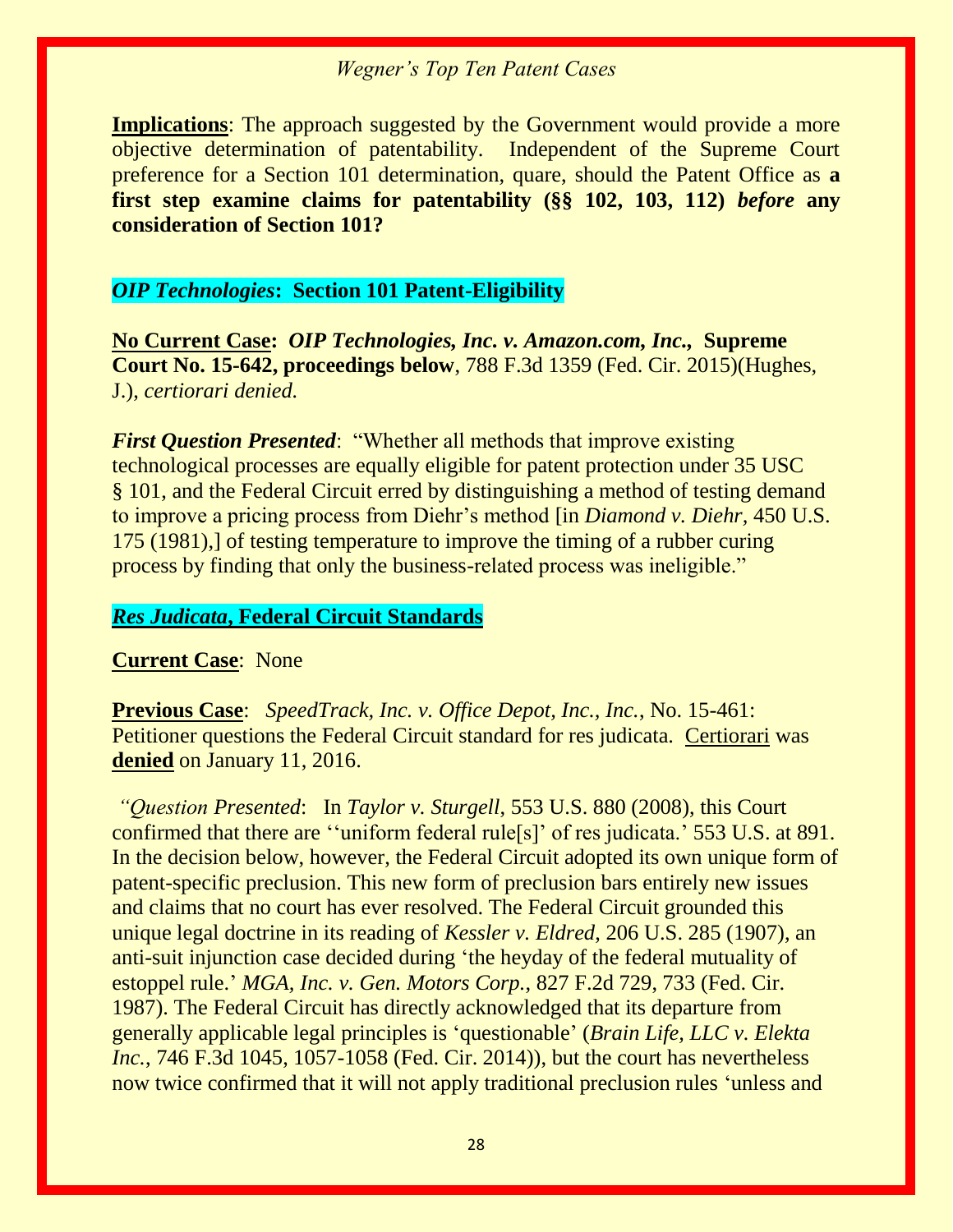until the Supreme Court overrules [Kessler].' App., *infra*, 23a; *Brain Life*, 746 F.3d at 1058. The rules of preclusion are accordingly '[dis]uniform' in the Federal Circuit alone.

"'The question presented is: Whether, in direct conflict with the Third and Fourth Circuits, the Federal Circuit erred in construing *Kessler* to bar new issues and new claims that would survive the 'uniform' rules of preclusion applied by every other circuit in all non-patent cases.'"

*Note*: The *Question(s) Presented* quoted here come from *Patent Law and the Supreme Court: Certiorari Petitions Pending,* 

https://www.wilmerhale.com/pages/publicationsandnewsdetail.aspx?\NewsPubId= 10737419834

#### **Intrinsic Evidence to Determine Claim Construction**

#### *Current Case*: None.

*Previous case*: *Fivetech Technology Inc. v. Southco, Inc.*, Supreme Court No. 15-381: Petitioner in the first *Question Presented* asks whether it is proper for the Federal Circuit to limit the role of the intrinsic evidence in construing patent claims under the exacting 'lexicography and disavowal' standard. The petition was *denied* on December 4, 2015.

*Questions Presented in Fivetech case*: In *United States v. Adams*, 383 U.S. 39, 49 (1966), this Court stated that 'it is fundamental that [patent] claims are to be construed in light of the specifications, and both are to be read with a view to ascertaining the invention.' In *Markman v. Westview Instruments, Inc.*, 517 U.S. 370, 389 (1996), this Court referenced the required 'standard construction rule that a [claim] term can be defined only in a way that comports with the instrument as a *whole*.' (Emphasis added). In *Phillips v. AWH Corp.*, 415 F.3d 1303 (Fed. Cir. 2005) (en banc), the Federal Circuit rejected a line of Federal Circuit opinions that limited the role of the specification in defining claim terms only to instances of *explicit* redefinitions or *explicit* disavowals of claim scope. However, since *Phillips*, the Federal Circuit remains divided as to the role of the specification and file history (intrinsic evidence) in construing claim terms. Specifically, some panels of the Federal Circuit have adopted a rigid standard of 'lexicography and disavowal' for defining claim terms which limits the relevance of the intrinsic evidence only to those instances of explicit redefinition of a claim term or *explicit* disavowal of claim scope. *See, e.g.*, *GE Lighting Solutions, LLC v. Agilight, Inc.*,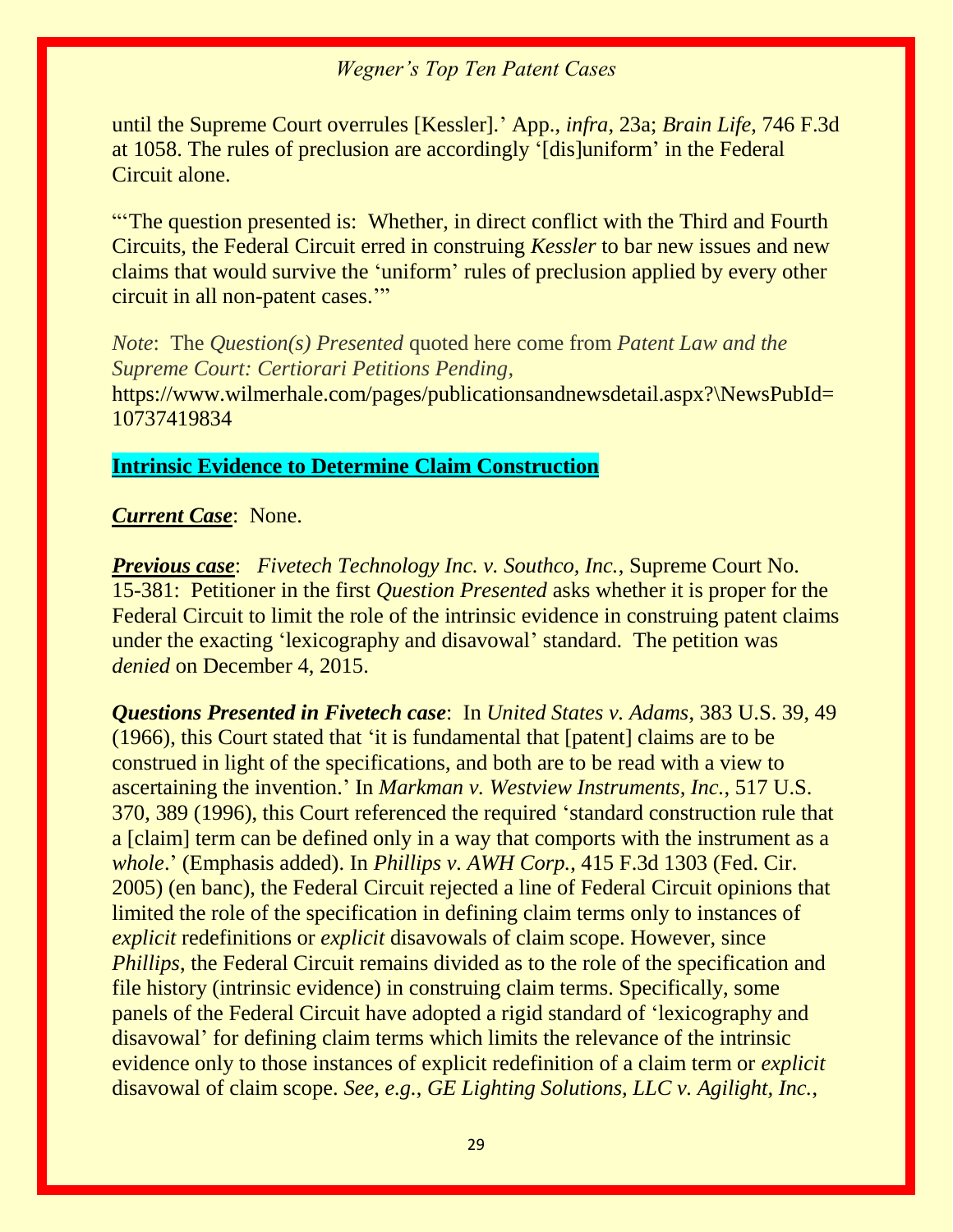750 F.3d 1304,1308-09 (Fed. Cir. 2014) ('The standards for finding lexicography and disavowal are exacting.'). This has raised the following questions for this Court.

"1. Whether it is proper for the Federal Circuit to limit the role of the intrinsic evidence in construing patent claims under the exacting 'lexicography and disavowal' standard.

"2. Whether the Federal Circuit's exacting 'lexicography and disavowal' standard improperly circumscribes the objective standard of the person of ordinary skill in the art in construing claim terms."

*Note*: The *Question(s) Presented* quoted here come from *Patent Law and the Supreme Court: Certiorari Petitions Pending,* 

https://www.wilmerhale.com/pages/publicationsandnewsdetail.aspx?NewsPubId=1 0737419834

#### **Knowledge Requirement for Indirect Infringement**

*Current Case: Medtronic Sofamor Danek USA, Inc. v. NuVasive, Inc.*, Supreme Ct. No. 15-85: Petitioner seeks to have the case sent back to the Federal Circuit in view of *Commil USA, LLC v. Cisco Systems, Inc.*, 135 S. Ct. 1920 (2015). i.e., petitioner seeks a GVR.

**Status**: Petition GRANTED. Judgment VACATED and case REMANDED for further consideration in light of *Commil USA, LLC v. Cisco Systems, Inc*., 575 U.S. (2015).

"Questions Presented: In this case, the Federal Circuit affirmed a judgment of indirect infringement, solely on the ground that defendant Medtronic was aware of the patent and instructed doctors to use its products in a manner that was later determined to be infringing. The Federal Circuit did not discuss whether Medtronic's reading of the patent claims—under which it did not infringe—was reasonable.

"Two months later, this Court decided *Commil USA, LLC v. Cisco Systems, Inc.*, 135 S. Ct. 1920 (2015). That decision rejected the proposition that 'even if the defendant reads the patent's claims differently from the plaintiff, and that reading is reasonable, he would still be liable because he knew the acts might infringe,' and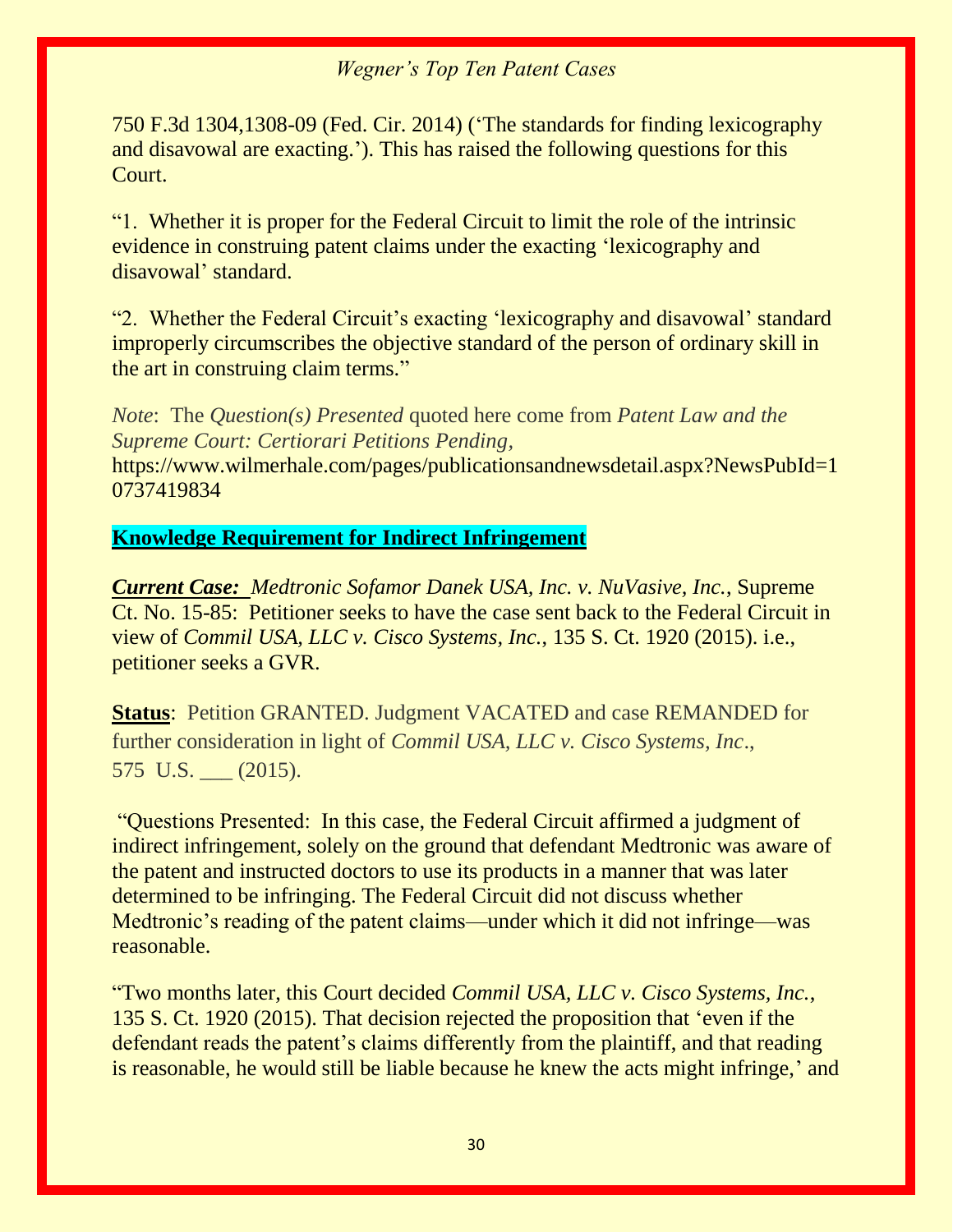held that a plaintiff asserting a claim of indirect infringement must provide 'proof the defendant knew the acts were infringing.'

"The question presented is: Whether the Court should grant the petition, vacate the judgment below, and remand to the Federal Circuit for further consideration in light of *Commil USA, LLC v. Cisco Systems, Inc.*, 135 S. Ct. 1920 (2015)."

*Note*: The *Question(s) Presented* quoted here come from *Patent Law and the Supreme Court: Certiorari Petitions Pending,*  [https://www.wilmerhale.com/pages/publicationsandnewsdetail.aspx?NewsPubId=1](https://www.wilmerhale.com/pages/publicationsandnewsdetail.aspx?NewsPubId=10737419834) [0737419834](https://www.wilmerhale.com/pages/publicationsandnewsdetail.aspx?NewsPubId=10737419834)

**ITC Jurisdiction Beyond "Articles" (Electronic transmissions)**: The appellate court determined that the ITC, having has jurisdiction to exclude infringing "articles", does not permit exclusion of instant "electronic transmission of digital data".

#### **No current case**.

*Previous Case***:** *ClearConnect Operating, LLC v. U.S. Int'l Trade Comm'n,*  F.3d (Fed. Cir. Nov. 10, 2015)(Prost, C.J.).

*Discussion:* "Today's culture, as well as today's economy, are founded on advances in science and technology. As the Industrial Revolution advanced, and recognizing the importance to the nation of technology-based industry, the Tariff Acts of 1922 and 1930 were enacted to provide additional support to domestic industries that dealt in new and creative commerce, by providing an efficient safeguard against unfair competition by imports that infringe United States patents or copyrights. The International Trade Commission correctly applied the Tariff Act and precedent to encompass today's forms of infringing technology.

"The new technologies of the Information Age focus on computer-implemented methods and systems, whose applications of digital science provide benefits and conveniences not imagined in 1922 and 1930. Throughout this evolution, Section 337 served its statutory purpose of facilitating remedy against unfair competition, by providing for exclusion of imports that infringe United States intellectual property rights."

*ClearConnect ,* \_\_ F.3d at \_\_ (Newman, J., dissenting)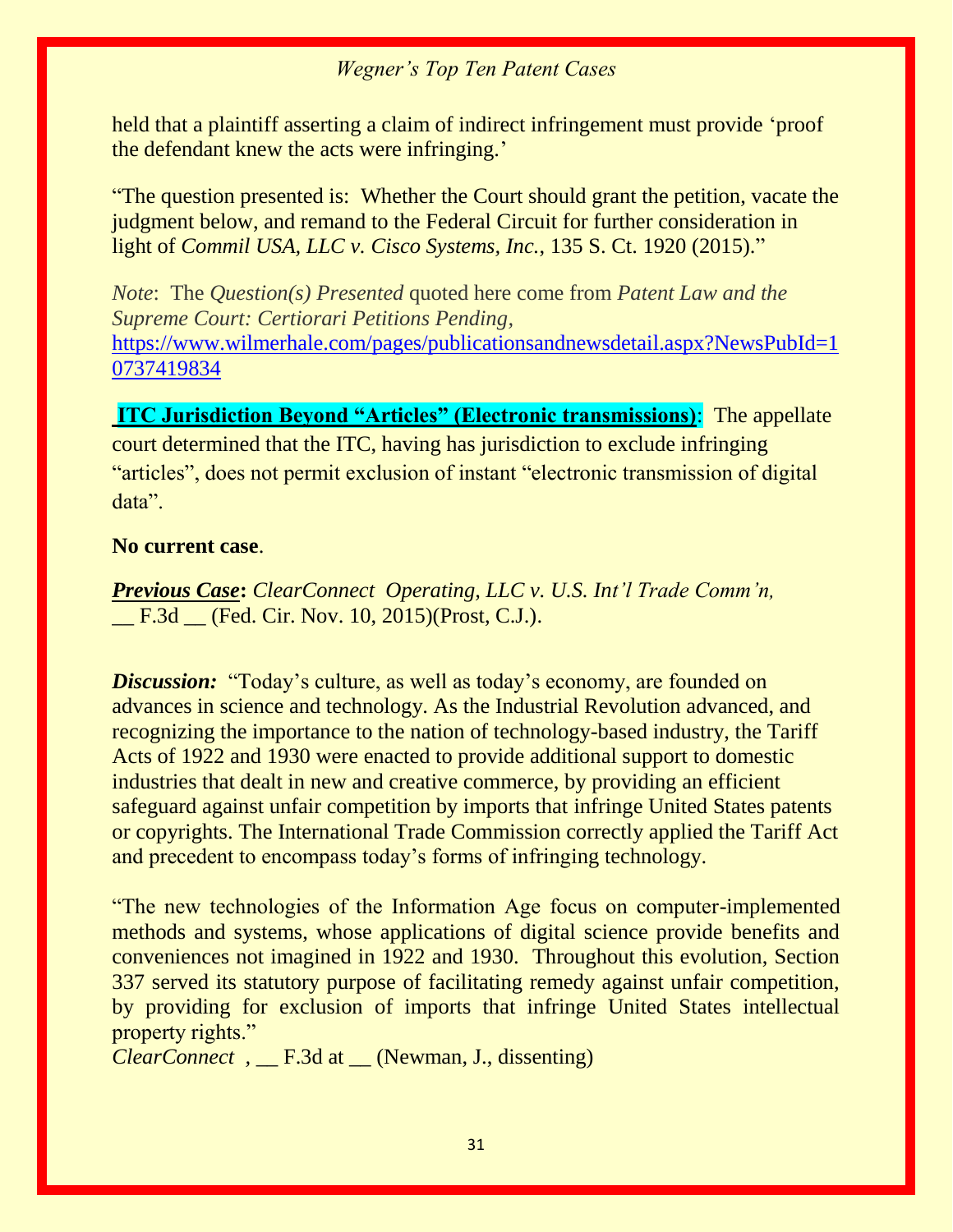#### **Antitrust, Removal of Patented Drug from the Market**

**:** Is the patentee's removal from the market of a patented formulation from the market in favor of the continued marketing of a second patented formulation with a longer patent life an antitrust violation?

**No Current Case***: Allergan PLC v. State of New York*, Supreme Ct. No. 15-587, *opinion below, People of the State of New York v. Actavis PLC*, 787 F.3d 638 (2nd Cir. 2015): Can it be an antitrust violation for a branded drug manufacturer to remove one patented formulation in favor of maintaining on the market a second patented formulation? Stipulation to dismiss the petition for writ of certiorari pursuant to Rule 46; petition dismissed (Rule 46).

*Pharma Under Fire*: Both Top Ten No. (2) *Allergan v. State of New York* (antitrust violation for removing drug from the market) and Top Ten No. (6) *Lexmark v. Impression Products* (international exhaustion) represent serious threats to the pharmaceutical industry.

*Questions Presented: "*Brand drug manufacturers seeking to market a new prescription drug must undergo a long and expensive process to obtain FDA approval. Under the 1984 Drug Price Competition and Patent Term Restoration Act, better known as Hatch-Waxman, generic drug manufacturers can obtain FDA approval for a 'bioequivalent' generic drug more easily, by piggy-backing on the brand's approval efforts. Once the brand drug's patent and other exclusivities expire and generic versions enter the market, state drug substitution laws permit or require pharmacists to dispense lower-priced, therapeutically equivalent generic drugs in place of brand drugs, unless the prescriber directs otherwise. Under most (but not all) states' definitions of therapeutic equivalence, however, pharmacists may not substitute a generic drug that has a different dose than the prescribed brand without the physician's approval.

"The Second Circuit held below that brand drug manufacturers have a federal antitrust duty to facilitate the operation of state drug substitution laws so as to maximize the future sales of their generic competitors. Petitioners are a brand drug manufacturer and its subsidiary, who sought to exercise their rights under the Patent Act to limit distribution of an outdated version of their patented Alzheimer's drug in favor of an innovative new formulation with different dosing and longer patent protection. The Second Circuit held that so doing would violate section 2 of the Sherman Antitrust Act because it would reduce the number of prescriptions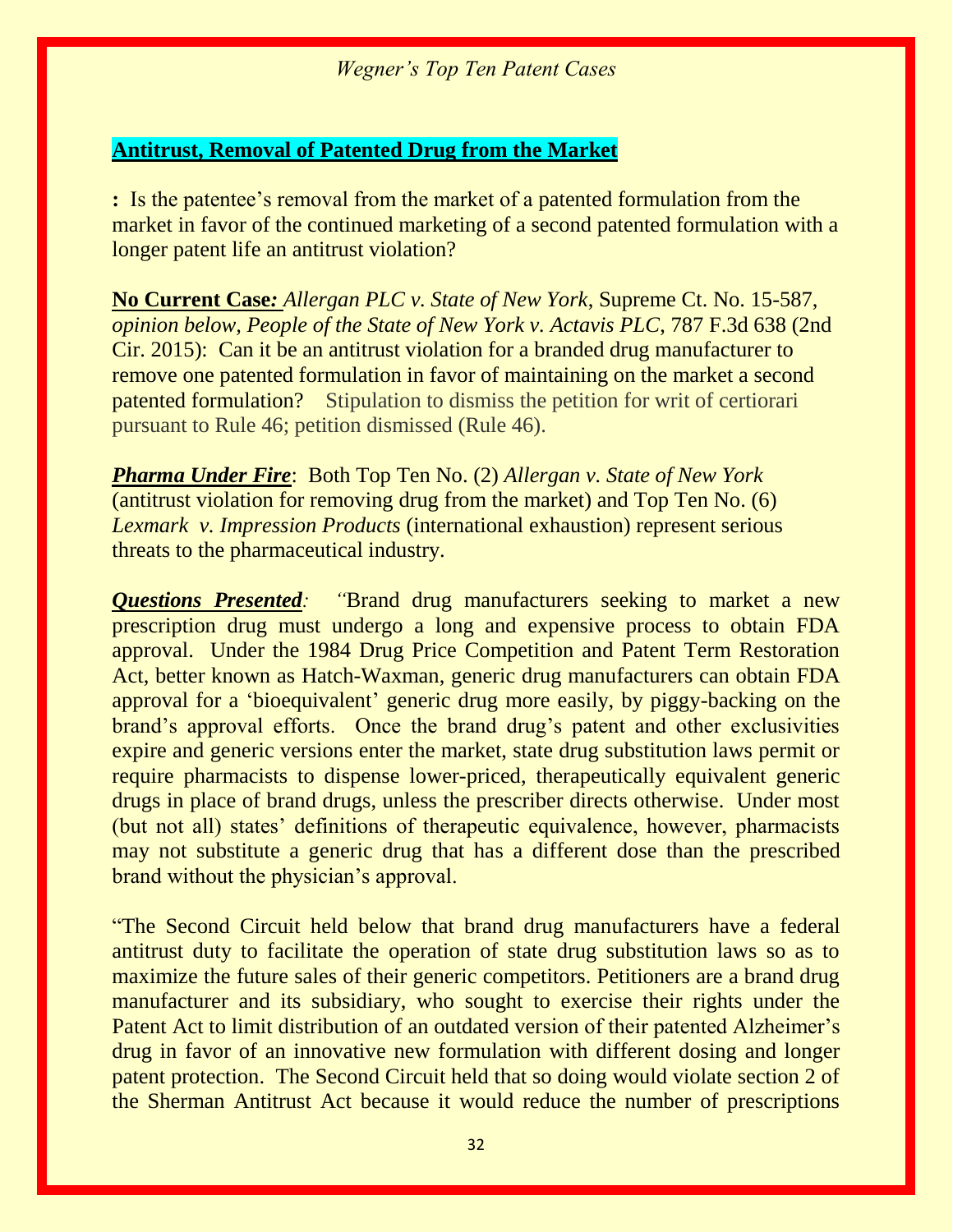most state substitution laws would automatically hand over to Petitioners' generic rivals once the old drug's exclusivities ended. The questions presented are:

"1. Whether exercising rights granted by the Patent Act—in particular, not selling one patented product and selling a different patented product instead—can violate the Sherman Antitrust Act?

"2. Whether drug manufacturers have a federal antitrust duty to facilitate the operation of state drug substitution laws to maximize competitors' sales?"

*Background***:** Various state laws have differing reimbursement policies for prescription medications which may make it impossible to prescribe (with refund) new versions of old drugs. Here, a prescription for the patented single daily dose version of a drug (the once-a-day "Namenda XR" form) could not in some states permit substitution of the by now off-patent older version (the twice-daily "Namenda IR" form).

The factual background is further explained in the *certiorari* petition:

**"**The Second Circuit affirmed an unprecedented antitrust injunction forcing a brand drug manufacturer to continue making and selling an outdated patented drug it wanted to replace with a new and improved version. The court held that withdrawing twice-daily Namenda IR in favor of innovative [i.e., patented] oncedaily Namenda XR violated section 2 of the Sherman Act because certain state pharmacy laws treat the two drugs differently. In particular, most states allow or require pharmacists to dispense a generic version of IR in place of brand IR, but not in place of brand XR. The Second Circuit held that instead of maximizing their own sales and profits, Petitioners had to keep selling IR to maximize the sales state drug laws would automatically hand over to Petitioners' generic rivals.

\* \* \*

"Under the Hatch-Waxman amendments to the FDCA, once the FDA approves a brand drug for marketing, generic manufacturers can obtain similar marketing approval far more easily. In particular, "a generic competitor [may] file an abbreviated new drug application (ANDA) piggy-backing on the brand's NDA." *Caraco Pharm. Labs., Ltd. v. Novo Nordisk A/S*, 132 S. Ct. 1670, 1676 (2012). "Rather than providing independent evidence of safety and efficacy, the typical ANDA shows that the generic drug has the same active ingredients as, and is biologically equivalent to, the brand-name drug." *Id*. (citing 21 U.S.C.  $§ 355(j)(2)(A)(ii), (iv))."$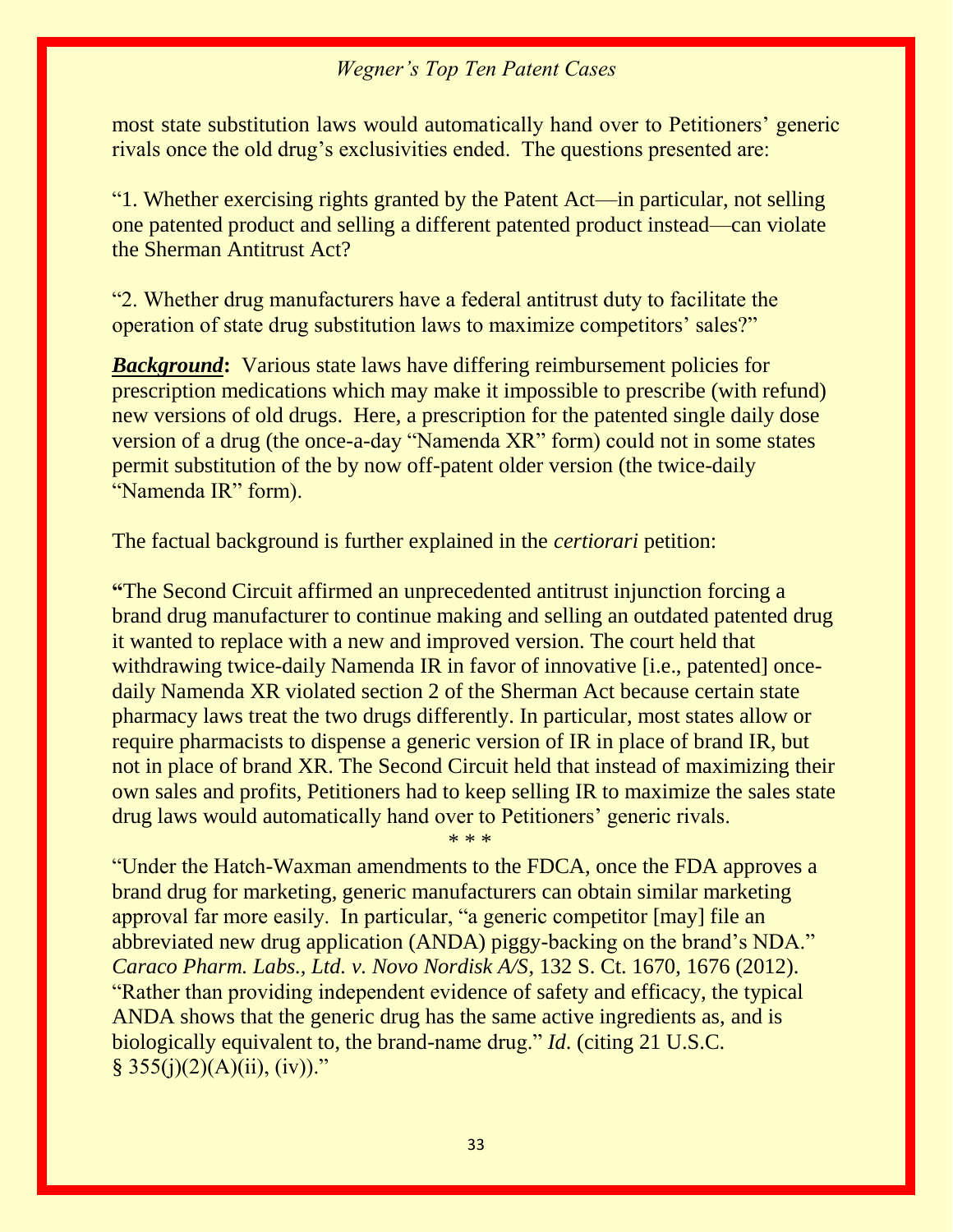#### **"Broadest Reasonable Interpretation" Standard**

*Interval Licensing LLC v. Lee, No. 15-716, proceedings below,* Fed. App'x (Fed. Cir. April 17, 2015)(per curiam affirmance without opinion under Rule 36)(Newman, Lourie, O'Malley, JJ.)

*Status:* This case is apparently being *held* to await a merits decision in Top Ten No. (4) *Cuozzo Speed Technologies LLC v. Lee,* Supreme Court No. 15-446, which was scheduled for argument April 25, 2016; a decision is expected in that case before the end of June 2016, whereupon a decision whether to grant *certiorari* may be expected in this case (which includes the possibility of a GVR order in light of *Cuozzo Speed*).

*Question Presented*: Can the Patent and Trademark Office appropriately apply the "broadest reasonable interpretation" standard in construing patent claims in postgrant validity challenges?

*Note*: The *Question Presented* quoted here comes from *Patent Law and the Supreme Court: Certiorari Petitions Pending,*  https://www.wilmerhale.com/pages/publicationsandnewsdetail.aspx?

### **District Court Jurisdiction of Section 146 Appeals**

*Current Case*: None.

*Earlier case* (*certiorari* denied March 21, 2016): *Biogen MA, Inc. v. Japanese Foundation for Cancer Research*, No. 15-607, *opinion below,* \_\_ F.3d \_\_ (Fed. Cir. May 7, 2015) (questioning whether the *Leahy-Smith America Invents Act* "eliminated federal district courts' jurisdiction over patent interference actions under 35 U.S.C. § 146."

#### **Injunction following PTAB Invalidation of the Patent**

*Current Case:* None.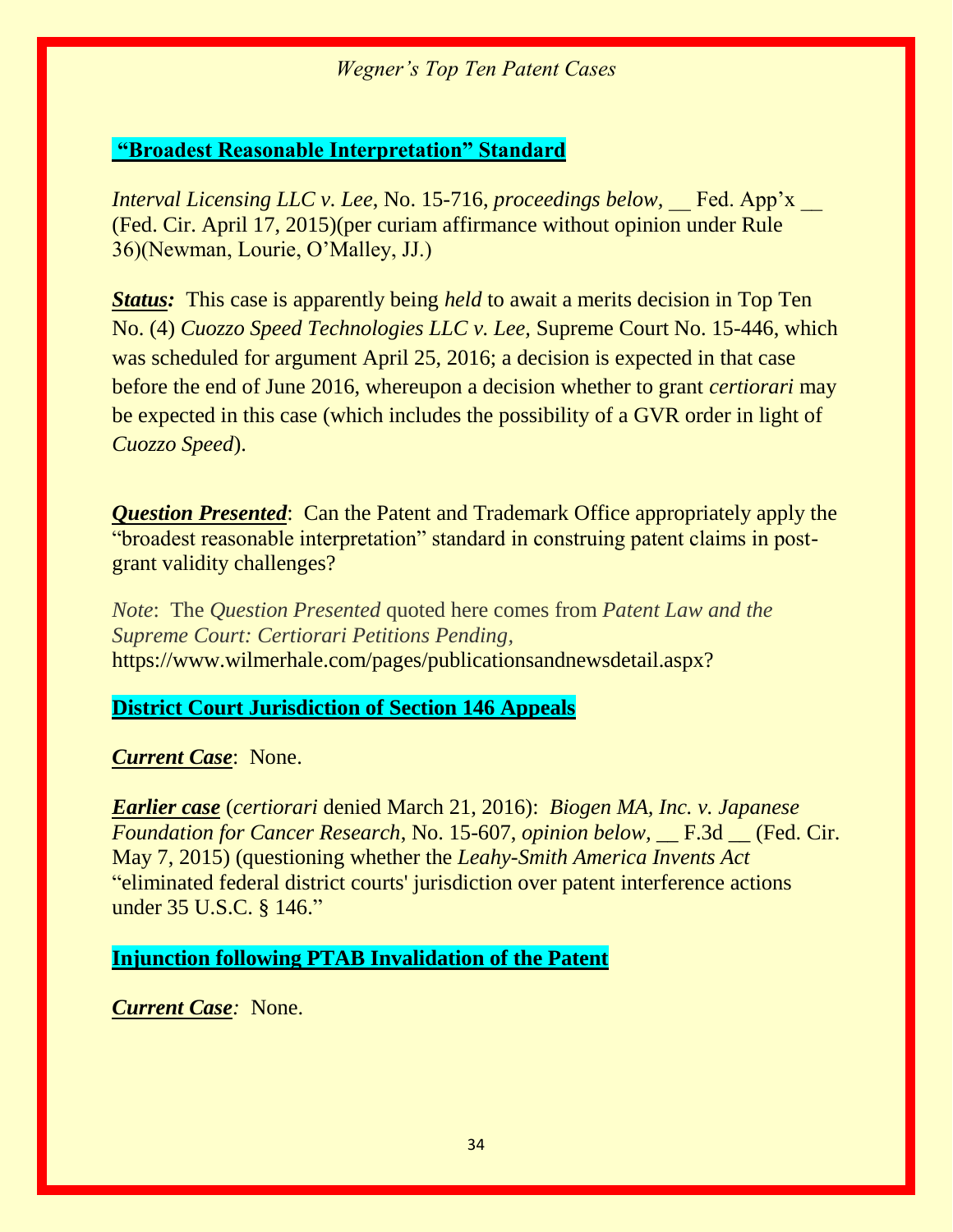*Recent Case: ePlus, Inc. v. Lawson Software, Inc.*, No. 15-639, *opinion below, \_\_*  F.3d (Fed. Cir. 2015)(Dyk, J.), with O'Malley, J., dissenting. (This case is "ePlus II", following an earlier case, "ePlus I", 700 F.3d 509 (Fed. Cir. 2012).

*Status: Certiorari denied February 29, 2016.* 

*The Dissent (O,Malley, J.*): The dissent (O'Malley, J.) points to the issue in controversy at the Supreme Court:

"[An ongoing injunction was *prospectively* terminated upon the Patent Office cancellation of the relevant claim in a post grant proceeding.] That conclusion comes easily \*\*\*. The more difficult question is whether Appellees are relieved of all penalties for having violated the injunction during the four years it was in place before the PTO's cancellation was affirmed.

 "On this second question, the majority concludes that '[t]his case does not require us to decide whether civil contempt sanctions would survive if the injunction had been final at the time the district court imposed civil contempt sanctions,' because, under *Fresenius USA, Inc. v. Baxter International, Inc*., 721 F.3d 1330 (Fed. Cir. 2013) ('*Fresenius II'*), cancellation of claims by the Patent and Trademark Office ("PTO") "requires that non-final judgments be set aside.' *Id*. Because it finds the judgment in this case non-final, the majority—on the strength of *Fresenius II*—renders all aspects of the earlier judgment against Lawson, including the injunction premised thereon, a nullity. \*\*\* *Fresenius II* is distinguishable from, and I do not believe governs, the present appeal. I write separately, moreover, to note that, if we are bound by *Fresenius II* on these facts, I find *Fresenius II* even more troubling than I initially believed. *Fresenius USA, Inc. v. Baxter Int'l, Inc*., 733 F.3d 1369, 1373-81 (Fed. Cir. 2013) (O'Malley, J., dissenting from denial of petition for rehearing en banc)[ ]. If *Fresenius II* compels the conclusion here, it should be reconsidered."

*Questions Presented***:** "Following a jury trial, the district court permanently enjoined respondent Lawson Software, Inc., from infringing patent claims owned by petitioner ePlus, Inc. Lawson then abandoned its challenge to the validity of the key patent claim (claim 26). The Federal Circuit affirmed the judgment that Lawson infringed claim 26, and it upheld the injunction; it reversed with respect to some other patent claims.

"Lawson flagrantly violated the injunction, and after a hearing, the district court entered an order of civil contempt. While Lawson's second appeal was pending,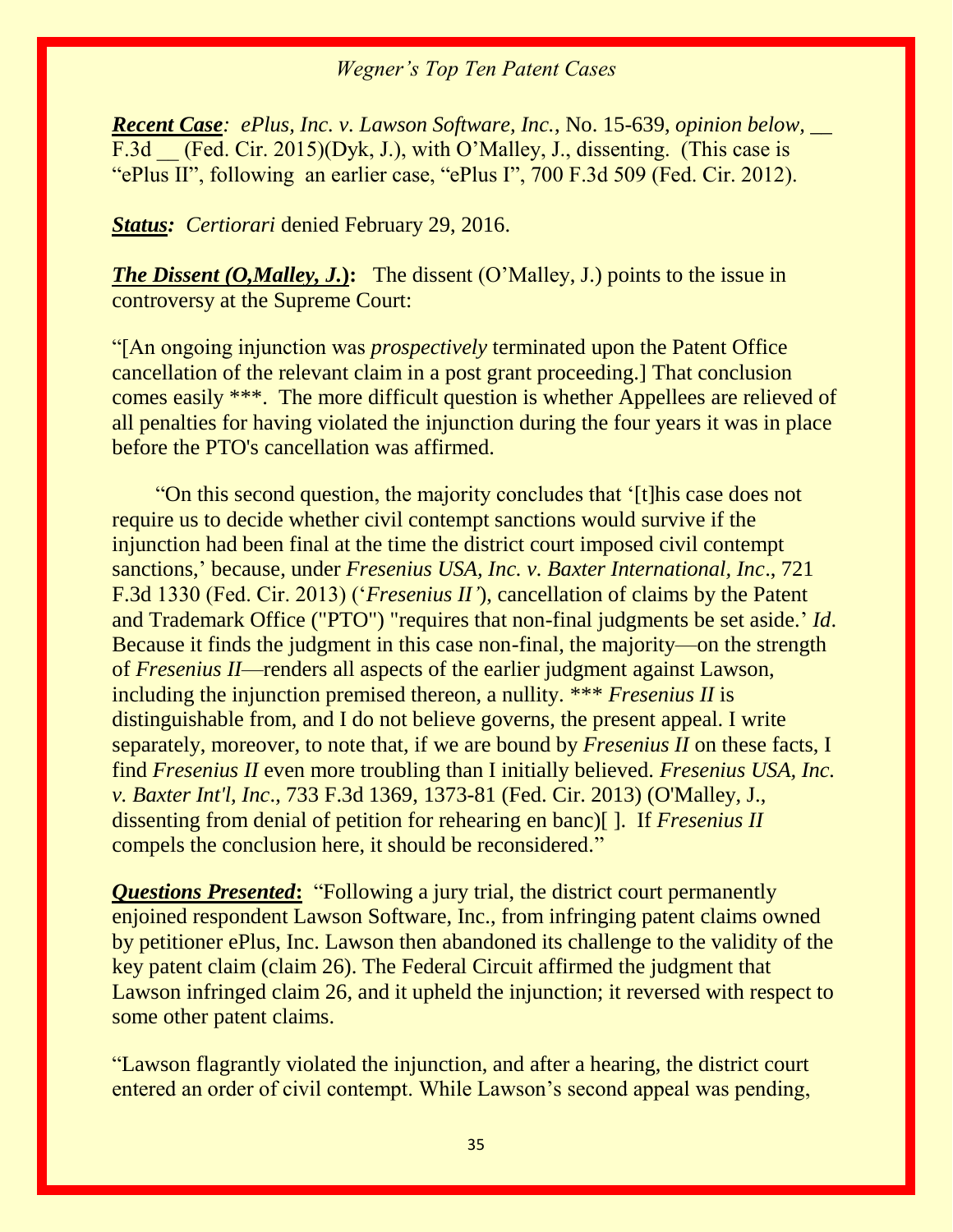the U.S. Patent and Trademark Office cancelled claim 26 based on an invalidity ground that Lawson had not pursued in litigation. A divided Federal Circuit panel held that the cancellation order retroactively invalidated the contempt judgment.

"The questions presented are as follows:

"1. Whether civil contempt of a permanent injunction order that has been affirmed on appeal and is binding on the litigants under the law of judgments, may be set aside based on a legal development that came after both the permanent injunction and the contumacious conduct, and that did not call into question the correctness of the injunction when it was entered.

"2. Whether, under *Plaut v. Spendthrift Farm, Inc.*, 514 U.S. 211 (1995), the PTO, an administrative agency, may issue an order that retroactively overrides a federal court's judgment on a question of law that is not subject to further judicial review, so long as some other part of the litigation is pending."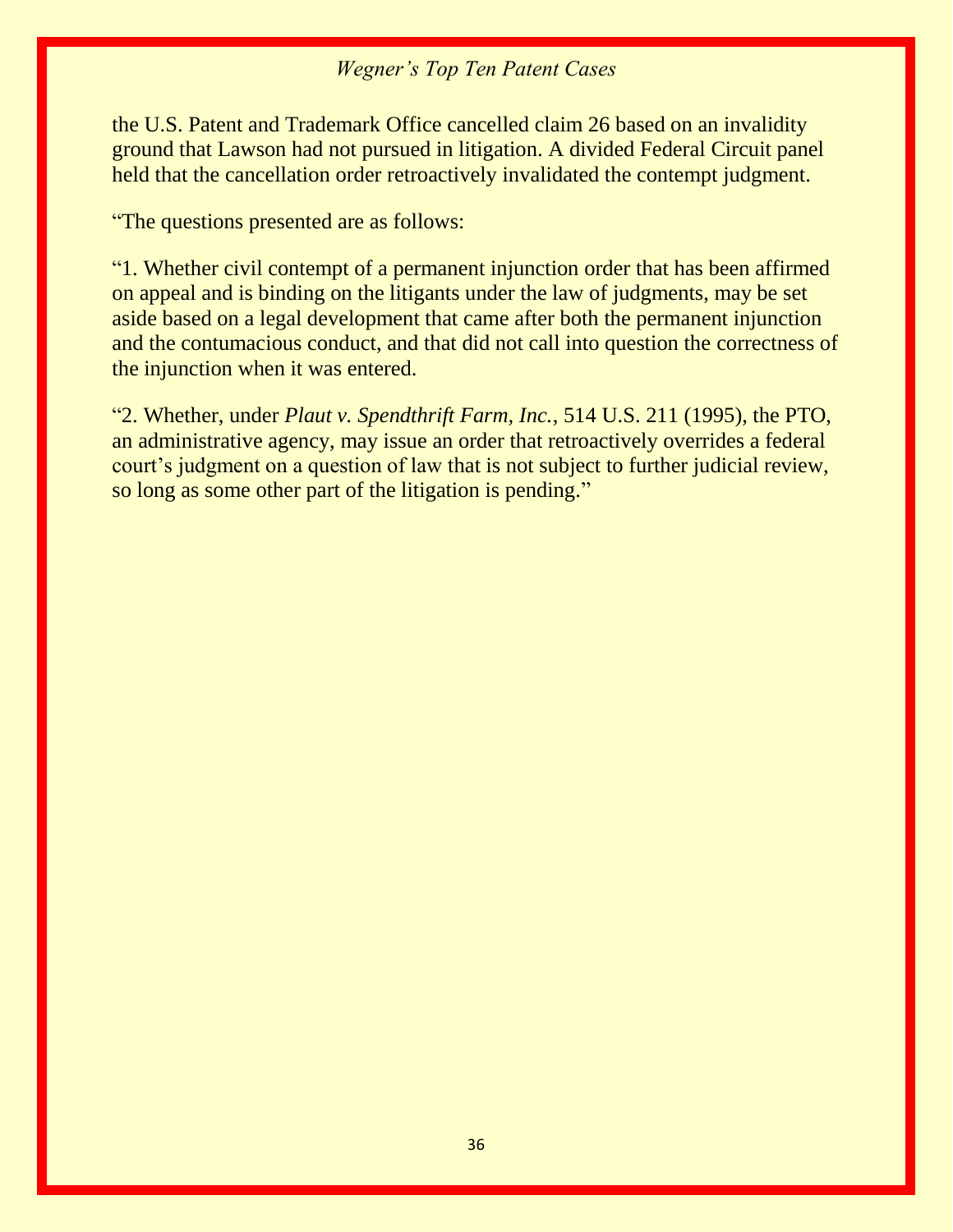# **Free\* Information Sources**

#### **Supreme Court Patent Filings, Proceedings and Analysis Supreme Court Official website,** supremecourt.gov/

The official government website is the primary source for obtaining the latest information, *other than* copies of briefs and statement of *Questions Presented.*

**Docket Sheet**: If a person knows the names of the parties or the Case Number, the Docket Sheet is easily accessible for each case at <http://www.supremecourt.gov/docket/docket.aspx>

**An "Orders List"** showing whether certiorari has been granted, <http://www.supremecourt.gov/orders/ordersofthecourt/15>

Generally, a decision whether to grant *certiorari* is part of an Orders List that is electronically published at 9:30 AM on the first "red" or "blue" day (usually a Monday) following the Conference where the case is under consideration (a "green" day, generally the previous Friday). But, in the early months of each Term beginning in October, if *certiorari* is granted, then a special Orders List is issued in the afternoon of the day of the Conference indicating cases where *certiorari* has been granted.

The calendar with the "red", "blue" and "green" days is available at http://www.supremecourt.gov/oral\_arguments/2015TermCourtCalendar.pdf For the date of the Conference for an individual case, see the Docket Sheet for that case.

**New Opinions**: Latest slip opinions are released at <http://www.supremecourt.gov/opinions/slipopinion/15>

**Shortcomings of the Official Website**: The website does not provide access to court documents, e.g., briefs, petitions, and nowhere states the *Question Presented.*

*\_\_\_\_\_\_\_\_\_* \*A variety of fee-based resources provide excellent information including Westlaw (which electronically publishes all Supreme Court *certiorari* petitions), Law360 (which is often fed the latest information from interested parties and then provides a link to briefs and other documents) and the Patent Trademark and Copyright Journal, a daily source of on line information.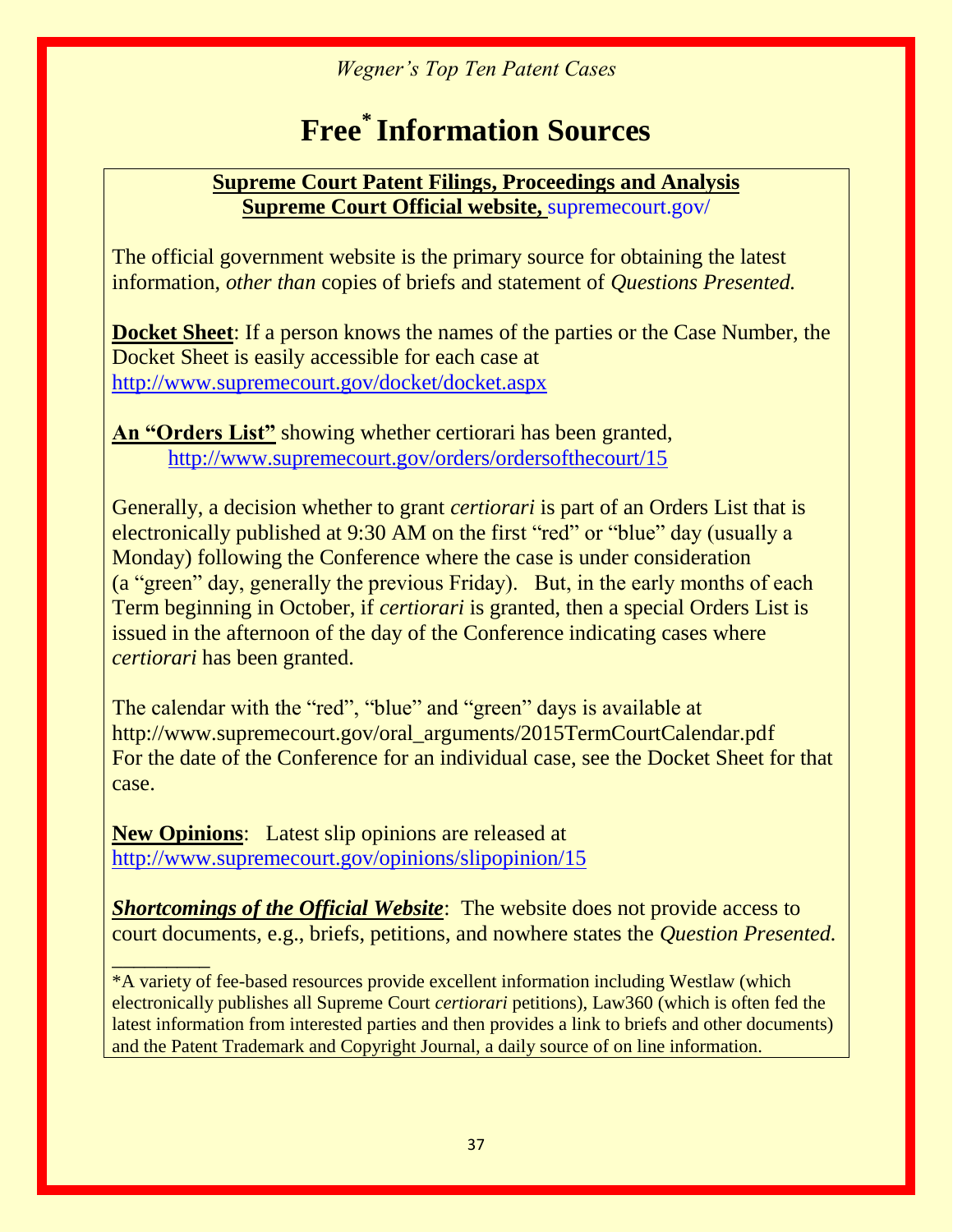### **Top Free\* Private Blogsters**

Full time academics and practitioners who have an active appellate practice at either the Federal Circuit or Supreme Court are listed here, *alphabetically*:

#### **[Courtenay C. Brinckerhoff,](http://www.foley.com/courtenay-c-brinckerhoff/) Pharmapatents Blog**

pharmapatentsblog.com/

Appellate expert Courtenay C. Brinckerhoff provides in depth expert analysis of all issues relating to pharmaceutical patents.



**Prof. Dennis Crouch** *et al.*, Patently-O blog patentlyo.com

Prof. Crouch provides by far the most comprehensive treatment of all patent issues, including Supreme Court cases.



**Tom Goldstein**, SCOTUSblog <http://www.scotusblog.com/>

SCOTUSblog is by far the most compressive website for Supreme Court information. It is the most convenient source to obtain briefs in any case where *certiorari* has been granted. Its only real drawback is an absence of input from an active patent practitioner.

♦♦♦

\* See the note on the previous page.

**\_\_\_\_\_\_\_\_\_\_\_\_\_\_\_\_\_\_\_\_**

**Dr. Kevin Noonan** *et al.*, Patent Docs blog,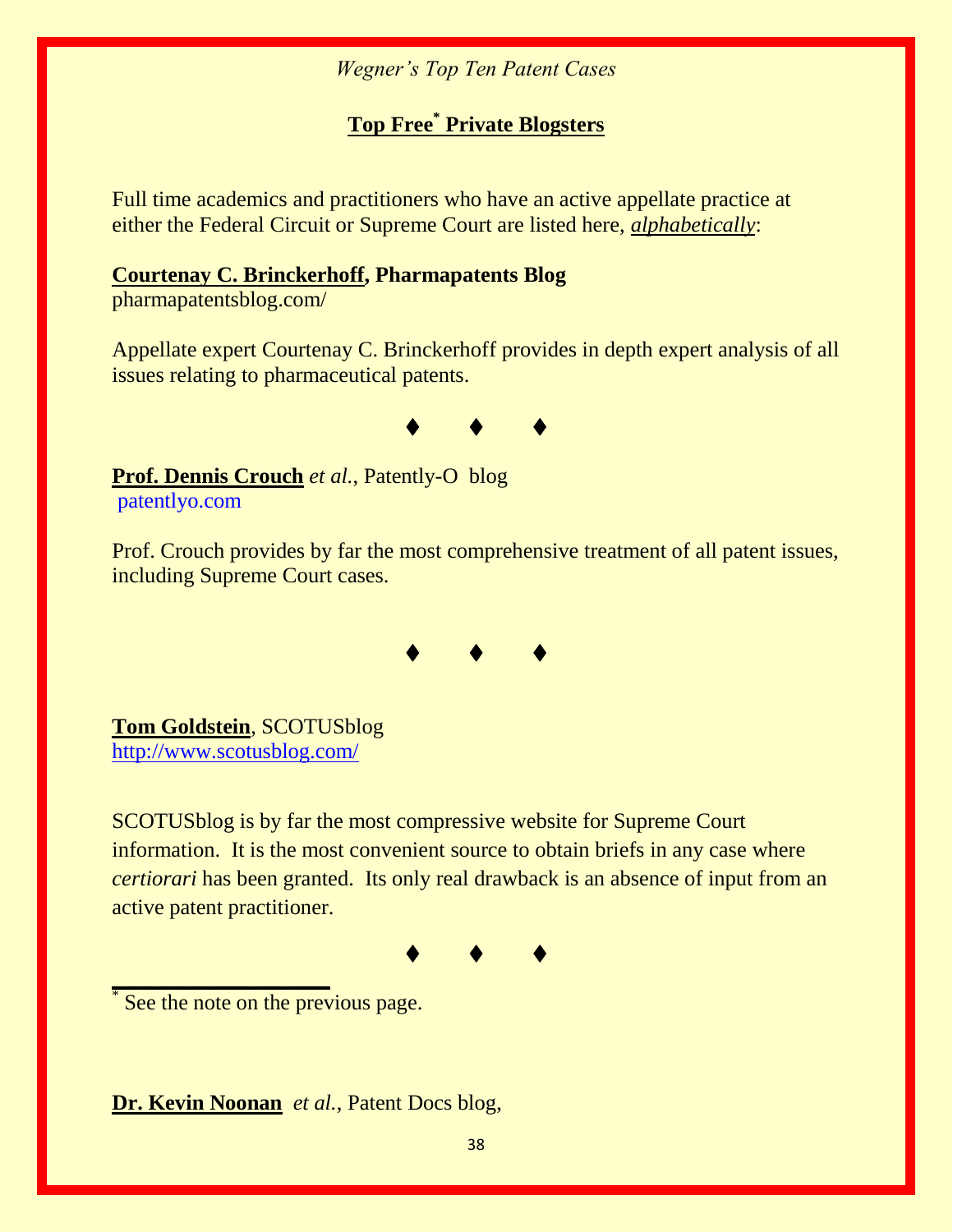<http://www.patentdocs.org/>

This website selectively considers *biotechnology* and related patent Supreme Court petitions and merits cases with in depth analysis of the cases it considers. It also provides links to briefs.



**Professsor Jason Rantanen**, *see* Prof. Dennis Crouch *et al.*, Patently-O blog



**WilmerHale**, *Patent Law and the Supreme Court: Certiorari Petitions Granted,* [https://www.wilmerhale.com/pages/publicationsandnewsdetail.aspx?NewsPubId=1](https://www.wilmerhale.com/pages/publicationsandnewsdetail.aspx?NewsPubId=10737419833) [0737419833](https://www.wilmerhale.com/pages/publicationsandnewsdetail.aspx?NewsPubId=10737419833)

Authored by Joseph J. Mueller, Leslie Pearlson and Thomas G. Saunders, this website is useful to identify all patent cases at the Supreme Court *after grant of certiorari* with a statement of the *Question Presented* and links to documents. It is not updated as frequently as SCOTUSblog.



**Warren D. Woessner,** Patents4life blog http://www.patents4life.com/

This blog presents the views of a senior, experienced patent practitioner for the field of biotechnology.



**Dr. Donald Zuhn**, *see* Kevin Noonan *et al.,* Patent Docs blog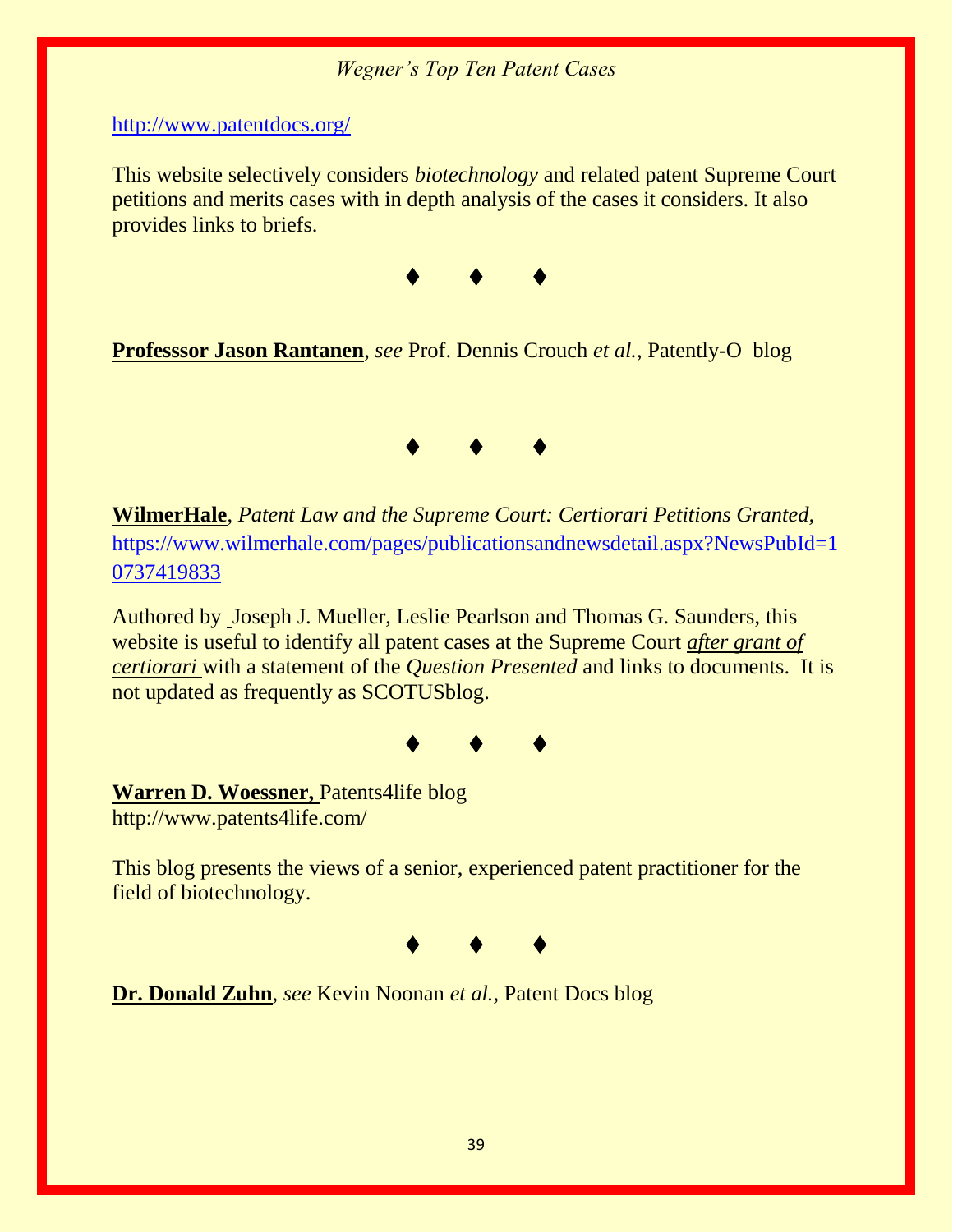# **About the List**

This listing represents the opinion of the author and has been created pro bono without sponsorship by any other person or organization.

This listing differs from the previous *Top Ten Patent Cases* that ran for several years through the end of 2014 in that it is in the first instance *issue* driven – whether or not there is a pending case for that issue – while the pendency or likely pendency of a test case that is at or may reach the Supreme Court is also given weight.

Suggestions for inclusion of issues or cases is gratefully appreciated and may be sent to [hwegner@gmail.com](mailto:hwegner@gmail.com), with the subject heading, "Suggestions for The List.

# **Public Access to Documents of this Writer**

This paper and also other papers by the author are made available to the public as "Wegner's Writings" on the website of the Los Angeles Intellectual Property Law Association: [www.laipla.net/category/](http://www.laipla.net/category/wegners-writings/)**wegners-writings**/

Any citations to PATENT DRAFTING and PATENT ELIGIBILITY are to monographs of this writer now in draft form, which are available under "Wegner's Writings"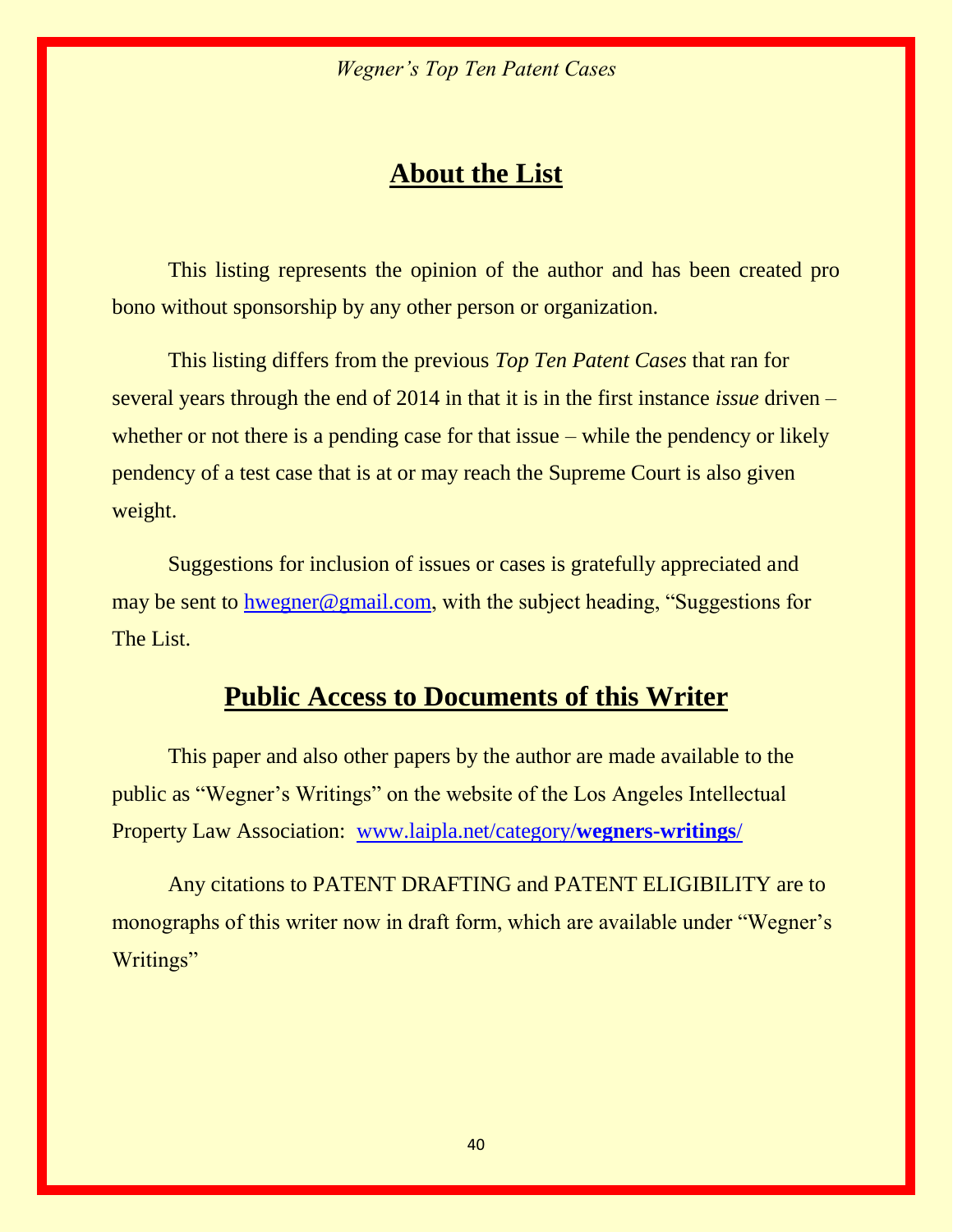# **About the Author**



**HAROLD C. WEGNER** is President of The Naples Roundtable, a 501(c)3 nonprofit corporation with a mission to "explor[e] ways to strengthen and improve the patent system". It features an annual patent experts conference and other activities as explained on its website, <https://www.thenaplesroundtable.org/>

Professor Wegner is a former Patent Examiner who recently concluded a more than twenty year relationship with the George Washington University Law School where he had been Director of the Intellectual Property Law Program and Professor of Law.

*contact info*:

Harold C. Wegner Patent Expert Consultant 8805 Tamiami Trail North-PMB-150 Naples, Florida 34108 hwegner@gmail.com

41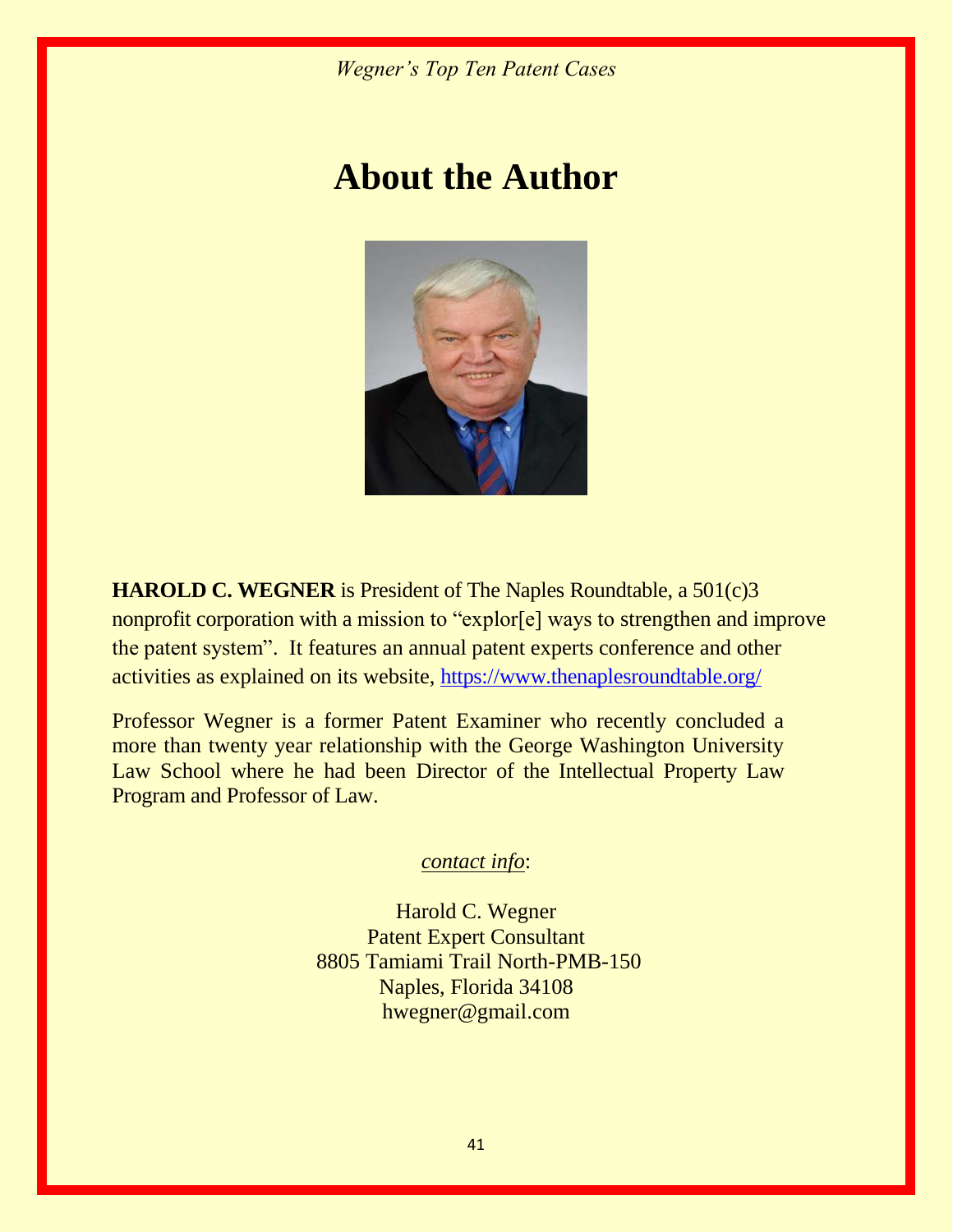# **Appendix I: Wegner, First to File Patent Drafting [2016]**

# **§ 1[a][7][C] Inventor's Secret Commercialization as Personalized Prior Art**

**§ 1[a][7][C] Inventor's Secret Commercialization as Personalized Prior Art** § 1[a][7][C][i] The Literal Wording of the Statute § 1[a][7][C][ii] Changed Circumstances since *Metallizing Engineering*  § 1[a][7][C][iii] Danger a Third Party May Patent the Process § 1[a][7][C][iv] Prior User Rights under the New Patent Law § 1[a][7][C][v] "[O]r otherwise available to the public" § 1[a][7][C][vi] Legislative History, the Harmonization Goal § 1[a][7][C][vii] *Helsinn Healthcare* Amicus Challenge, a New Twist § 1[a][7][D] Differences between American and Foreign Laws

This appendix is an excerpt from the writer's monograph, FIRST TO FILE PATENT DRAFTING (March 22, 2016). Pagination to the original version is indicated, e.g. [\*29].

#### **§ 1[a][7][C] Inventor's Secret Commercialization as Personalized Prior Art**

[\*29] Prior to the *Leahy Smith America Invents Act* under *Metallizing Engineering Co. v. Kenyon Bearing & Auto Parts Co.,* 153 F.2d 516 (2d Cir.1946)(L. Hand, J.), the commercialization of the product of a secret process created a statutory bar under 35 USC  $\S$  102(b) as a "public use" of the invention – even though the process remained secret. Where the patentee uses a patentable process to make a commercial product where the sale of that product does not reveal the identity of the product of that patentable process, does the patentee forfeit his right to a patent on the patentable process if he fails to file a patent application to that process within one year from his first commercialization?

[\*30] Prior to the *Leahy Smith America Invents Act*, the answer has been "yes", there is a bar. This is based upon the interpretation of the "on sale" bar in *Metallizing Engineering*: "[I]t is a condition upon the inventor's right to a patent that he shall not exploit his discovery competitively after it is ready for patenting; he must content himself with either secrecy or legal monopoly." *Bonito Boats, Inc. v. Thunder Craft Boats, Inc*., 489 U.S. 141, 149 (1989)(quoting *Metallizing Engineering Co. v. Kenyon Bearing & Auto Parts Co.,* 153 F.2d 516, 520 (2d Cir.1946)(L. Hand, J.).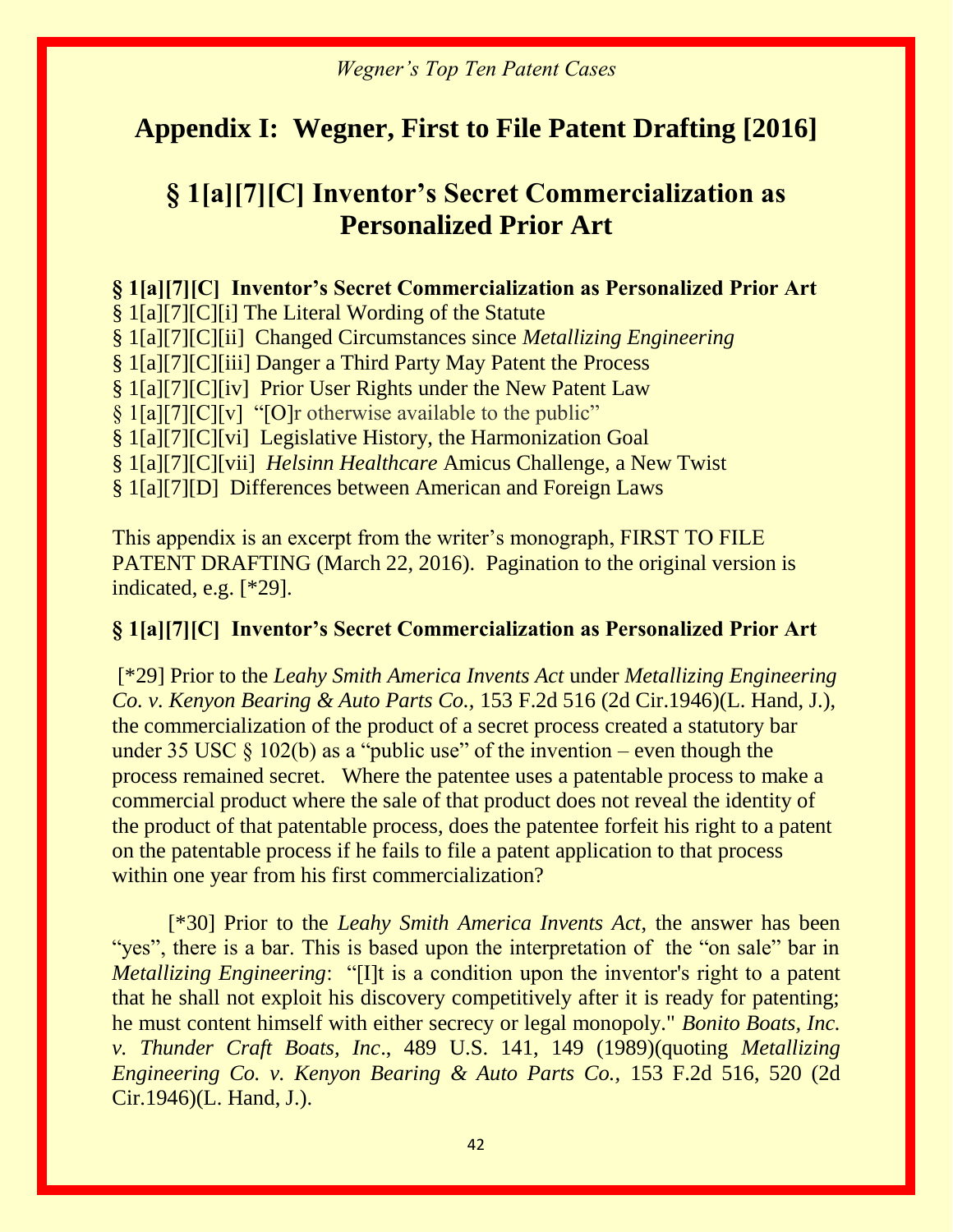The question now is whether *Metallizing Engineering* remains the law as part of the *Leahy Smith America Invents Act*, an issue now before the Federal Circuit in *Helsinn Healthcare S.A. v. Teva Pharmaceuticals USA, Inc***.,** Fed. Cir. 2016-1284.

Until there is a decision in *Helsinn Healthcare* or some future case, the safest approach in establishing a patent portfolio is to file a patent application on the patentable process *prior to* the one year anniversary of the first "on sale" event of the product made by that process.

The Federal Circuit explained the law of *Metallizing Engineering* in *W.L. Gore & Associates, Inc. v. Garlock, Inc.*, 721 F.2d 1540 (Fed. Cir. 1983): Budd and Cropper were involved in prior art activities for the *sale* of a product (a tape) where the prior art activities did *not* permit identification of the process used to make that product. Here, the sale of the product would have been a patent-defeating bar against a patent to the product, but not to the secret process, *except* against the party who had commercialized the tape:

*"*If Budd [and Cropper] offered and sold anything, it was only tape, not whatever process was used in producing [the tape]. \*\*\* [T]here was no evidence[ ] that the public could learn the claimed process by examining the tape. If Budd and Cropper commercialized the tape, that could result in a forfeiture of a patent granted them for their process on an application filed by them more than a year later. *D.L. Auld Co. v. Chroma Graphics Corp*., 714 F.2d 1144, 1147-48 (Fed.Cir.1983); See *Metallizing Engineering Co. v. Kenyon Bearing & Auto Parts Co*., 153 F.2d 516 (2d Cir.1946). There is no reason or statutory basis, however, on which Budd's and Cropper's secret commercialization of a process, if established, could be held a bar to the grant of a patent to Gore on that process."

*W.L. Gore*, 721 F.2d at 1550.

#### **[\*31] § 1[a][7][C][i] The Literal Wording of the Statute**

Whether *Metallizing Engineering* has survived the *Leahy Smith America Invents Act* depends in the first instance upon a change in the wording of the law

The basis for the bar to secret commercialization is the "public use" and "on sale" language of 35 USC § 102(b) which in *Metallizing Engineering* was judicially expanded to include *secret* commercialization.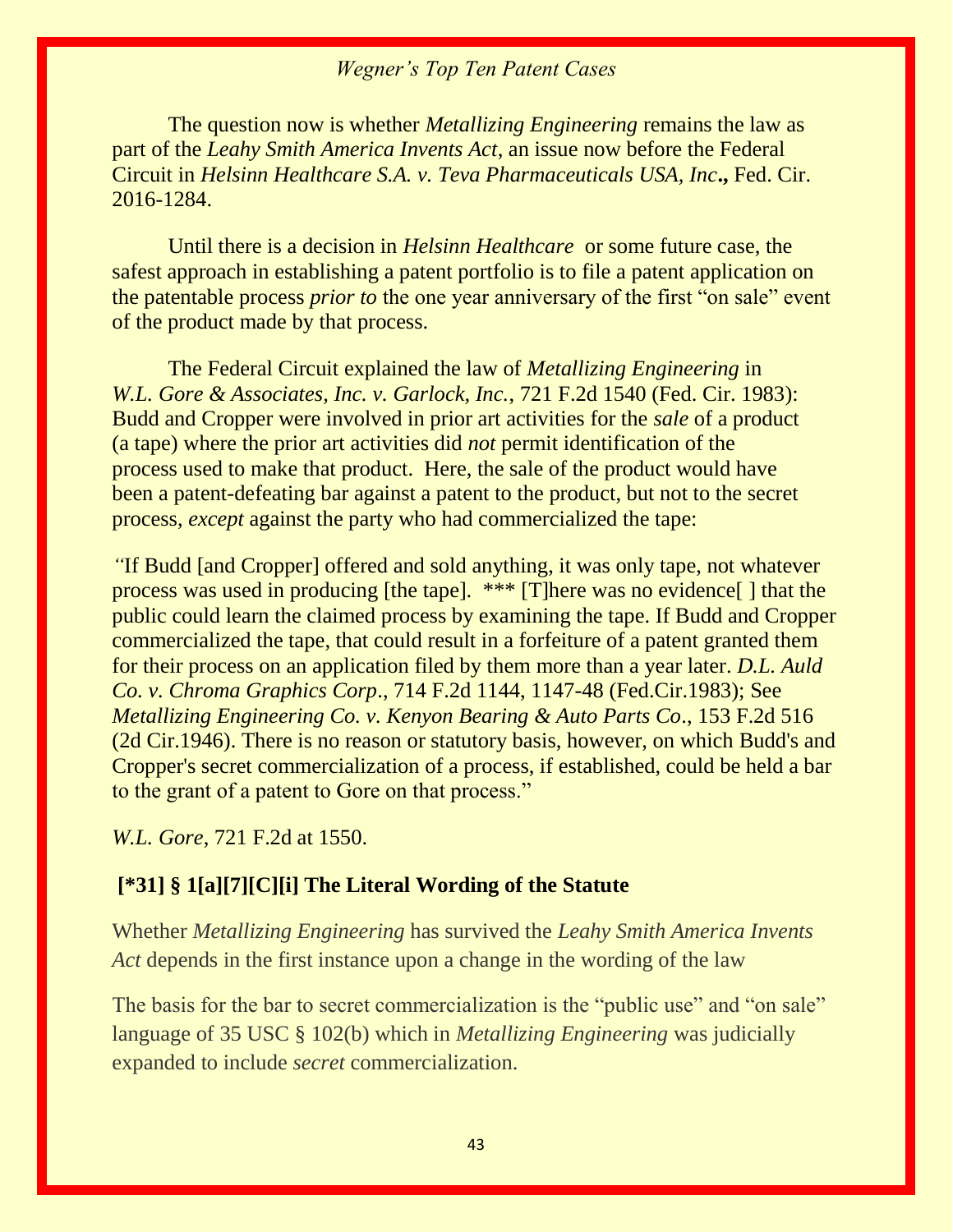35 USC § 102(b)(pre-*Leahy Smith America Invents Act*)(An invention was barred where more than one year before the United States filing date "the invention was \*\*\* in public use or on sale in this country \*\*\*").

But, in the *Leahy Smith America Invents Act,* instead of merely repeating "public use" and "on sale" activities as a bar, this language is *qualified* and limited to acts "available to the public." Thus, an invention today s barred for such activities where "the claimed invention was \*\*\* in public use, on sale, *or otherwise available to the public*[.]"35 USC § 102(a)(1)( *Leahy Smith America Invents Act*)(emphasis added).

#### **§ 1[a][7][C][ii] Changed Circumstances since** *Metallizing Engineering*

There are completely different public policy considerations today vis a vis the time of the *Metallizing Engineering* decision.

Today, policy arguments for or against a patent policy for the United States necessarily must consider how that policy will impact United States domestic industry vis a vis China, Japan, Germany and other leading industrial countries of the world. *Metallizing Engineering* was decided in a completely different era of *domestic* competition. It was a world without global economic competition, where the American manufacturing community was dealing with essentially only domestic competition. The trial case was decided on March 28, 1945, during the final months of World War II, and was considered by the Second Circuit in the months following that war. (The Circuit Court decision was handed down March 28, 1945.)

 Whereas in 1946 China, Germany and Japan posed absolutely no threat as manufacturing competitors to the United States, the world has literally been turned upside down as today it is the United States that is having difficulty competing [\*32] particularly with Asian countries. Countless stories are found in the business literature where American technology is copied by foreign concerns. In the case where it is impossible or at least time consuming and difficult to reverse engineer a product without knowledge of its manufacturing details, trade secret protection may in some cases be more important than gaining a patent. Americans should be *encouraged* to use trade secret protection to maintain American manufacturing jobs by blocking competition based upon trade secrecy.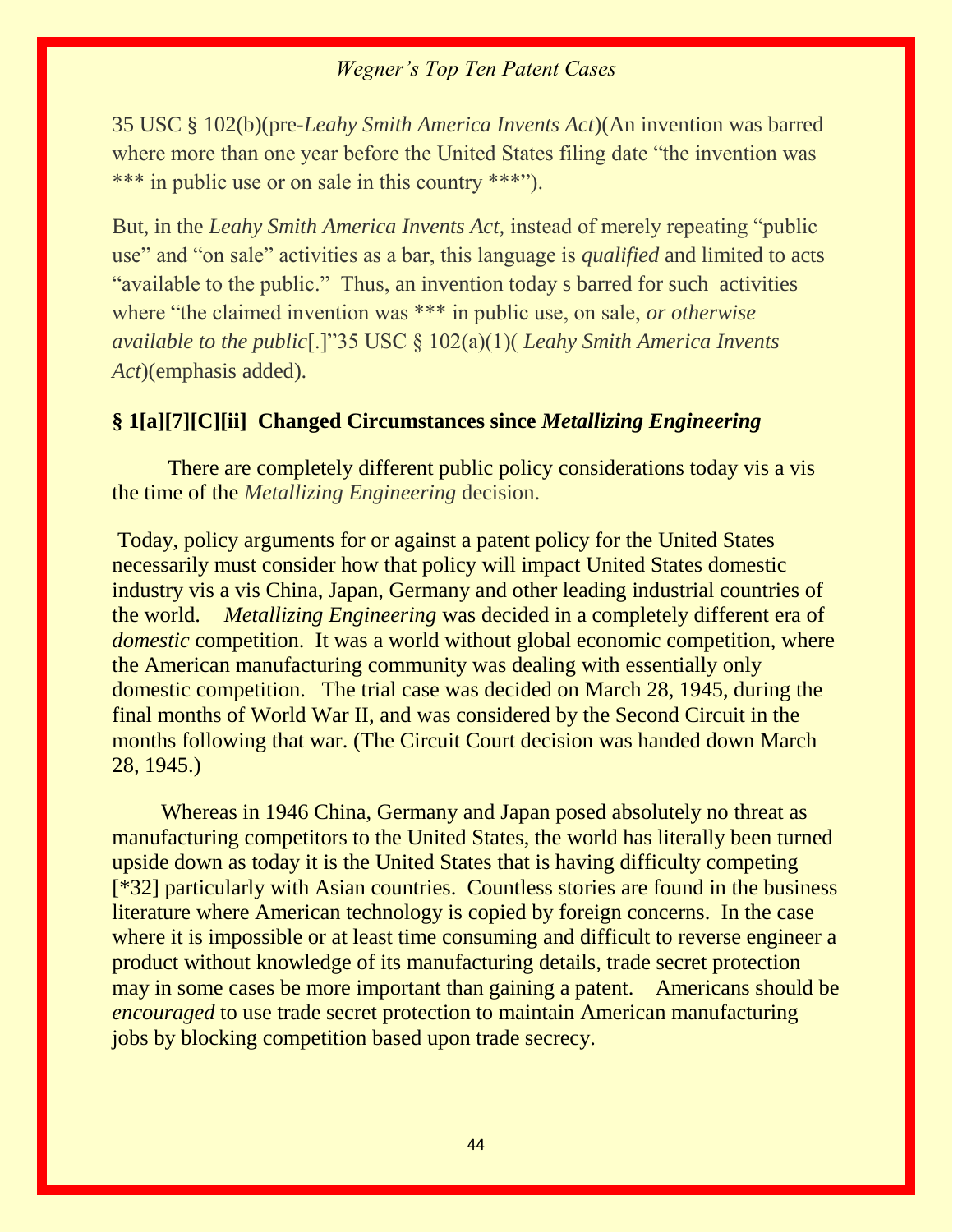One of the incentives to use trade secret protection would be the ability to *patent* the trade secret even years after use of the trade secret. But, this incentive is thwarted by *Metallizing Engineering* that blocks an American patent more than one year after secret commercialization.

To the contrary, foreign companies have this encouragement in their laws by virtue of the *absence* of *Metallizing Engineering*: When a foreign company recognizes that its trade secret process may well be reverse engineered in the near future, the foreign company will file a patent application at that time and thus transition to patent protection. (To be sure, an American company in a like situation may still obtain European and Asian patent protection even after secret commercialization, assuming there has been no public divulgation up this point.) Another aspect of public policy favoring *Metallizing Enginnering* is that without this safeguard, an inventor may gain a prolonged exclusive right by piggybacking patent protection on top of several years of trade secret protection. Indeed, this is a point that must be weighed vis a vis the benefit of encouraging trade secret protection at the early point of commercialization.

#### **§ 1[a][7][C][iii] Danger a Third Party May Patent the Process**

The theory of *Metallizing Engineering* was that an inventor could in essence multiply the length of its exclusive rights without this case, because then the inventor could maintain his monopoly through trade secret protection and then, much later, file a patent application to the once secret process invention and thus start a new patent term.

This theory is flawed because if the inventor sits on his trade secret process it is not part of the prior art as to *third parties* and once a *third party* discovered the trade secret process that third party could obtain a dominant patent that would compromise the original inventor's rights to practice the invention.

#### **[§ 33] § 1[a][7][C][iv] Prior User Rights under the New Patent Law**

More important perhaps in the context of the *Leahy Smith America Invents Act* is the fact that even assuming, *arguendo,* that one in 1946 (the date of *Metallizing Engineering*) one could first protect an invention as a trade secret and then much later file a patent application, today, failure to file a patent application would permit a third party who discovered the "secret" of the commercial process could be exempt from liability under the prior user right statute that did not exist in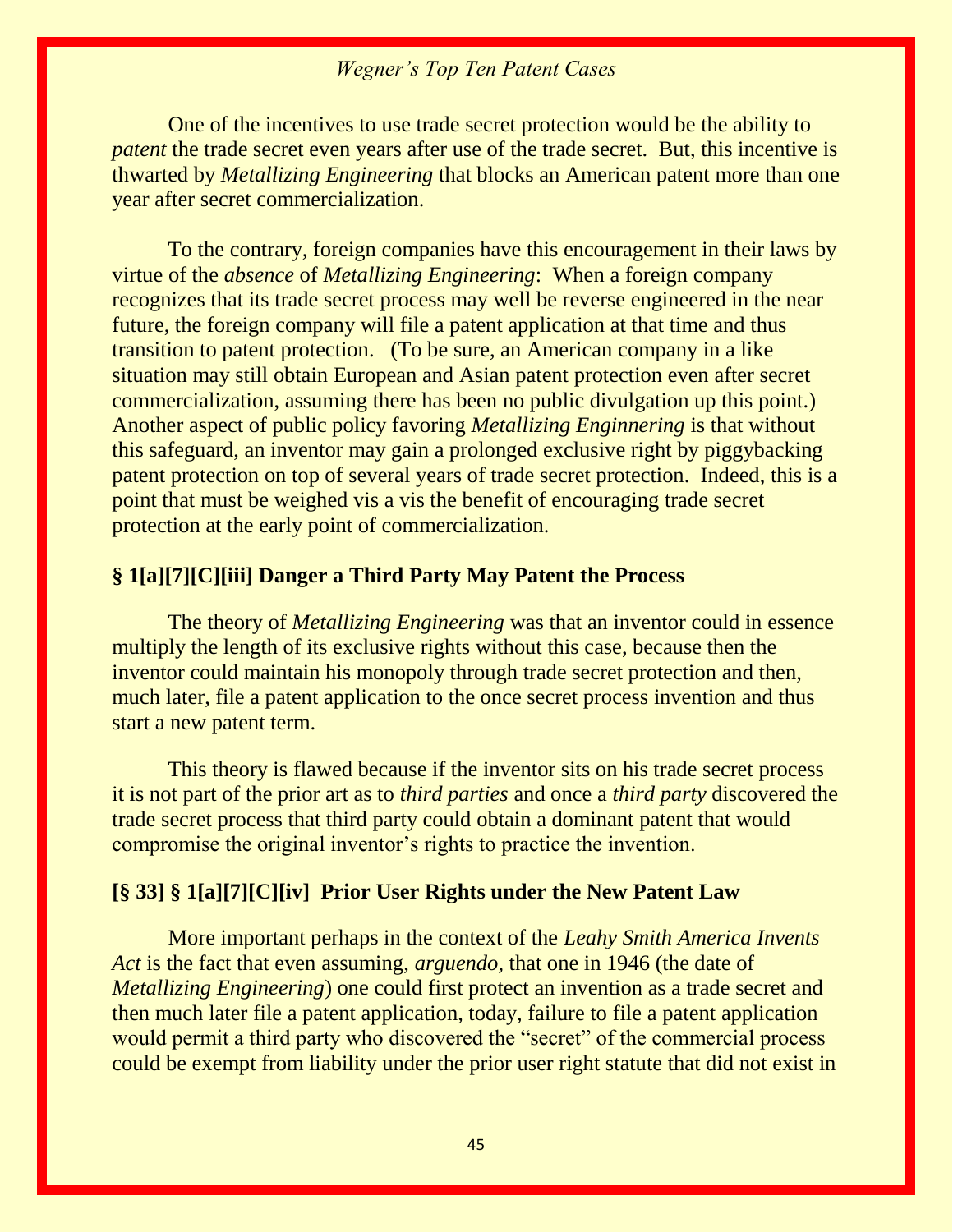1946 but is now a vibrant element of the *Leahy Smith America Invents Act* as 35 U.S.C. 273(a):

"A person shall be entitled to a defense under [35 USC § 282(b)] with respect to subject matter consisting of a process \*\*\* that would otherwise infringe a claimed invention being asserted against the person if—

"(1) such person, acting in good faith, commercially used the subject matter in the United States, either in connection with an internal commercial use or an actual arm's length sale or other arm's length commercial transfer of a useful end result of such commercial use; and

"(2) such commercial use occurred at least 1 year before  $***$  (A) the effective filing date of the claimed invention[.]"

#### **§ 1[a][7][C][v] "[O]r otherwise available to the public"**

To say that "public use" or "on sale" events are *maintained* unchanged in the *Leahy Smith America Invents Act* overlooks the overall sentence that states that "the claimed invention was \*\*\* in public use, on sale, *or otherwise available to the public*[.]"35 USC § 102(a)(1)( *Leahy Smith America Invents Act*)(emphasis added). To be sure, the *original* language used in the earliest version of the legislation that wound up as the *Leahy Smith America Invents Act* had more explicit language that would have clearly and unmistakably overruled *Metallizing Engineering. See*  Dmitry Karshtedt, *Did Learned Hand Get it Wrong? The Questionable Patent Forfeiture Rule of Metallizing Engineering,* 57 Villanova L. Rev. 261, 332 n.435 (2012)(quoting Wegner, THE 201 PATENT LAW; LAW AND PRACTICE, § 155 at 108-09 (2nd ed. 2011))

The prime author of the text leading up to the *Leahy Smith America Invents Act* firmly sees *Metallizing Engineering* as having been overruled by the wording of the new law. *See* Robert A. Armitage, *Understanding the America Invents Act and its Implications for Patenting*, § III-C-5, *Step Four: Clarifying the "Available*  [\*34] *to the Public" Standard,* 40 AIPLA Q. J. 1, 58-60 (2012). He explains that "the phrase 'available to the public' is added to clarify the broad scope of relevant prior art, as well as to emphasize the fact that it must be publicly accessible." *Id.* at 58 (citing statement of Sen. Jon Kyl, 157 Cong.rec. S1335, 1370 (daily ed. Mar. 8, 2011)). Thus, "[*p*] *ublic disclosures* will represent prior art and will be disclosures, made by any means or method, that have become *publicly accessible, i.e.* made *available to the public* \*\*\*." *Id.* at 59 (original emphasis).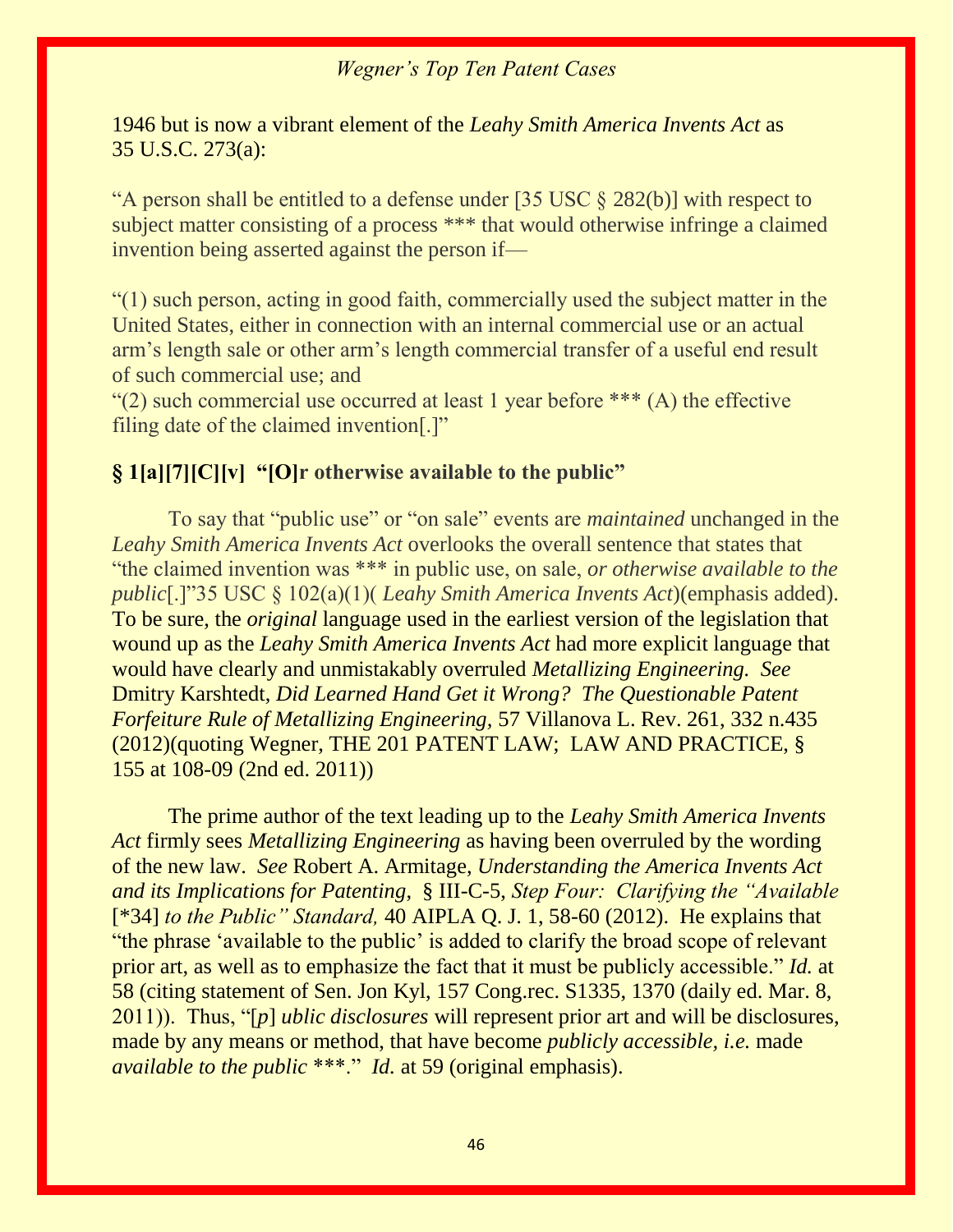To say that *Metallizing Engineering* survives the *Leahy Smith America Invents Act* by focusing on the specific wording "public use" and "on sale" overlooks the entire context of the statute which in the same sense refers to "otherwise available to the public". The more complete statement is that there is a bar against a "claimed invention [which] was \*\*\* in public use, on sale, *or otherwise available to the public*[.]"35 USC § 102(a)(1). To say that "public use" and "on sale" should be interpreted as prior to the *Leahy Smith America Invents Act* is to deny the context and "all words" of the statute.

Ignoring words, e.g., "*or otherwise available to the public",* simply cannot be ignored: "[T]he Court will avoid a reading which renders some words altogether redundant." *Texas Dept. of Housing and Community Affairs v. Inclusive Communities Project, Inc.,* \_\_ U.S. \_\_, \_\_, slip op. at 19 (2015)(quoting *Gustafson* v. *Alloyd Co*., 513 U. S. 561, 574 (1995)). *See also Ford Motor Co. v. United States*, 715 F.3d 906, 920 (Fed. Cir.2013) (characterizing *Glover v. West*, 185 F.3d 1328, 1332 (Fed.Cir.1999), as "explaining that courts must 'attempt to give full effect to all words contained within th[e] statute [and] regulation[s], thereby rendering superfluous as little of the statutory or regulatory language as possible'."); *Sullivan v. McDonald*, F.3d , slip op. at 5 (Fed. Cir. Mar. 8, 2016)(same).

It requires a linguistic genius to unravel and find specific meaning in the phrase "or otherwise available to the public" to conclude that a secret disclosure is "otherwise available to the public." A leading proponent of the view that a secret use is "public" makes the point loud and clear both in his Testimony before the Patent Office, Robert P. Merges, *Comments on "Examination Guidelines for Implementing the First-Inventor-to-File Provisions of the Leahy-Smith America Invents Act",* § 3[a], *Meaning of "Or Otherwise Available to the Public" under AIA* § 102(*a*)(1), pp. 3-4, Letter to Mary Till, Legal Advisor, Office of Patent Legal Administration, U.S. Patent and Trademark Office (October 12,

2012)("Testimony"), and in his law review article, Robert P. Merges, *Priority and Novelty under the AIA,* 27 Berkeley Tech. L.J. 1023, 1035 (2012)(with Research Assistance from Puneet Kohli)("Law Review Article").

[\*35] In his testimony, and to his credit, this leading academic candidly admits that the lack of clarity of the statutory wording. "[He] recognize[s] that [his] case would be stronger if the statute read: 'patented, or described in a printed publication, or in public use, on sale, or otherwise available to the public. \*\*\* [He] also recognize[s] that a semicolon, in [his] preferred alternative [reading], would have sent a clearer signal that the two phrases \*\*\* were meant to be read as separate and distinct.". Testimony at p.4 n.6. The author's scholarly treatment of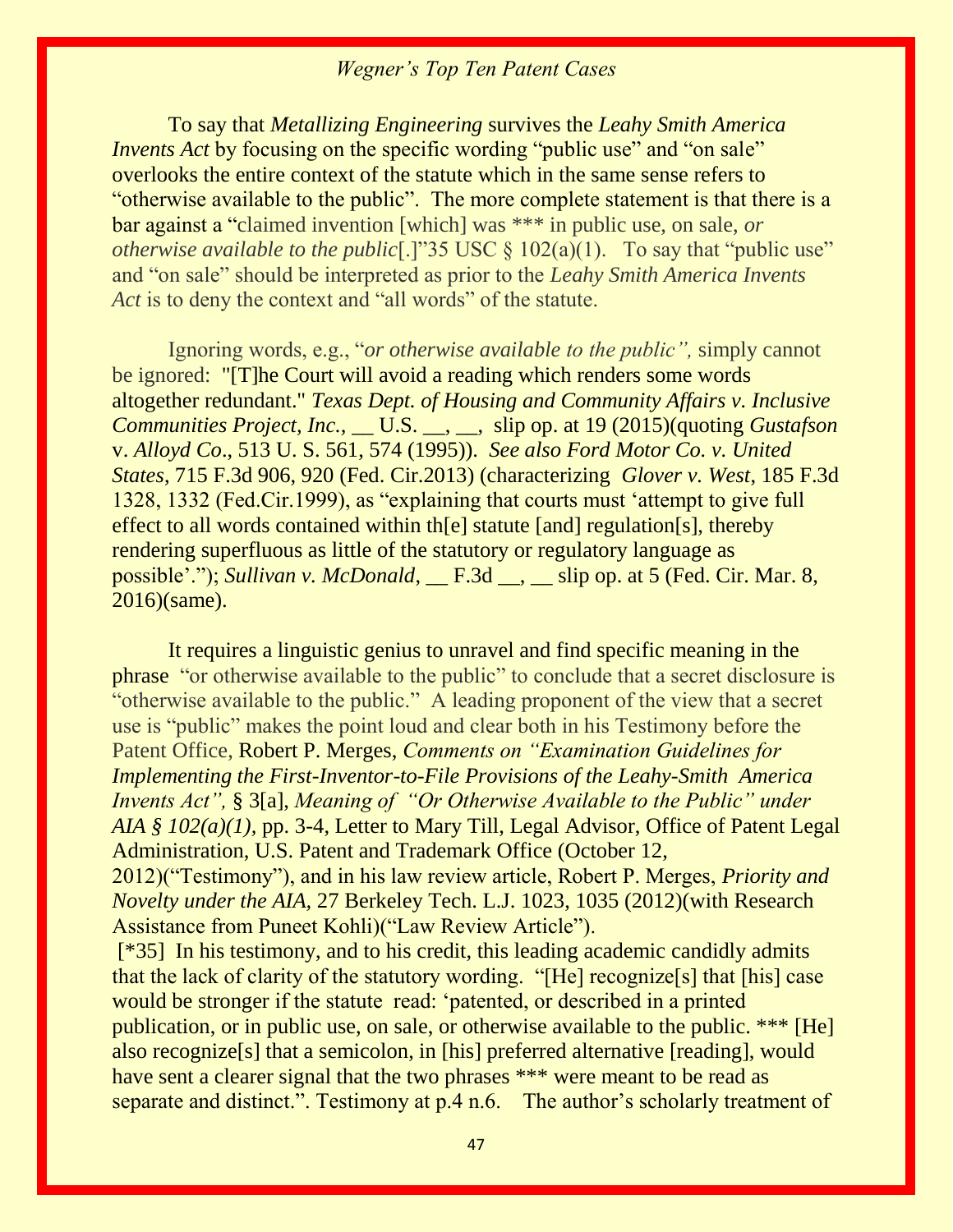the same issue speaks for itself. Indeed, the scholar candidly states that "[t]here is an obvious textual problem, so it would seem, with an argument that the word 'disclosure' is meant to include confidential sales, and the use in public of things that are made by but which in no way reveal the details of the underlying invention. Put simply, these sales and uses are in some sense secret. They are not open, widely discoverable, or easily accessible. So how can they be construed to be part of the general class of 'disclosures'? Isn't a disclosure something that is open or widely available?" Law Review Article at 1035-36.

The scholar extricates himself from this dilemma not through citation of a Supreme Court or Federal Circuit case, but instead by turning to the definition of "disclose" in the Oxford English Dictionary, citing, *inter alia,* "[e]xamples of 'disclosure in the [Oxford English Dictionary] include watching an egg hatch or watching a caterpillar emerge from its cocoon." Law Review Article at 1036.

#### **§ 1[a][7][C][vi] Legislative History, the Harmonization Goal**

As it is clear that the wording of the statute limits "public use" and "on sale" bars to *public* disclosure that does not retain the secrecy of an invention, resort to legislative history is unnecessary. But even assuming, *arguendo,* that there is at least ambiguity sufficient to open the door to a consideration of the legislative history it is even more clear that it was the intention of Congress to harmonize and to eliminate "on sale" or "public use" events which retained the secrecyof an invention. In the first instance, it is clear that the legislative history shows that harmonization of patent laws was a goal.

There is a mountain of legislative history that demonstrates that a driving overall purpose of what became the *Leahy Smith America Invents Act* is the harmonization of patent laws for the benefit of the United States industrial circles so that it would be easier and more reliable to obtain for American innovation parallel patent rights in Asia and Europe. At the time of *Metallizing Engineering*  the world was either embroiled in the final stages of World War II (at the District Court level) or in the immediate recovery period after that conflict (at the appellate [\*36] level). Beyond the *economic* state of the world where Japan and much of Europe lay in waste and the immediate concerns were domestic economic recovery without realistic immediate thoughts of economic competition with the United States, the state of the patent laws of the world was one of great disharmony with each of the United States, Germany, the United Kingdom, France and Japan have widely different patent laws making it difficult to obtain global patent rights. Individually tailored patent applications had to be crafted for divergent and often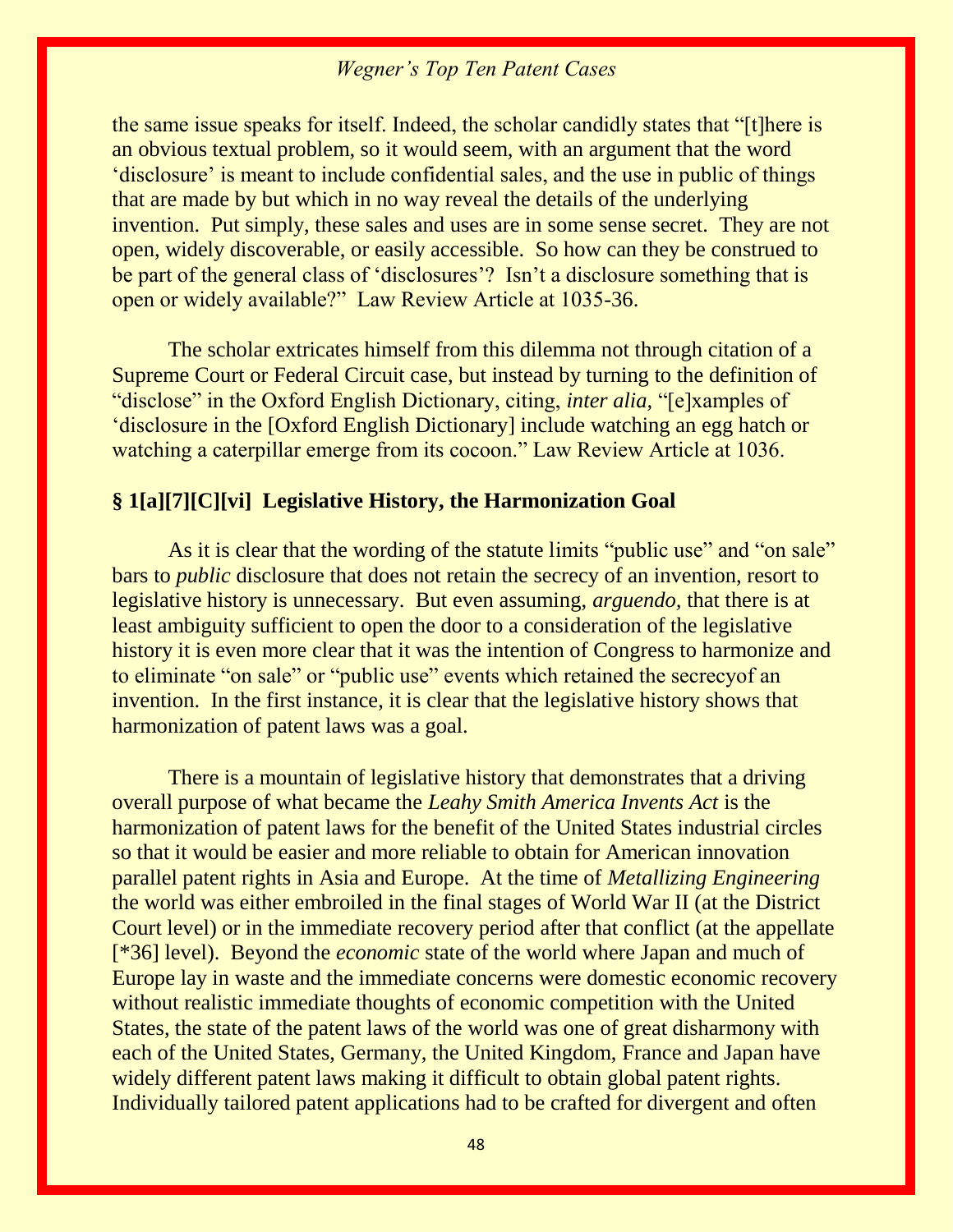inconsistent national patent laws.

At the time of *Metallizing Engineering* one could not even agree on how to define an invention given, for example, the fact that Germany had a "central" system where claim language was mere guidance where the bounds of protection could be stretched to the full scope of the "general inventive thoughts" expressed in the patent, the United Kingdom and Japan had claiming systems with extremely narrow protection essentially void of a doctrine of equivalents and Italy at the other end of the spectrum provided for patents without *any* claims of any kind.

The European Patent Convention that would result in common patent provisions was more than a generation away; so, too, was the Patent Cooperation Treaty a vision yet to be born (and a generation away from accomplishment).

With the gross divergence of patent laws and the economic reality of a war ravaged Europe and Japan, it is not surprising that *Metallizing Engineering* in 1946 had a narrow domestic focus.

In the debates in international fora to create a uniform patent law, *Metallizing Engineering* was a center stage issue of disharmonization. During the WIPO Patent Harmonization debates, *public disclosure* was the near consensus view of an essential element for prior art: "The prior art shall consist of everything which \*\*\* has been made available to the public anywhere in the world." *See* Wegner, PATENT HARMONIZATION § 800, *Patentability: Novelty; Nonobviousness [Art. 11],* pp. 77 (London: Sweet & Maxwell 1993)(quoting Art. 11(2)(b)). Because the United States law of *Metallizing Engineering* did not comport with this provision, the United State *unsuccessfully* sought to amend the treaty to accommodate this unique American position: "Art.  $9<sup>bis</sup>(1)$ , PLT/CD/40, was proposed by the United States to provide in part for a bar based on *Metallizing Engineering* .... This measure 'did not receive general support' at the Hague [Diplomatic Conference], although "there was general agreement \*\*\* that nothing in the Treaty precluded' U.S. retention of this current bar." Wegner, PATENT HARMONIZATION, *supra,* § 814, *U.S. Secret Commercialization Bar,*p. 78  $[$ \*37](quoting CA/H 8/92, Comment by the EPO to Art. 9<sup>bis</sup> of the Basic Proposal.).

Whereas there were major divergent principles of patent law amongst the major countries of the world, in the wake of the European Patent Convention and the Patent Cooperation Treaty, there was substantial harmonization of patent laws around the world with one big asterisk: Whereas the other countries of the world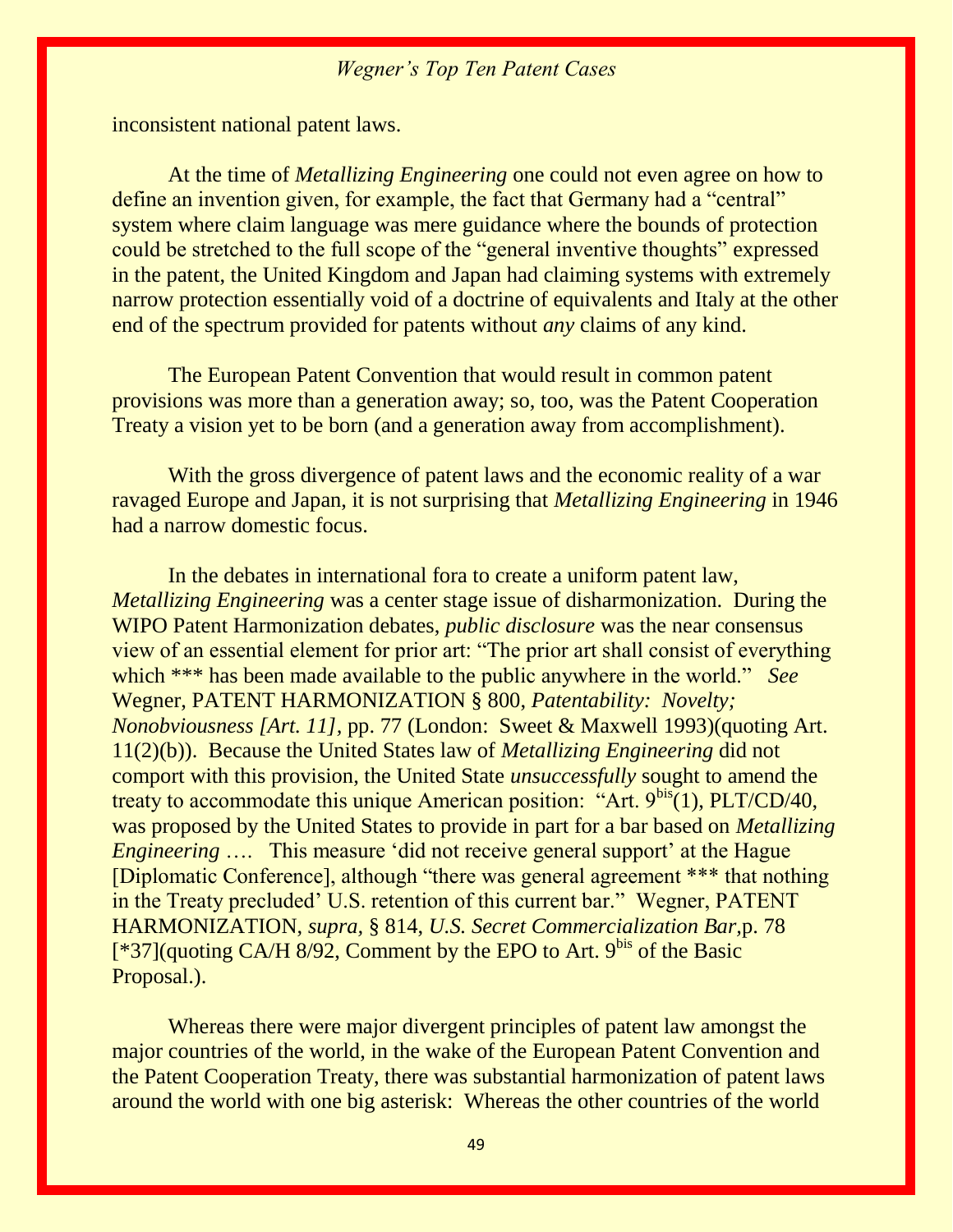created a largely harmonized patent law, the United States stood pat with a law focused on its unique domestic focus. What changed this focus in the United States? In the first instance, during the period beginning in 1984 there was a multiyear United Nations drafting of a substantive patent law treaty that sought to iron out remaining differences amongst the member states. Wegner, PATENT HARMONIZATION (London: Sweet & Maxwell 1993). In the end, the Geneva effort through WIPO died, fueled by the unilateral repudiation of the treaty by Harry Manbeck, the leader of the Patent Office just before and during the Diplomatic Conference. *Id.,* § 612, *Treaty Disintegration (1989-1991),* p. 39.

But, in part inspired by the initial progress that was made, the United States in the 1980's successfully launched parallel proceedings that by 1994 had resulted in the TRIPS Agreement that imposed substantive patent standards on all countries, with a particular focus on developing countries. The United States played a key leadership role in this effort, which helped spawn concern for an overall reform of United States patent law consistent with what had become the "international system". The American Intellectual Property Law Association under the leadership of its late past President, Robert Benson, and its prime leader for patent harmonization of the era, Robert A. Armitage, forged a pathway to Introduction of domestic legislation where the common denominators behind this legislation were to simplify the American patent system and to make the American patent system compatible with the global realities of the "international system". These dual features would be expected to make it easier for American to obtain overseas patent rights to spread the development costs of American innovations to the global marketplace and avoid the booby-traps created by divergent legal systems.

There are numerous article and debates within the American Intellectual Property Law Association pointing to these dual goals as well as statements within the legislative record that demonstrate support for the harmonization goals of the legislation.

### $\lceil$

[\*38] There is a rich body of legislative history supporting *both* the fact that the legislation from a macroscopic approach is designed to *harmonize* American with overseas patent laws *and* that the legislation was designed to limit public uses and sales of an invention as prior art *only* if they make the invention available to the public.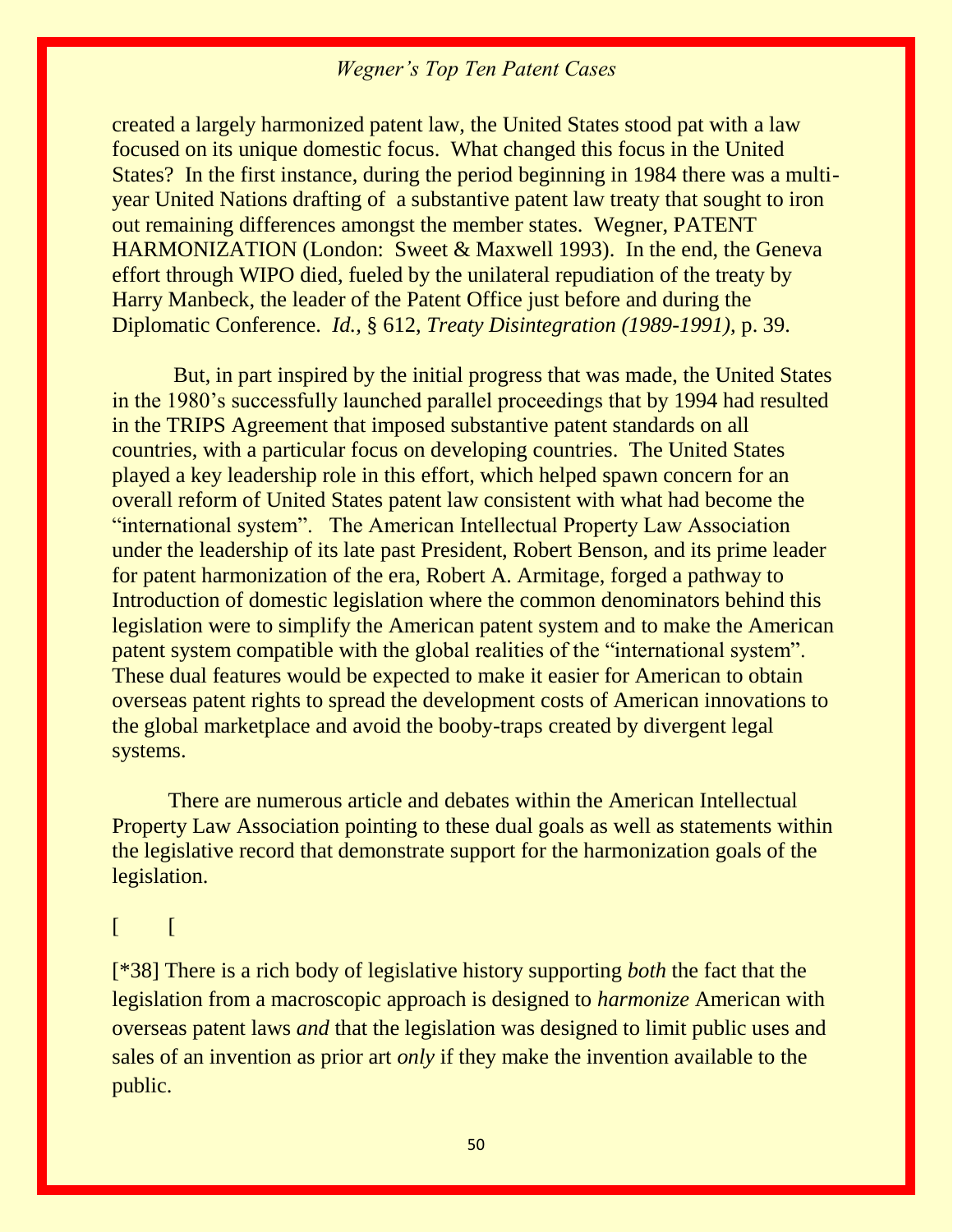In terms of the macroscopic goal of harmonization, there is a rich body of evidence supporting this point. In 2007 Senators Leahy and Hatch both explained the harmonization objective of the legislation: "Both [Senator Leahy] and Senator Hatch made affirmative arguments in favor of the first-to-file system, noting that it would produce greater international harmonization \* \* \*." Joe Matal, *A Guide to the Legislative History of the America Invents Act: Part I of II, 22 Federal Circuit* B. J. 435, 453-54 n.129 (2012)(citing 153 Cong. Rec. S4685 (daily ed. Apr. 18, 2007) (statement of Sen. Leahy); *id.* at S4691 (statement of Sen. Hatch). *See also*  the statement of Rep. Johnson that the reform legislation will further harmonize U.S. patent law with that of other industrialized nations. See 157 Cong. Rec. E1273 (daily ed. July 8, 2011) (statement of Rep. Johnson).

In terms of limiting public uses and sales of an invention as prior art *only* if they make the invention available to the public one may refer to the statement of Senator Kyl: Prior to Senate enactment of the *Leahy Smith America Invents Act*, Senator Kyl explained that "[p]ublic uses and sales of an invention will remain prior art, but only if they make the invention available to the public. \* \* \* Only the sale or offer for sale of the invention to the relevant public or its use *in a way that makes it publicly accessible* will constitute prior art." Joe Matal, *A Guide to the Legislative History of the America Invents Act: Part I of II, 22 Federal Circuit B.* J. 435, 472-73 (2012)(quoting statement of Senator Kyl addressing the bill's provision of "prior art", 157 Cong. Rec. S5319-21 (daily ed. Sept. 6, 2011)(emphasis added, footnote omitted).

#### **§ 1[a][7][C][vii]** *Helsinn Healthcare* **Amicus Challenge, a New Twist**

Interestingly, forty-two (42) law professors as *amici curiae* are represented by two leading patent academics including the author of the testimony and law review article cited in § 1[a][7][C][v], *"[O]r otherwise available to the public",*  have created a theory unrecognizable in the testimony or law review article. *See*  Mark Lemley & Robert P. Merges*, Helsinn Healthcare S.A. v. Teva* [\*39] *Pharmaceuticals USA, Inc*., Fed. Cir. 2016-1284, *Brief of Amici Curiae 42 Intellectual Property Professors in Support of Appellant,* March 14, 2016. The brief is written on behalf of *amici* Professor John R. Allison; Professor Clark Asay; Professor Margot A. Bagley; Professor Ann Bartow; Professor Jeremy Bock; Professor Dan L. Burk; Professor Michael A. Carrier; Professor Andrew Chin; Professor Ralph D. Clifford; Professor Kevin Collins; Professor Christopher A.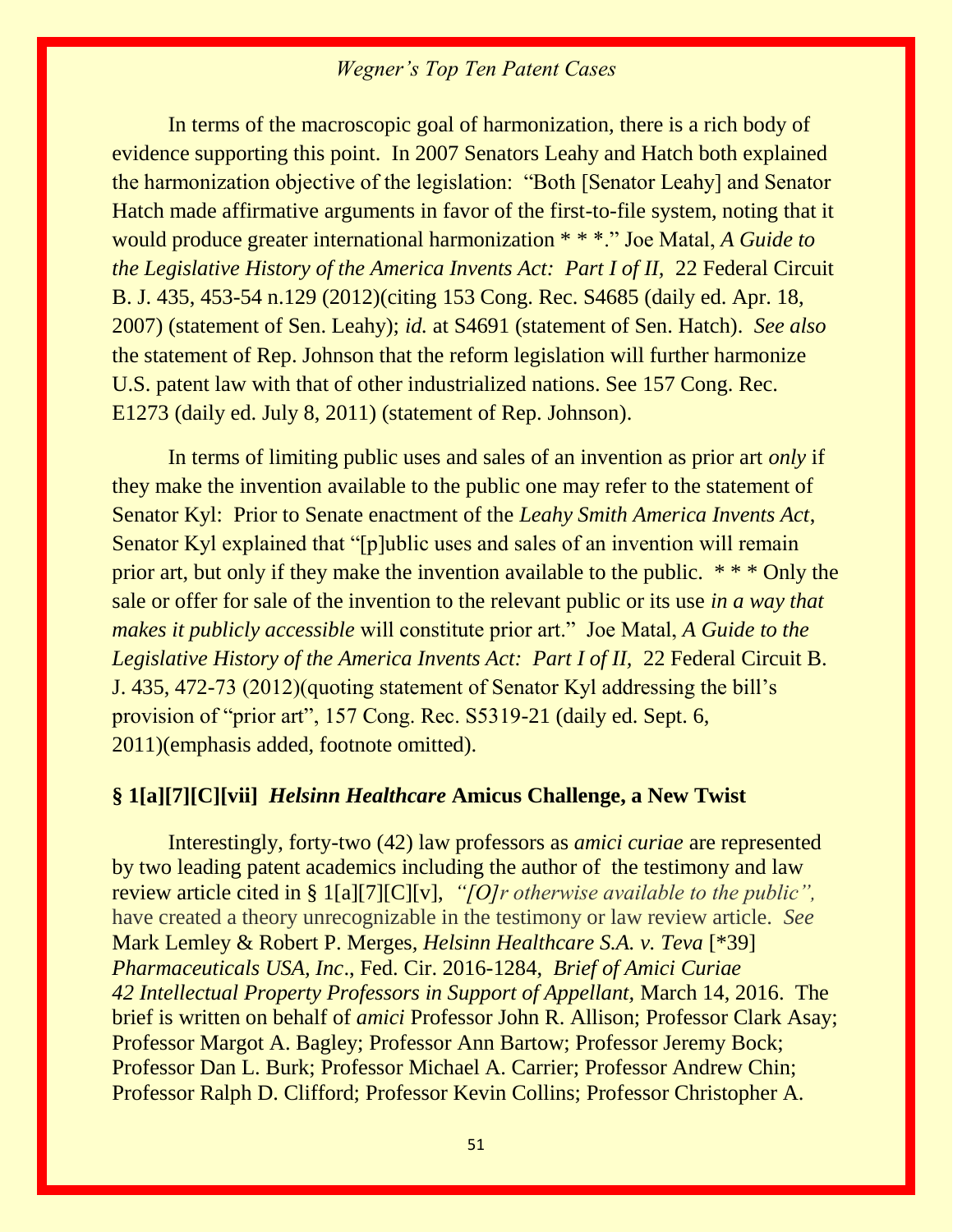Cotropia; Professor Thomas Cotter; Professor Robin Feldman; Professor William Gallagher; Professor Shuba Ghosh;Professor Yaniv Heled; Professor Timothy Holbrook; Professor Camilla Hrdy; Professor Dennis S. Karjala; Professor Dmitry Karshtedt; Professor Amy L. Landers; Professor Mark A. Lemley; Professor Lee Ann Lockridge; Professor Brian J. Love; Professor Stephen Mcjohn; Professor Mark P. Mckenna; Professor Robert P. Merges; Professor Joseph Scott Miller; Professor Mike Mireles;Professor Craig Allan Nard; Professor Tyler T. Ochoa; Professor David S. Olson; Professor Michael Risch; Professor Sharon Sandeen; Professor Joshua D. Sarnoff; Professor Katherine J. Strandburg; Professor Kurt M. Saunders; Professor Sean B. Seymour; Professor Ted Sichelman; Professor Brenda Simon; Professor David O. Taylor; Professor R. Polk Wagner.

The *amici* treat *Metallizing Engineering* as a well-crafted cornerstone of the patent system, while in fact the Supreme Court has cited but never adopted the holding in the case nor do *amici* recognize the inherent weakness of the opinion itself. George Washington University Law School Professor Karshtedt makes this point clear:

"The patent forfeiture rule of *Metallizing* is unsupported by precedent or statute, and is inequitable on the actual facts of the case. \*\*\* The disclosure and extension-of-monopoly rationales for the rule are questionable, and all the more so because the most important policy rationale for the existence of the patent system – to provide incentives to invest and engage in inventive activities – might not be well served by the *Metallizing* rule. In addition, the rule likely contributes to overpatenting, which can in turn lead to patent thickets that stifle competition. \*\*\* While the Supreme Court cited the *Metallizing* case in three separate opinions, it has never endorsed the forfeiture rule. Moreover, the Supreme Court in recent patent cass has hewed closely to the language of the Patent Act and accepted rules that seemingly diverged from the patent statutes only as long as they have been supported by long-standing Supreme Court precedent. There are no such precedents for the *Metallizing* rule – *Pennock v. Dialogue* and *Woodbridge v. United States* are clearly distinguishable from *Metallizing* on their facts, and *Bates v. Coe* speaks directly against the rule by focusing on truly public uses as patentinvalidating activities. \*\*\* [T]he textualist orientation of the current Court seems [\*40] to militate against 'policy polymorphism' of distinguishing first and third parties in a statute that, in its plain language, makes no such distinction. It appears that the *Metallizing* rule, whose justification and scope courts and commentators are still trying to understand, has remained on the books for as long as it did partly out of respect for a great judge. But should we always defer to Judge Learned Hand? Perhaps not. In the biting words of Judge Alex Kozinski, Judge Hand 'was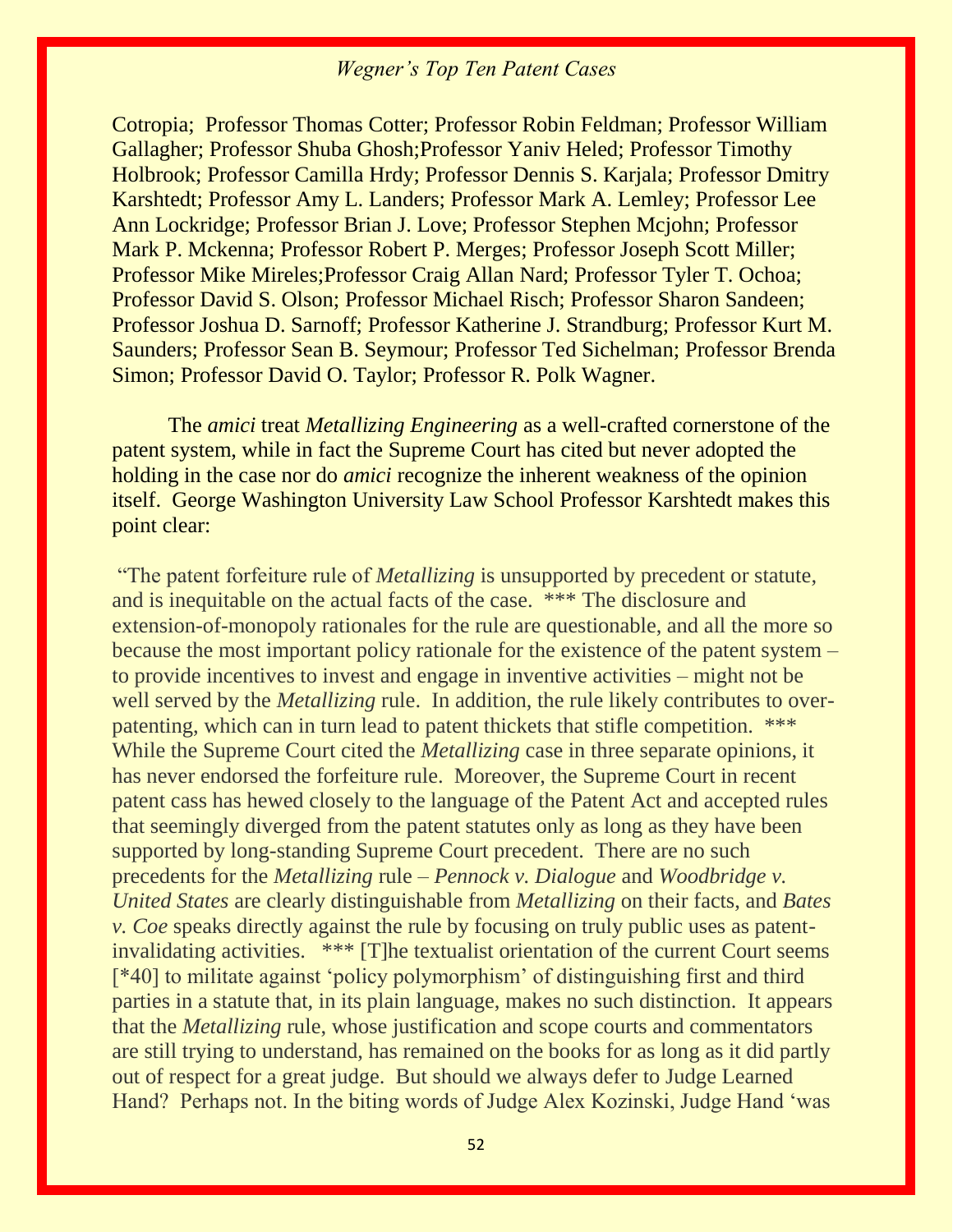very knowledgable about everything except how the world works.'" Dmitry Karshtedt, *Did Learned Hand Get it Wrong? The Questionable Patent Forfeiture Rule of Metallizing Engineering,* 57 Villanova L. Rev. 261, 336-37 (2012)(footnotes omitted).

While there is a wealth of literature cited in their brief, there are several key authorities that have been overlooked, including the work of undoubtedly the most important draftsman of the legislation, Robert A. Armitage, as well as a law review article by one of the authors of the *amicus* effort as well as his testimony before the Patent Office. *See* Robert A. Armitage, *Understanding the America Invents Act and its Implications for Patenting*, § III-C-5, *Step Four: Clarifying the "Available to the Public" Standard,* 40 AIPLA Q. J. 1, 58-60 (2012); Robert P. Merges, *Priority and Novelty under the AIA,* 27 Berkeley Tech. L.J. 1023, 1036 (2012); Robert P. Merges, *Comments on "Examination Guidelines for Implementing the First-Inventor-to-File Provisions of the Leahy-Smith America Invents Act",* § 3[a], *Meaning of "Or Otherwise Available to the Public" under AIA § 102(a)(1), pp.* 3-4, Letter to Mary Till, Legal Advisor, Office of Patent Legal Administration, U.S. Patent and Trademark Office (October 12, 2012)). *See also* the detailed analysis of the legislation by George Washington University Law School Professor Dmitry Karshtedt, *Did Learned Hand Get it Wrong? The Questionable Patent Forfeiture Rule of Metallizing Engineering,* 57 Villanova L. Rev. 261 (2012).

What do *amici* say about the analysis of the legislation by Armitage, a principal draftsman of the *Leahy Smith America Invents Act* and by far the most prominent person on the stage throughout the planning for the legislation dating back to the mid-1990's up through the entire six year legislative process? How do the *amici* answer the Armitage analysis of this legislation? They don't. Instead, the *amici* law professors at pp. 2-5 of their brief spin a fantastic linguistic analysis that does not square with the picture painted Armitage, *supra*.

[\*41] The *amici* ignore not only the prime work of Armitage but also their own previous law review article and testimony before the Patent Office, each of which paints entirely different approaches to justify the result they seek in their brief. (To be sure, while the Merges law review article is not cited in the bodyof the brief, there is a footnote citation to the article, p. 11 n. 11.)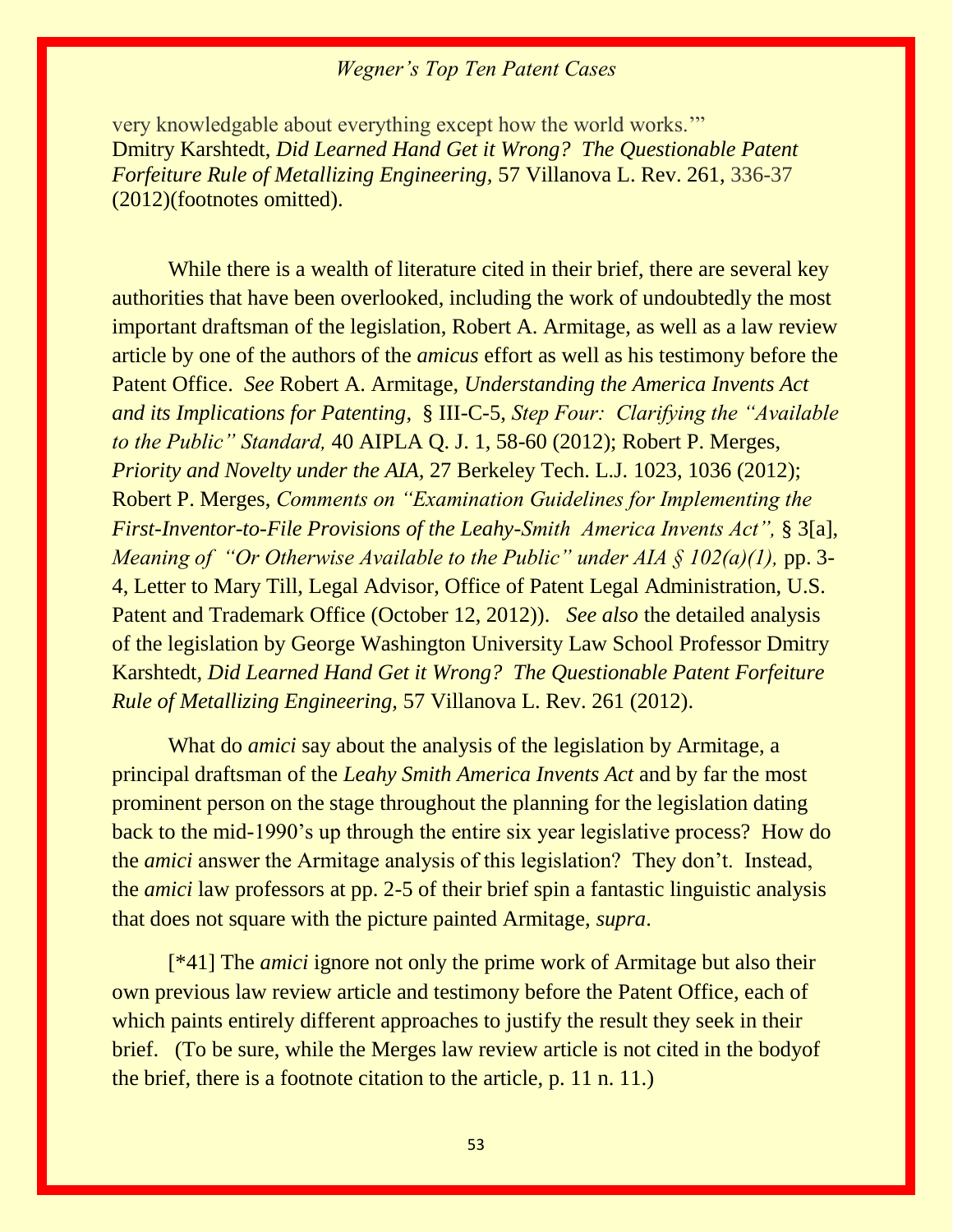Perhaps the most radically different argument is one that was previously made by one of the coauthors of the brief that focuses upon a dictionary definition of "disclose" as "includ[ing] watching an egg hatch or watching a caterpillar emerge from its cocoon." Merges, 27 Berkeley Tech. L.J. at 1036. The testimony before the Patent Office is also of interest. *See* § 1[a][7][C][v](citing Merges' testimony before the Patent Office).

Legislative history on the macroscopic scale as to harmonization is found repeatedly. *See id.* (citing 153 Cong. Rec. S4685 (daily ed. Apr. 18, 2007) (statement of Sen. Leahy); *id.* at S4691 (statement of Sen. Hatch); 57 Cong. Rec. E1273 (daily ed. July 8, 2011) (statement of Rep. Johnson)). Clearly, one of the major points for American reforms to harmonize its patent law with the mainstream view of essentially every other major country of the world was the elimination of *Metallizing Engineering* from the American patent law. What, precisely, do these 42 *amici* have to say about the legislative purpose of the *Leahy Smith America Invent Act* to *harmonize* and *simplify* American patent law, and the fact that overruling *Metallizing Engineering* clearly is within the purview of harmonization and simplification? *See* § 1[a][7][C][vi], *Legislative History, the Harmonization Goal.* 

Nothing.

#### Absolutely nothing.

The *amici* implicitly argue that there is no real legislative history but instead only "*faux* legislative history" in the sense that statements made on the floor of the House or Senate *after* enactment do not constitute real legislative history. But, the legislative history cited in this monograph is hardly "faux" but focuses upon legislative history *prior to* Congressional passage. *See* § 1[a][7][C][vi], *Legislative History, the Harmonization Goal.* Amici thus argue that "those who claim the [America Invents Act] overruled *Metallizing* [*Engineering*] offer only a [\*42] relatively weak form of legislative history – the statements of individual Senators. The basis of the argument is a "colloquy" on the floor of the Senate the day *after* the Senate had passed the [America Invents Act.]" p. 7. While it is true that there was such a "colloquy" and this post-passage discussion is, indeed, *faux*  legislative history, the *amici* ignore "real" legislative history taking a macroscopic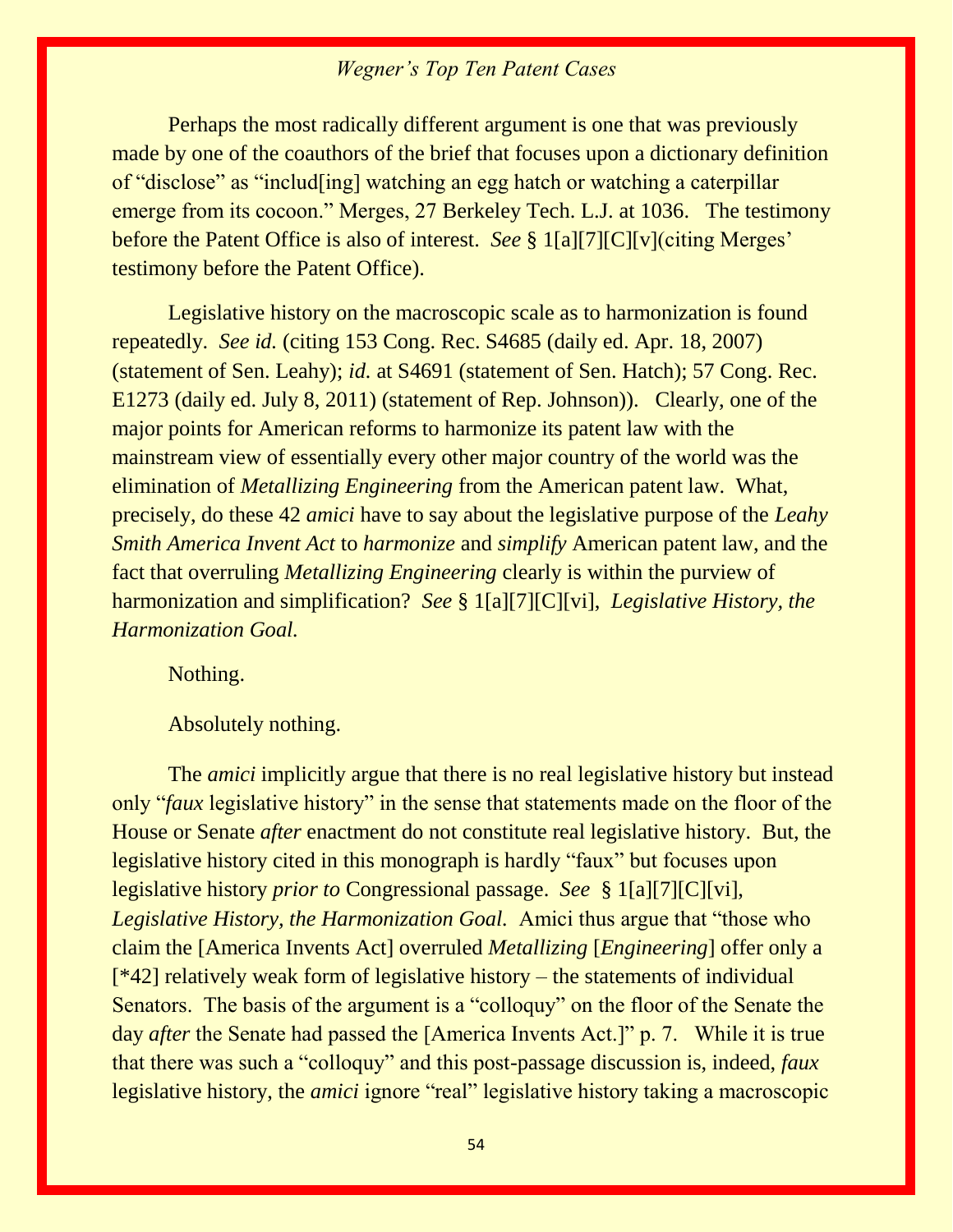view of the legislation, *see* § 1[a][7][C][vi], *Legislative History, the Harmonization Goal,* as well as the specific legislative history dealing with *Metallizing Engineering, see id.* (citing, e.g., Joe Matal, *A Guide to the Legislative History of the America Invents Act: Part I of II, 22 Federal Circuit B. J. 435, 472-*73 (2012)(quoting statement of Senator Kyl addressing the bill's provision of "prior art", 157 Cong. Rec. S5319-21 (daily ed. Sept. 6, 2011)). *See also* § 1[a][7][C][v], *"[O]r otherwise available to the public"* (citing Robert A. Armitage, *Understanding the America Invents Act and its Implications for Patenting*, § III-C-5, *Step Four: Clarifying the "Available to the Public" Standard,* 40 AIPLA Q. J. 1, 58 (2012)(explaining that "the phrase 'available to the public' is added to clarify the broad scope of relevant prior art, as well as to emphasize the fact that it must be publicly accessible.")(citing statement of Sen. Jon Kyl, 157 Cong. Rec. S1335, 1370 (daily ed. Mar. 8, 2011)).

Beyond consideration of whether *Metallizing Engineering* survives the new patent law, the *amici* fail to address complexities that arise through maintaining *Metallizing Engineering* as explained by George Washington University Law School Professor Dmitry Karshtedt. He points out that "Professors Robert Merges and John Duffy offer a number of reasons why [the view that *Metallizing Engineering* was not abrogated is the better view; for example, they argue that it was made during a colloquy devoted primarily to another issue – what kinds of disclosures by the inventor qualify for the one-year grace period under new Section 102(b)(1). The two issues are related, however: if the *Metallizing* bar continues in force, a question arises whether commercial exploitation of a secret invention is 'disclosure' within the meaning of Section 102(b)(1), in which case the one-year grace period applies, or whether it is not a 'disclosure', in which case the bar would appear to cause a forfeiture of the patent if the exploitation precedes the effective filing date even by a day. It remains for the Federal Circuit to answer these questions[.]" Dmitry Karshtedt, *Did Learned Hand Get it Wrong? The*  [\*43]*Questionable Patent Forfeiture Rule of Metallizing Engineering,* 57 Villanova L. Rev. 261, 332-33 (2012)(footnotes omitted)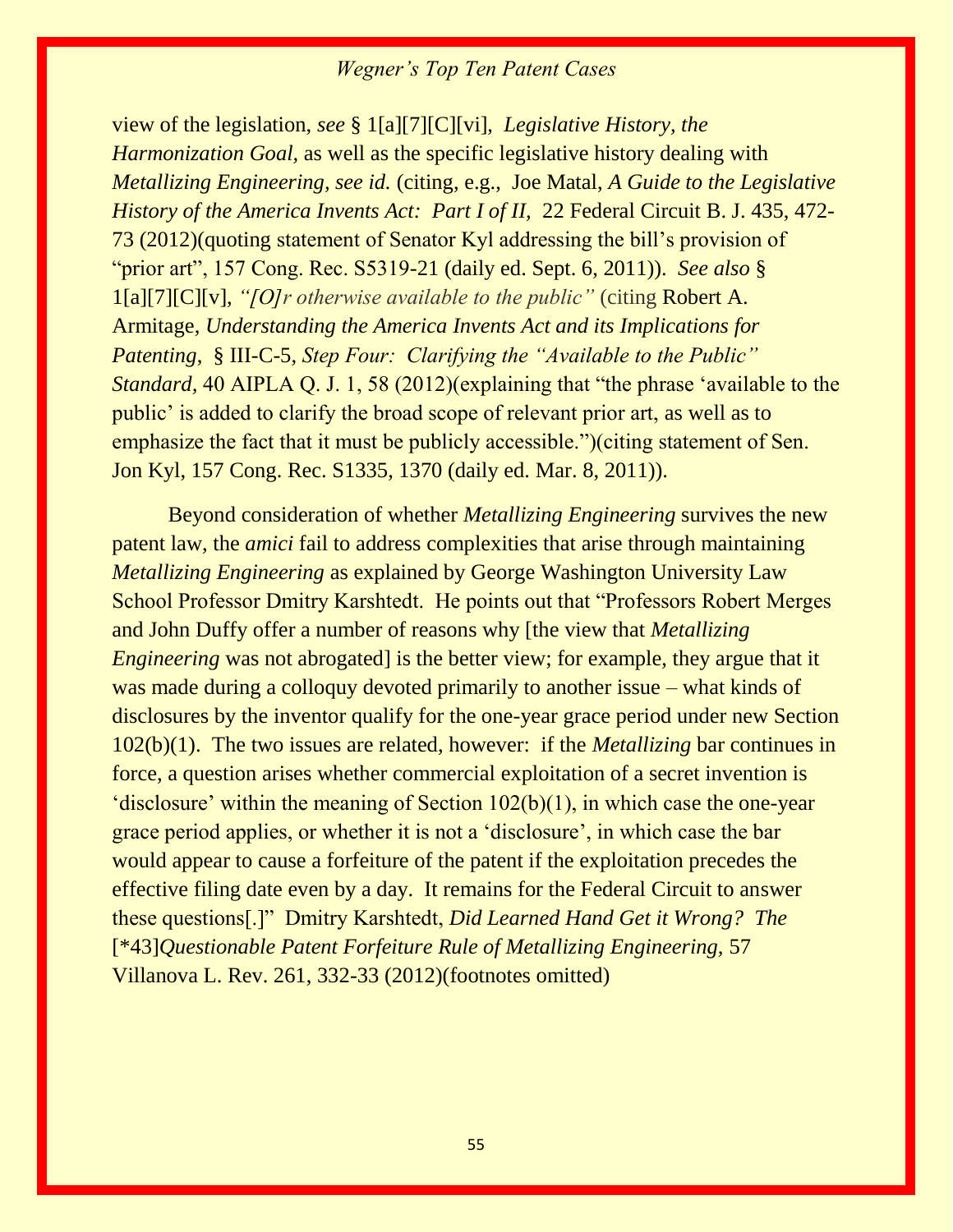### **Appendix II:** *Impression Products v. Lexmark International*

*Lexmark International, Inc. v. Impression Products, Inc***.**, \_\_ F.3d \_\_ (Fed. Cir. Feb. 12, 2016)(en banc)(Taranto, J.), *petition pending sub nom Impression Products, Inc. v. Lexmark International, Inc.,* Supreme Ct. No. 15-1189 [retained footnotes referenced by bracketed number].

Before PROST, *Chief Judge*, NEWMAN, LOURIE, DYK, MOORE, O'MALLEY, REYNA, WALLACH, TARANTO, CHEN, HUGHES, and STOLL, *Circuit Judges*.

DYK, *Circuit Judge*, dissenting, with whom Circuit Judge HUGHES joins.

 I respectfully dissent from the majority's holding that \*\*\* *Jazz Photo Corp. v. International Trade Commission,* 264 F.3d 1094 (Fed. Cir. 2001), remain[s] good  $law. ** *$ 

\* \* \* I would retain *Jazz Photo* insofar as it holds that a foreign sale does not in all circumstances lead to exhaustion of United States patent rights. But, in my view, a foreign sale does result in exhaustion if an authorized seller has not explicitly reserved the United States patent rights.

\* \* \*

#### II. FOREIGN EXHAUSTION

\* \* \* Lexmark sold patented ink cartridges outside the United States to foreign purchasers. As the majority recognizes, "Lexmark made the foreign sales without communicating a reservation of U.S. patent rights." Maj. Op. at 59. These were, in other words, authorized sales by the holder of United States patent rights, and the sales of so-called Regular Cartridges did not contain "any sale terms restricting reuse or resale." Maj. Op. at 10. If those latter sales had been made in the United States, even under the majority's cramped view of exhaustion, there is no question that the sales would have exhausted Lexmark's domestic patent rights. The issue is whether the foreign location of the sale should lead to a different result, as we previously held in *Jazz Photo* [*Corp*. *v*. *International Trade Commission,* 264 F.3d 1094, 1111 (Fed. Cir. 2001)].

 Like the majority I would retain *Jazz Photo* insofar as it holds that a mere foreign sale does not in all circumstances lead to exhaustion of United States patent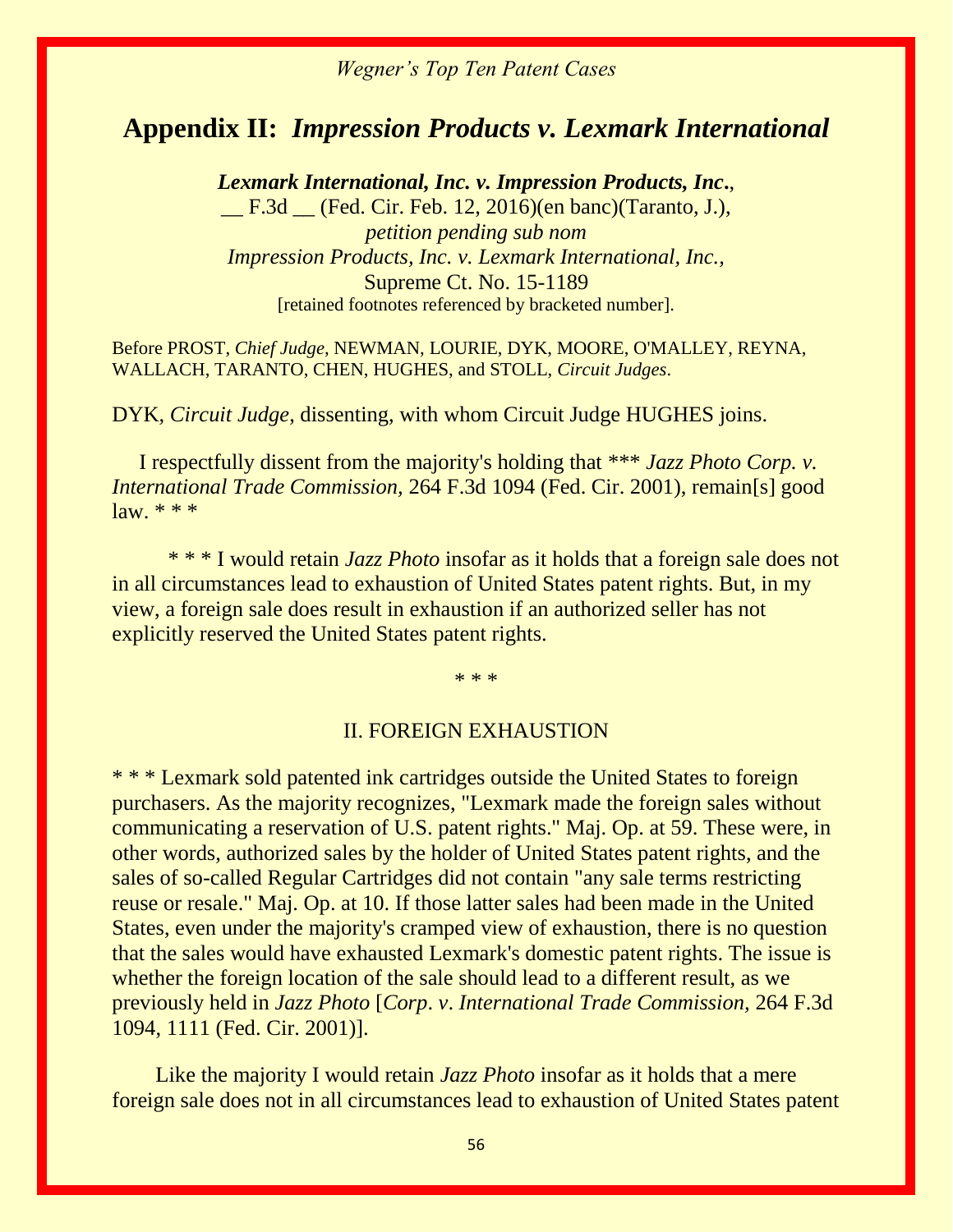rights. But the government argues, and I agree, that the foreign sale should result in exhaustion if the authorized seller does not explicitly reserve its United States patent rights.

A

 Let us first consider the centerpiece of the majority's holding that there is a doctrinal blanket ban on foreign exhaustion, namely the Supreme Court's decision in *Boesch v*. *Graff,* 133 U.S. 697 (1890). *Boesch* announced no such blanket ban. It did not even involve an authorized sale by the holder of U.S. patent rights but rather a sale by a third party under a foreign law's prior use exception.

 In that case, a seller in Germany sold patented lamp burners to two individuals, Boesch and Bauer. *Id*. at 701. The seller was not the U.S. patent holder, or a German patent holder, nor was he even a licensee. *Id*. Under German law, the seller could make and sell the burners because he had made preparations to manufacture them prior to the filing of the German patent by the holder of the U.S. patent rights. *Id*. When Boesch and Bauer imported and sold the lamp burners in the United States, the American assignees sued for infringement. *Id*. at 698. The Court affirmed the holding of infringement, finding that Boesch's and Bauer's sales were "in defiance of the rights [of] patentees under a United States patent. . . . The sale of articles in the United States under a United States patent cannot be controlled by foreign [(i.e., German)] laws." *Id*. at 703.

 Thus *Boesch* does not apply here because the foreign sales were made by Lexmark —the U.S. patent rights holder—itself. The accused infringer does not rely on foreign law as the source of its authority but the doctrine of exhaustion resulting from an authorized sale by a U.S. rights holder.

 Just as *Boesch* is inapposite, so too is the doctrine of extraterritoriality, reflected in *Deepsouth Packing Co*. *v*. *Laitram Corp*., 406 U.S. 518 (1972); *Dowagiac Manufacturing Co*. *v*. *Minnesota Moline Plow Co*., 235 U.S. 641 (1915); and *Brown v*. *Duchesne*, 60 U.S. 183 (1856). *See* Maj. Op. at 79-80. The question here is not whether the manufacture or use of a patented product wholly outside of the United States is patent infringement under U.S. law, *see Deepsouth*, 406 U.S. at 527, or whether foreign law creates a defense to infringement in the United States, *see Boesch*, 133 U.S. at 703. Rather, the question is whether United States patent law recognizes exhaustion that occurs abroad from an authorized foreign sale by the holder of the U.S. patent rights and without reservation of U.S. rights. $39$  The majority itself admits that foreign activity, such as express or implied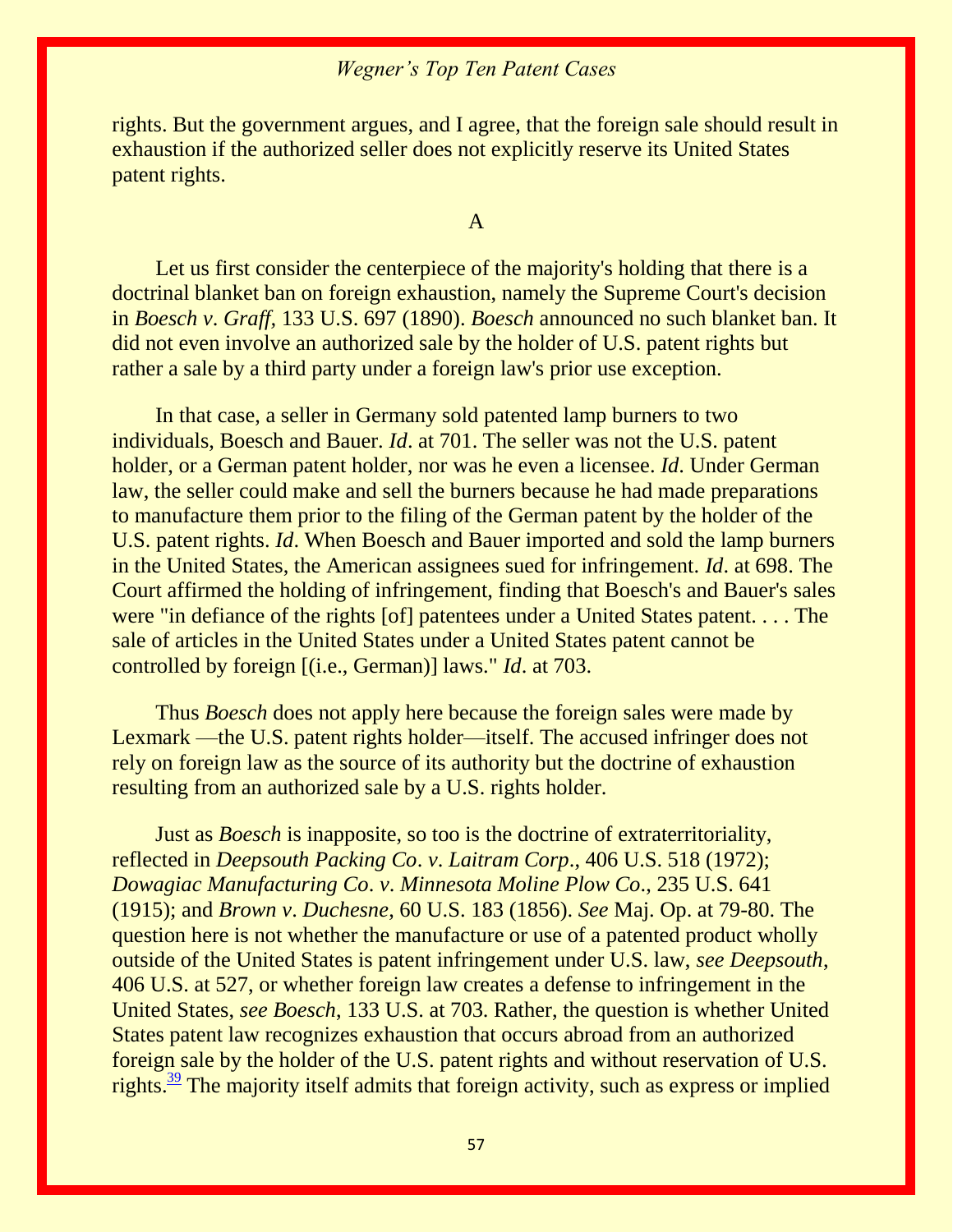license, can have an impact on the rights of a United States patent owner. *See* Maj. Op. at 9.

#### B

 Strikingly, every one of the lower court decisions before *Jazz Photo* applied exactly the rule for which the government argues. When the sale was made by an entity not holding U.S. patent rights, as in *Boesch*, or when the authorized foreign seller clearly reserved U.S. rights, there was no exhaustion. *See Sanofi*, *S*.*A*. *v*. *Med-Tech Veterinarian Prods*., *Inc*., 565 F. Supp. 931, 934-35 (D.N.J. 1983) (foreign sale not authorized by U.S. exclusive licensee); *Griffin v*. *Keystone Mushroom Farm*, *Inc*., 453 F. Supp. 1283, 1285, 1287 (E.D. Pa. 1978) (foreign sale not authorized by U.S. exclusive licensee); *Daimler Mfg*. *Co*. *v*. *Conklin*, 170 F. 70, 70, 72-73 (2d Cir. 1909) (foreign sale was not authorized by U.S. patent holder); *see also Dickerson v*. *Tinling*, 84 F. 192, 193 (8th Cir. 1897) (foreign sale made with prohibition on import into and sale within United States); *Dickerson v*. *Matheson*, 57 F. 524, 525-26 (2d Cir. 1893) (foreign sale with prohibition on import into United States).

 But the cases uniformly recognize or assume that where the foreign sale was made by a seller holding U.S. patent rights without a contractual reservation of U.S. rights, exhaustion occurred as a result of an authorized foreign sale. In *Holiday v*. *Mattheson*, 24 F. 185, 185 (C.C.S.D.N.Y. 1885), the U.S. patentee sold its patented article in England "without restriction or conditions" to a first purchaser. A second purchaser obtained the article from the first, and brought the article back to the United States. *Id*. The circuit court affirmed the trial court's judgment of noninfringement, stating, "[w]hen the owner sells an article without any reservation respecting its use . . . the purchaser acquires the whole right of the vendor in the thing sold . . . . The presumption arising from such a sale is that the vendor intends to part with all his rights in the thing sold." *Id*. In *Dickerson v*. *Matheson*, in 1893, the Second Circuit concluded that "[a] purchaser in a foreign country, of an article patented in that country and also in the United States, from the owner of each patent, or from a licensee under each patent, who purchases without any restrictions . . . acquires an unrestricted ownership in the article, and can use or sell it in this country." 57 F. at 527. Similarly in *Dickerson v*. *Tinling*, in 1897, the Eighth Circuit "[c]onced[ed,] [but did not decide,] that one who buys a patented article without restriction in a foreign country from the owner of the United States patent has the right to use and vend it in this country." 84 F. at 195. The Second Circuit also found foreign exhaustion in *Curtiss Aeroplane & Motor Corp*. *v*. *United Aircraft Engineering Corp*., 266 F. 71 (2d Cir. 1920). There, the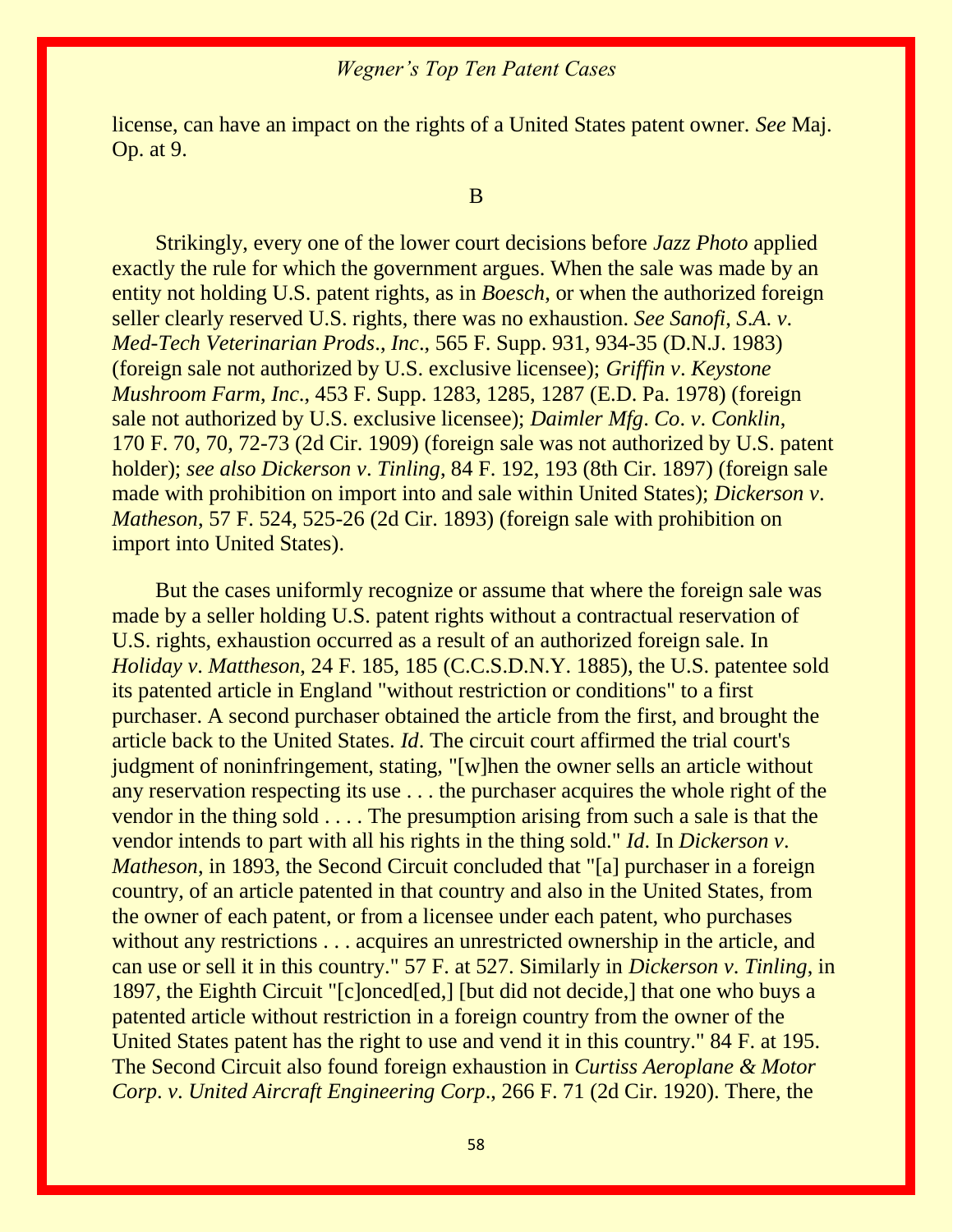U.S. patent owner licensed a corporation to build airplanes in Canada with "no restriction or limitation as to time, or place, or manner of use of the aeroplanes." *Id*. at 80. A buyer who purchased the airplanes in Canada and then brought them back to the United States was not liable for infringement. *See id*. In *Sanofi*, *S*.*A*. *v*. *Med-Tech Veterinarian Products*, *Inc*., in 1983, the district court found exhaustion because even "assuming that Sanofi had a right to enjoin the reselling of the goods in [the United States], it waived that right by not placing any written restrictions upon the purchaser at the time of sale." 565 F. Supp. at 938.

 This uniform approach, existing well before the 1952 Patent Act and continuing thereafter, strongly supports the government's position. There is indeed a strong argument that the 1952 Act should be read as adopting these earlier cases. *See SCA Hygiene Prods*. *Aktiebolag v*. *First Quality Baby Prods*., *LLC*, 807 F.3d 1311*,* 1321 (Fed. Cir. 2015) (en banc) (well-established doctrine of laches codified by 1952 Patent Act).

C

 So too congressional legislation described by the majority, far from contradicting the government's approach, confirms it. Each bilateral trade agreement cited by the majority requires preservation of U.S. patent rights only where the U.S. rights have been expressly reserved.<sup>[40]</sup> This is illustrated by the U.S.-Australia agreement, where the patentee's domestic rights must be preserved "where the patentee has placed restrictions on importation by contract or other means." United States-Australia Free Trade Agreement, Aus.-U.S., art. 17.9.4, May 18, 2004, KAV 6422 (2005). Likewise the U.S.-Singapore agreement requires recognition of an action to prevent or redress the unauthorized procurement of a patented pharmaceutical product, including where it was first sold abroad, but only where someone "knows or has reason to know that such product is or has been distributed in breach of a contract between the right holder and a licensee." United

 $[40]$  Even if these trade agreements were to the contrary, the acts implementing each agreement make clear that they cannot override U.S. patent law. *See* United States-Morocco Free Trade Agreement Implementation Act, Pub. L. No. 108-302, § 102, 118 Stat. 1103 (2004) ("No provision of the Agreement, nor the application of any such provision to any person or circumstance, which is inconsistent with any law of the United States shall have effect. . . . Nothing in this Act shall be construed . . . to amend or modify any law of the United States."); United States-Australia Free Trade Agreement Implementation Act, Pub. L. No. 108-206, § 102, 118 Stat. 919 (2004) ("No provision of the Agreement, nor the application of any such provision to any person or circumstance, which is inconsistent with any law of the United States shall have effect."); United States-Singapore Free Trade Agreement Implementation Act, Pub. L. No. 108- 78, § 102, 117 Stat. 948 (2003) (same).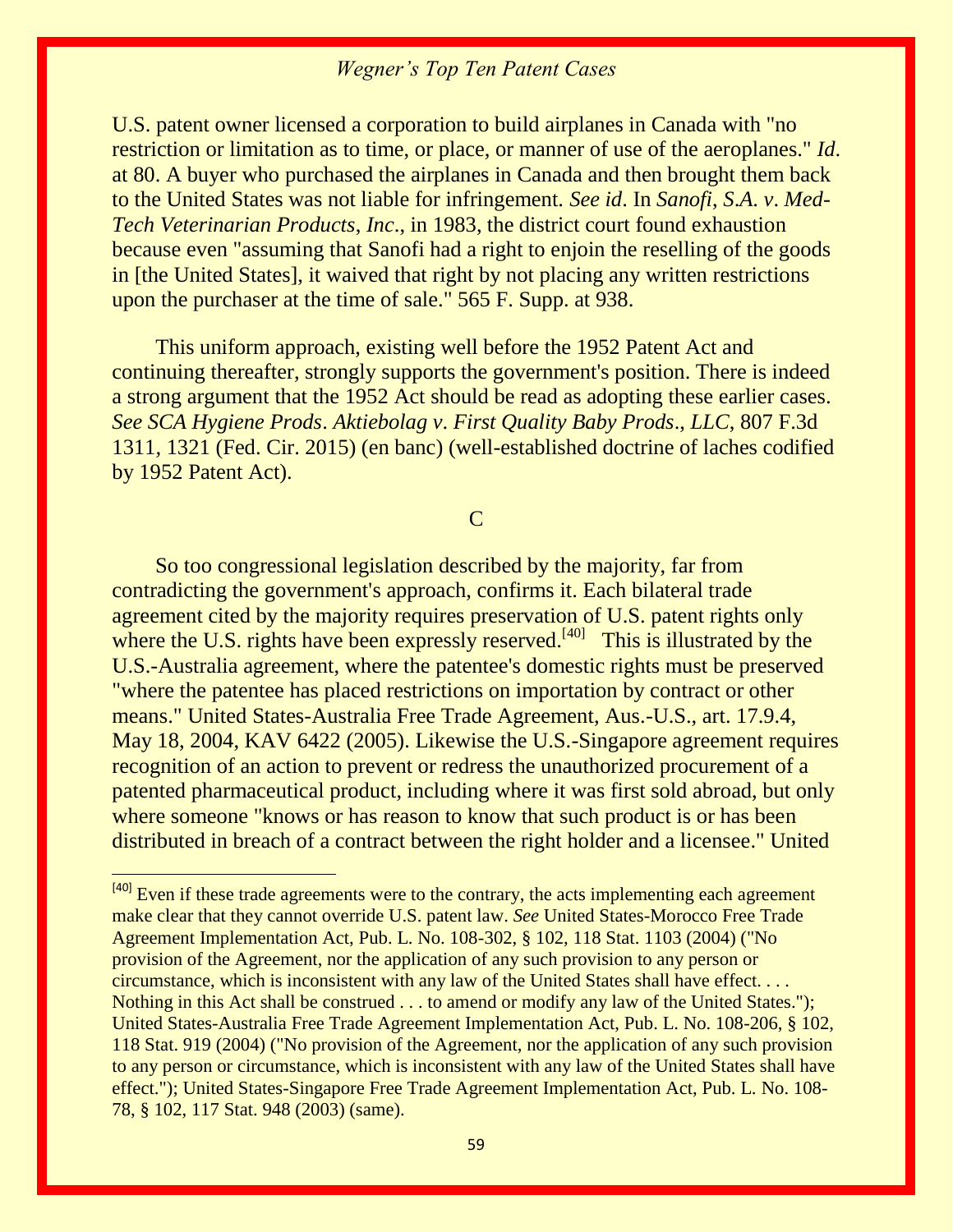States-Singapore Free Trade Agreement, Sing.-U.S., art. 16.7.2, May 6, 2003, 42 I.L.M. 1026 (2003). And the U.S.-Morocco agreement permits the United States to limit foreign exhaustion, as it did previously with Australia and Singapore, "to cases where the patent owner has placed restrictions on importation by contract or other means." United States-Morocco Free Trade Agreement, Morocco-U.S., art. 15.9.4, n.10, June 15, 2004, 44 I.L.M. 544 (2005).

D

 This brings us to the Supreme Court's decision in *Kirtsaeng v*. *John Wiley & Sons*, *Inc*., 133 S. Ct. 1351 (2013). I agree with the majority that *Kirtsaeng* does not compel identity between the "first sale" doctrine in copyright and patent exhaustion, due to the differences between copyright and patent law.

 But unlike the majority, I think that *Kirtsaeng* provides significant guidance and cannot be dismissed as simply a copyright case, or as limited to the "first sale" provision of the Copyright Act.<sup>[41]</sup> The policies that animated *Kirtsaeng* are in large part applicable to patent exhaustion. The Court emphasized the importance of leaving purchasers free to resell goods to enhance competition in the marketplace. *Id.* at 1363. The Court found that the "first sale" doctrine "frees courts from the administrative burden of trying to enforce restrictions upon difficult-to-trade, readily movable goods." *Id*. The Court also found significant the plea of technology companies, who informed the Court that "automobiles, microwaves, calculators, mobile phones, tablets, and personal computers contain copyrightable software programs or packaging." *Id*. at 1365 (internal quotation marks omitted). "A geographical interpretation [of the 'first sale' doctrine] would prevent the resale of, say, a car, without the permission of the holder of each copyright on each piece of copyrighted automobile software. . . . Without that permission a foreign car owner could not sell his or her used car." *Id*.

 Those commercial consequences are equally applicable to patent exhaustion. Automobiles, microwaves, calculators, mobile phones, tablets, and personal computers also contain patented components. To paraphrase, "a geographical interpretation [of patent exhaustion] would prevent the resale of, say, a car, without the permission of the holder of each [patent] on each piece of [patented] automobile [software or hardware]. . . . Without that permission a foreign car owner could not sell his or her used car."

 $\overline{a}$ 

<sup>[41]</sup> *Kirtsaeng* recognized that the "first sale" doctrine "played an important role in American copyright law" even before its first codification by the Copyright Act of 1909, § 41, 35 Stat. 1084. 133 S. Ct. at 1363 (citing *Bobbs-Merrill Co*. *v*. *Straus,* 210 U.S. 339 (1908)).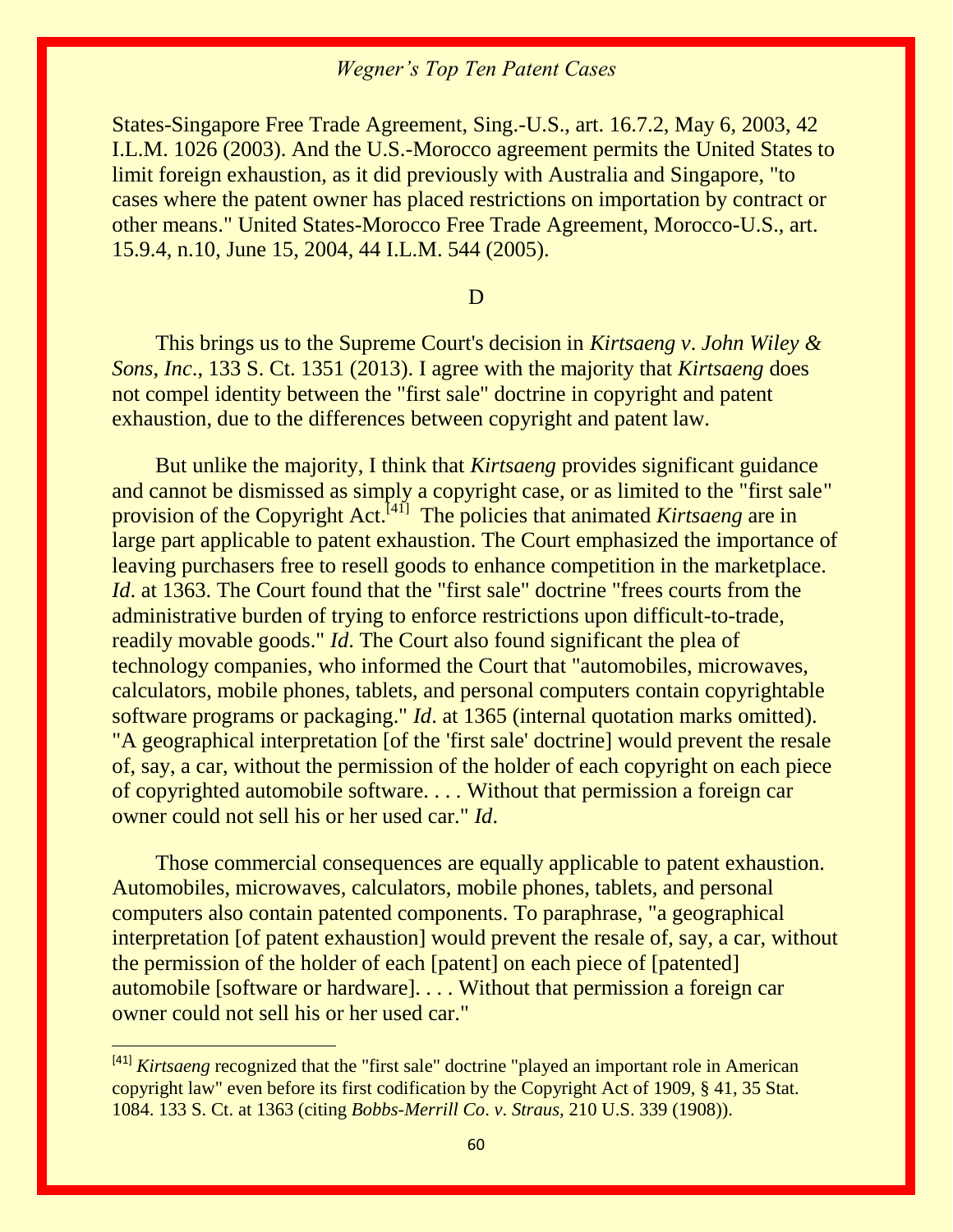Refusing to find presumptive exhaustion by foreign sales would have serious adverse consequences in the patent area, just as in the area of copyright. Technology companies have echoed the concerns in *Kirtsaeng* and report that "modern devices include components from dozens—if not hundreds—of suppliers." Brief for LG Electronics, Inc., Dell Inc., Google Inc., Intel Inc., *et al*. as *Amici Curiae* 2. The majority's rule would require a manufacturer to "trace the patent rights of *every* component it purchases and then negotiate appropriate license arrangements with the component manufacturer (as well as any subcomponent manufacturer)," and ultimately "it is consumers who suffer most directly through higher prices." *Id*. at 5, 8. A major retailer informs us that it "often sells patented products that, although genuine, were not purchased directly from the patent holder" and that "[s]ome of those products were first sold outside of the United States." Brief for Costco Wholesale Corp. *et al*. as *Amici Curiae* at 1. A domestic-only patent exhaustion rule would seriously impair international trade.

 *Kirtsaeng* emphasized the "ever-growing importance of foreign trade to America," 133 S. Ct. at 1367, which includes trade not just in artwork and books but also automobiles, appliances, mobile phones, tablets, and personal computers. The Court concluded:

"[T]he fact that harm has proved limited so far may simply reflect the reluctance of copyright holders so far to assert geographically based resale rights. They may decide differently if the law is clarified in their favor. Regardless, a copyright law that can work in practice only if unenforced is not a sound copyright law. It is a law that would create uncertainty, would bring about selective enforcement, and, if widely unenforced, would breed disrespect for copyright law itself."

*Id.* at 1366. So too with patent law.

#### E

 Despite these significant policy considerations favoring foreign exhaustion for both copyright and patent, there are significant differences between copyright and patent law that cut the other way. The premise of exhaustion is that the rights holder has been compensated for its efforts. *See* [*United States v*. *Univis Lens Co*., 316 U.S. 241, 251 (1942)] ("The reward he was demanded and received is for the article and the invention which it embodies . . . . He has thus parted with his right to assert the patent monopoly with respect to it . . . ."). In the area of copyright, given the uniform international protection of copyrights, it is reasonable to assume that the rights holder will receive compensation for a foreign sale. But patent law is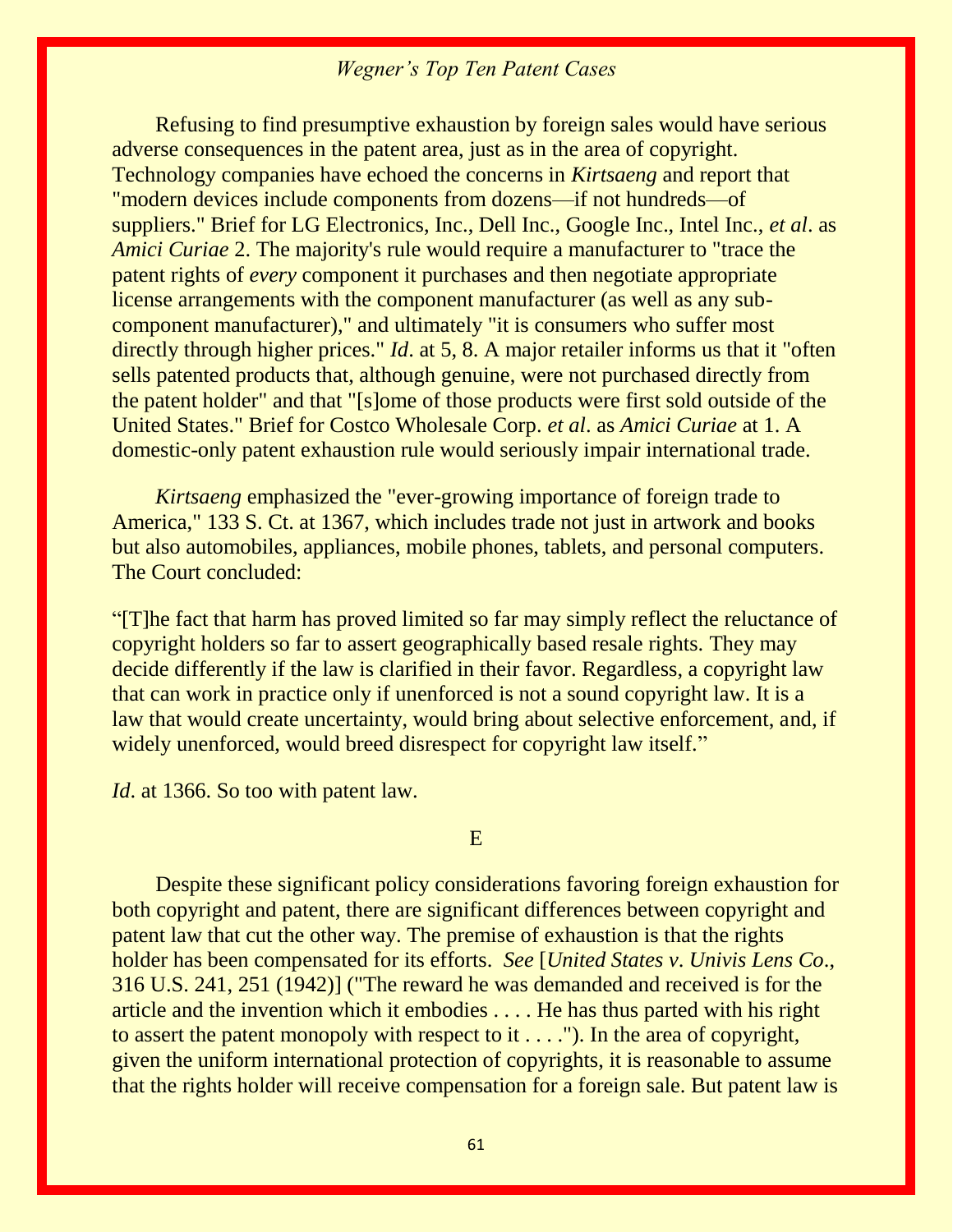different. It is not uniform from country to country. Indeed, there are typically significant differences from country to country. Many countries offer no realistic protection or very little protection for items patented under U.S. law. In other words, there is reason to doubt that the rights holder has been fully compensated for a foreign sale. This suggests an accommodation between the interests of the rights holder and the unsuspecting buyer must be found.

 Even the majority recognizes the need for such an accommodation. The majority acknowledges that the law should accommodate the potential of "unintended infringement by buyers of goods in foreign countries who bring them into the United States," but believes that problem could be solved by the availability of an express or a vague implied license defense. *See* Maj. Op. at 93, 98. That defense provides little comfort, however, because it places the burden on the purchaser to obtain a statement from each patentee of a patented component in a product that it has permission to import the component into the United States, or else prove in court that the circumstances of each patentee's sale of its component to the manufacturer constituted an implied license to import into the United States.

 In my view, the necessary accommodation between the interests of the rights holder and the unsuspecting buyer can only be achieved by the government's proposal to put the burden on the U.S. rights holder to provide notice of a reservation of U.S. rights to the purchaser, an approach supported by the earlier lower court decisions and legislative action.

 In other words, the country-to-country differences in patent laws, and the different economic choices patentees must make as a result, suggest that patentees should be able to reserve their U.S. patent rights when making or authorizing foreign sales.<sup>[42]</sup> But *Kirtsaeng*'s policy concerns indicate that that right should not extend to situations where the patentee is silent or unclear. If a patentee wishes to reserve its U.S. rights, it should be required to do so unmistakably. The patentee is in a better position to reserve its rights than the purchaser is to inquire into any

 $\overline{a}$ 

<sup>[42]</sup> There is significant uniformity and reciprocity in international copyright law, *see Kirtsaeng*, 133 S. Ct. at 1359-60 (observing that American copyright laws protect "works 'first published' in any one of the nearly 180 nations that have signed a copyright treaty with the United States"), but as the majority describes, the availability and scope of patent protection differ from country to country. *See* Maj. Op. at 73-76.